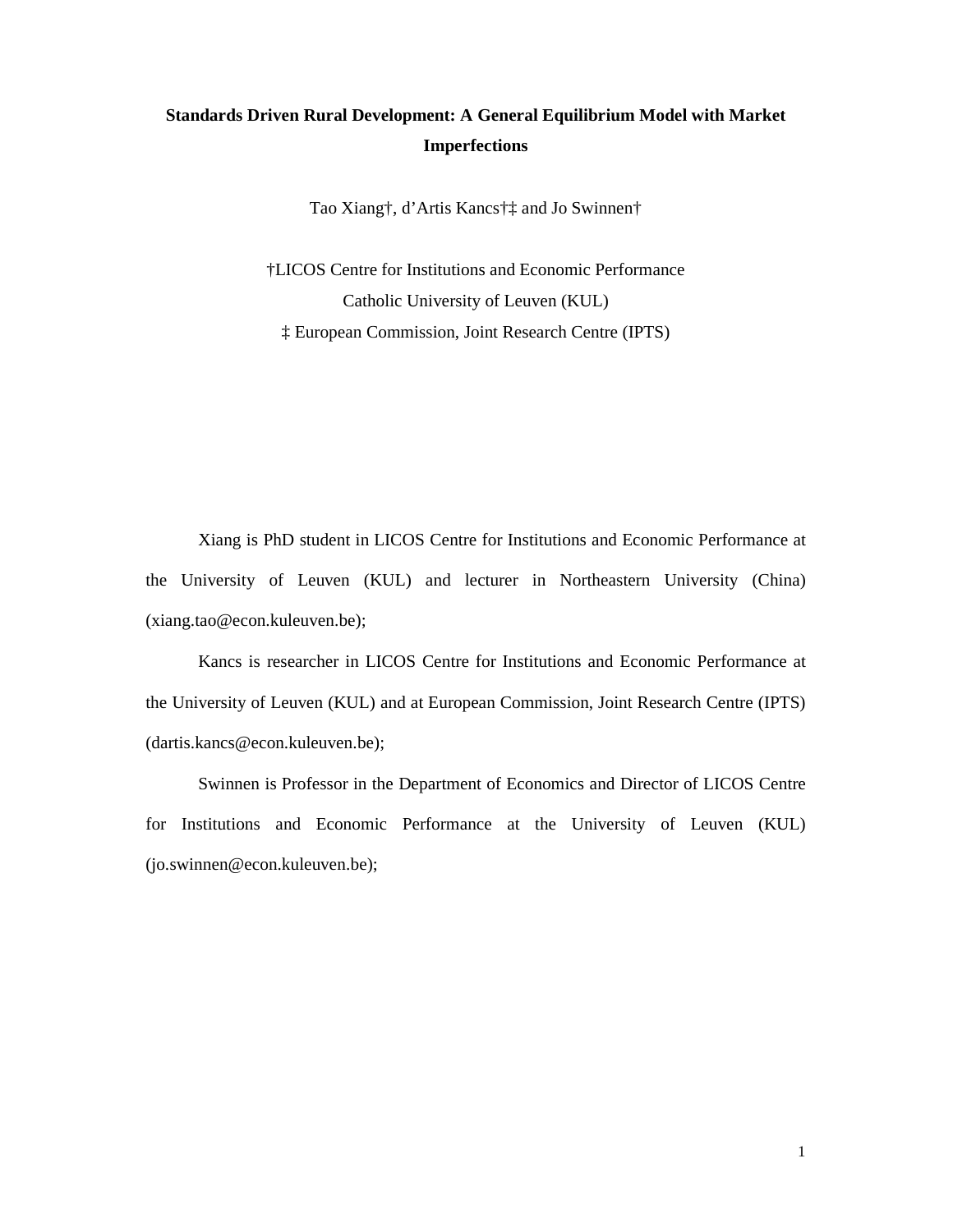# **Standards Driven Rural Development: A General Equilibrium Model with Market Imperfections**

Tao Xiang†, d'Artis Kancs†‡ and Jo Swinnen†

†LICOS Centre for Institutions and Economic Performance Catholic University of Leuven (KUL)

‡ European Commission, Joint Research Centre (IPTS)

*Version: 19 April, 2009* 

#### **Abstract**

We extend the theoretical framework, based on the general equilibrium approach to households models addressing development issues, to integrate low and high standards food and take seriously into account market imperfections. We calibrate the model using the dataset of China and do simulations through three ways: increasing world price of high standards food, increasing urban households' preference for high standards food, and relaxing credit constraints on high standards food production. The simulation results show that whether poor households are excluded depends on the neutrality of shocks leading to the expansion of high standards sector, that inequality and poverty would decrease when the world price for high standards food increase and when urban households increase preferences for high standards food, and that the poor's gain from labor market can cover the loss of being excluded from high standards farming if larger farms expand their outputs in high standards sector. Therefore, policy makers should balance all the possible effects when making decisions.

#### **Acknowledgements:**

 Earlier versions of this paper were presented at the RSA conference on regional development, Catholic University of Leuven (KUL), at the 11th PhD symposium of Belgium Association of Agricultural Economics (BAAE) and at a seminar at Center of Chinese Agricultural Policy (CCAP). We thank participants in these meetings for their comments and suggestions. This research was financially support by the KU Leuven Research Fund (Excellence Finance Programme) and the KULeuven-China Scholarship Council (CSC) Scholarships for Excellence Program.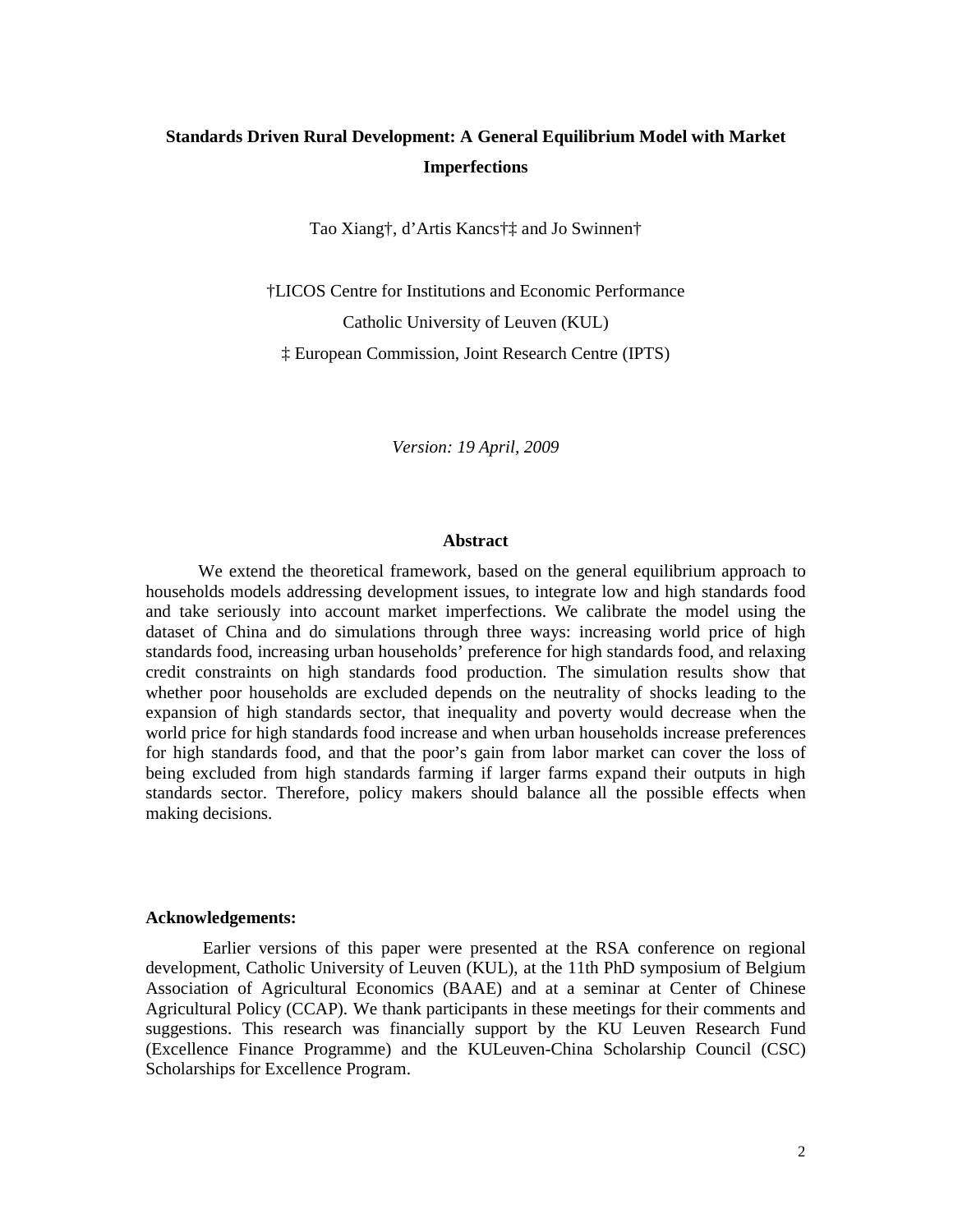### **1 INTRODUCTION**

A series of recent studies have identified the spread of 'high standards' as having a fundamental impact on the process of development (Farina and Reardon, 2000; Fulponi, 2007; Henson et al., 2000; McCluskey, 2007; Swinnen, 2007). The growing demand of wealthy consumers for high quality, safety, health, and ethical standards put pressure on governments to increase public regulatory standards and on private processing and retailing companies to introduce or tighten private corporate standards (Swinnen and Vandemoortele, 2008). Generally, growing demand for high standards is a natural consequence of income growth. In recent years it has been reinforced by several additional events. For example, international campaigns against child labor and genetically modified food, NGO activities for the environment and several food safety crises, such as the food dioxin crisis and the appearance of BSE in Europe, have all contributed to a rising demand for high quality, safe and traceable products in the production chains of many nations.<sup>1</sup>

 Although high standards emerged initially in rich countries, they now affect poorer countries through several channels. First, standards in richer countries are also imposed on imports and consequently have an impact on producers and traders in exporting nations (Jaffee and Henson, 2005; Unnevehr, 2000). Second, global supply chains are playing an increasingly important role in world food markets and the growth of these vertically coordinated marketing channels is facilitated by increasing standards (Swinnen, 2007). For example, modern retailing companies increasingly dominate international and local markets in fruits and vegetables, including those in poorer countries, and have begun to set standards for food quality and safety in this sector wherever they are doing business (Dolan and

 $\overline{a}$ 

 $1$  This paper focuses on the development implications of changes in the demand for product standards. There are several related areas of the literature on standards, including a.) analyses of asymmetric information problems which may be reasons for companies or public regulators to introduce standards (Fulton and Giannakas, 2004; Gardner, 2003); b.) studies on the role of standards in reducing consumption externalities (Copeland and Taylor, 1995; Besley and Ghatak, 2007); c.) the role of standards in providing non-tariff trade protection (Anderson et al. 2004; Fischer and Serra 2000), and (d) the political economy of standards (Swinnen and Vandemoortele, 2008).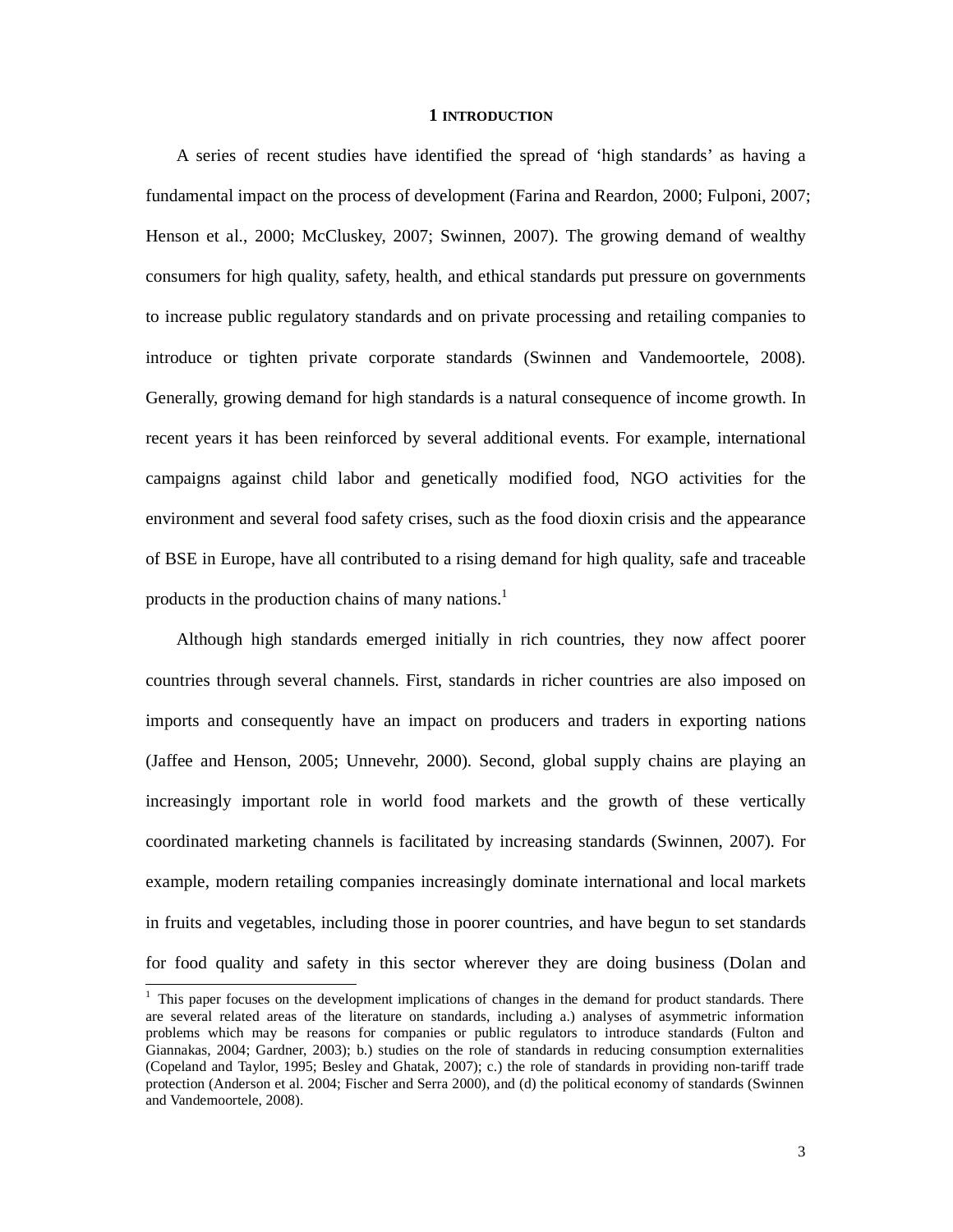Humphrey, 2000; Henson et al., 2000). Third, rising investment in processing and retailing in developing countries is translated into higher standards, as buyers are making new demands on local producers in order to serve the high-end income consumers or to minimize transaction costs in supply chains (Reardon et al., 2003).

 Early studies argued that the penetration of international marketing chains was much more widespread than people originally thought (e.g., Gulati et al., 2007; World Bank, 2005) and predicted that the implications of these developments would be vast: a new development paradigm was emerging (Reardon and Timmer, 2005).

 Importantly, the early literature also posited that the rise of standards could have sharp negative influences on equity and poverty. Several of the studies argued that modern supply chains in developing countries systematically exclude the poor and negatively affect the incomes of small farmers; unlike other waves of rising economic activity, the poor would suffer from this process (Farina and Reardon, 2000). For example, studies in Latin America and Africa argued that small farmers were being left behind in the supermarket-driven horticultural marketing and trade (Dolan and Humphrey; 2001; Humphrey et al., 2004; Key and Runsten, 1999; Reardon et al., 2003; Weatherspoon et al., 2001). In a study on Kenya, Minot and Ngigi (2004) demonstrated that modern marketing chains put intense pressure on smallholders (although smallholders were still participating). Even more extreme, in the case of Côte d'Ivoire, almost all of the fruit and vegetables being produced for exports were being cultivated on large industrial estates owned by wealthy capitalists. Likewise, Weatherspoon and Reardon (2003) reported that the rise of supermarkets in Southern Africa failed to help small producers who were almost completely excluded from dynamic urban markets due to quality and safety standards.

 In contrast, recent research suggests a more nuanced picture of the effect of the international marketing chains on poverty and development. For example, Dries and Swinnen

4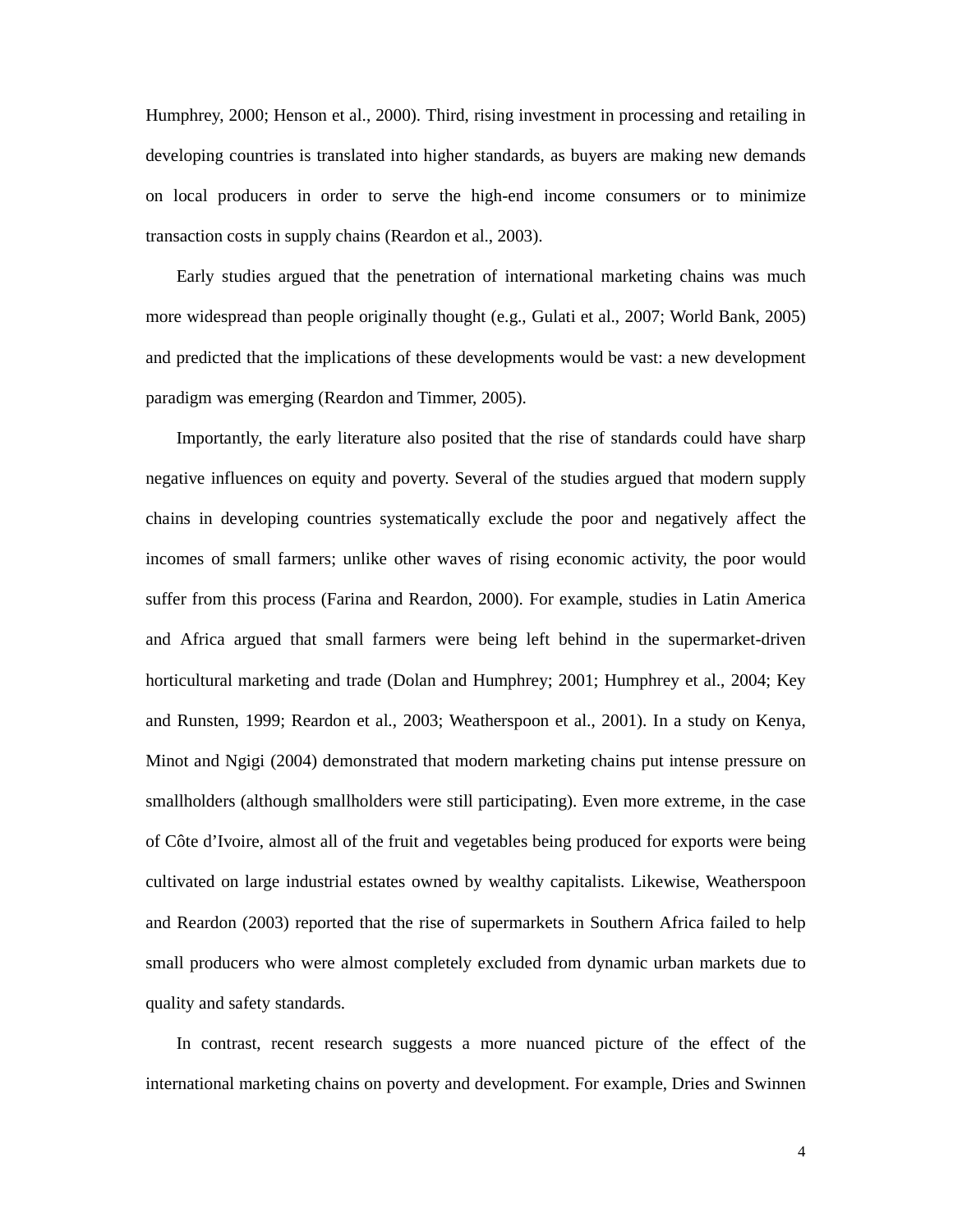(2004) and Dries, et al. (2009) find that high standards lead to increased vertical coordination in supply chains which improves access to credit, technology and quality inputs for poor, farmers in Eastern Europe. Minten et al. (2007) and Maertens and Swinnen (2009) also find increased vertical coordination in newly emerging supply chains between buyers and farms in African countries, such as Madagascar and Senegal. According to their results, poor rural households experienced measurable gains from supplying high standards horticulture commodities to global retail chains. In China Wang et al. (2007) find that while rising urban incomes and the emergence of a relatively wealthy middle class are associated with an enormous rise in the demand for fruits and vegetables, almost all of the increased supply is being produced by small, relatively poor farmers that sell to small, relatively poor traders. Despite sharp shifts in the downstream segment of the food chain towards 'modern retailing' (e.g., there has been a rapid increase in the share of food purchased by urban consumers in supermarkets, convenience stores and restaurants), modern marketing chains have almost zero penetration to the farm level.

An important shortcoming of this literature – in addition to empirical problems – is the absence of consistent and comprehensive conceptual framework for interpreting the empirical findings. Related to this, very few of the empirical studies actually measure welfare or poverty effects. The vast majority of these studies analyze distributional consequences and/or the impacts on productivity or investments of supplying farms. The only studies that actually examine poverty effect are Maertens and Swinnen (2009) and Maertens et al. (2008). They find strong poverty reducing effects of high standards exports in Senegal. In addition, they show that much of the welfare benefits for the poor come through the labor market, which is ignored by most other studies.

The objective of this paper is to develop a general equilibrium model to measure the process through which high standards production and consumption affects development.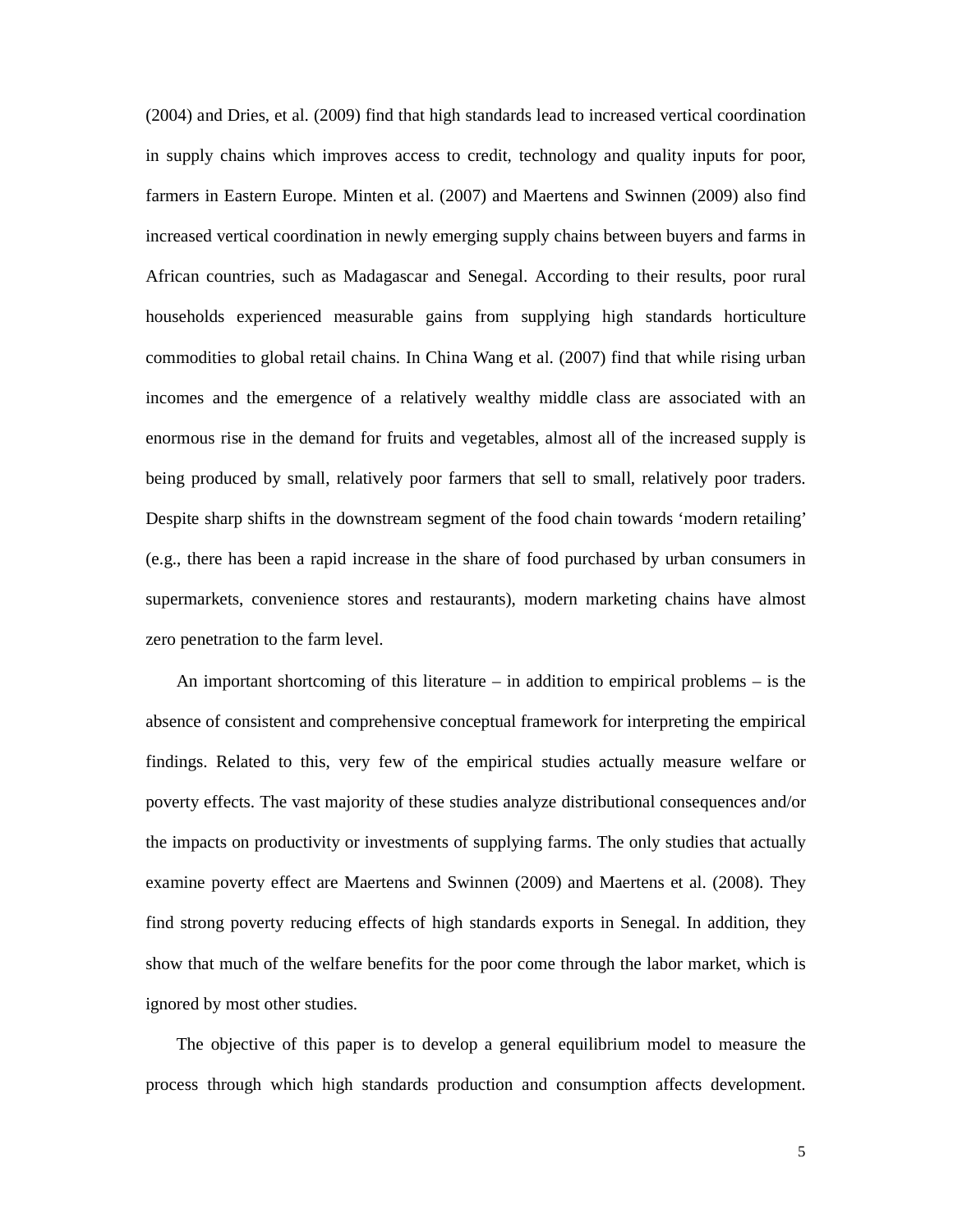The model has both a low standard and high standard supply chain and we explicitly integrate key characteristics of many developing and emerging economies, such as capital constrains and labor market imperfections.<sup>2</sup> We use the model to analyze how and through which channels welfare of rural and urban households is affected.

The development of high standards food sector in China is particularly relevant for three reasons. First, even though China has sustained high growth rates for nearly thirty years and the continuously increasing income per capita leads to structural change of Chinese diet (Gale and Huang, 2007), the food distribution system remained laggard until very recently. However, recent years are characterized by the fast rising supermarkets (Hu et al., 2004; Wang et al., 2007). Yet the transition from a system occupied mainly by low standards food produced by millions of small farms (Rozelle and Swinnen, 2004) to one mainly by high standards food is only now starting and will undoubtedly have huge impact on both producers and consumers. Second, despite high growth rates, an increasing inequality between wealthy and poor households becomes a more and more acute issue (Ravallion, 2001). After the initially fast decrease of poverty rate, in the last decade China faces more difficulties in reducing the rural poverty (Park and Wang, 2001; Riskin, 2004). The welfare and poverty effects associated with the expansion of high standards food sector are therefore very important. Third, both the agricultural commodity and factor markets are under transition. Whereas the commodity market is becoming more and more efficient (Huang and Rozelle, 2006), factor markets imperfections remain important. Therefore, China provides a very interesting case for research on the interaction between the food system transition and the acute equity and poverty problem under conditions of market imperfections.

 $\overline{a}$ 

 $2$  The technical reason for taking into account market imperfections is that the implicitly assumed higher profitability in high standards food sector can only exist under the condition of market imperfections according to the view of Industrial Organization. Farina and Reardon (2000) pointed out the possible higher profitability after higher standards are imposed and described several reasons, such as entry barriers resulted from standards. In another word, there will be zero profits for all sectors under conditions of perfect markets. The existence of positive profit distinguishes our CGE model with most others. Even though positive profit can only exist in short-run equilibrium as most economists argued (Harris, 1984), it's essential to the issue of inclusion vs. exclusion of small farmers. Hence, explicitly modeling positive profit in our case is suitable.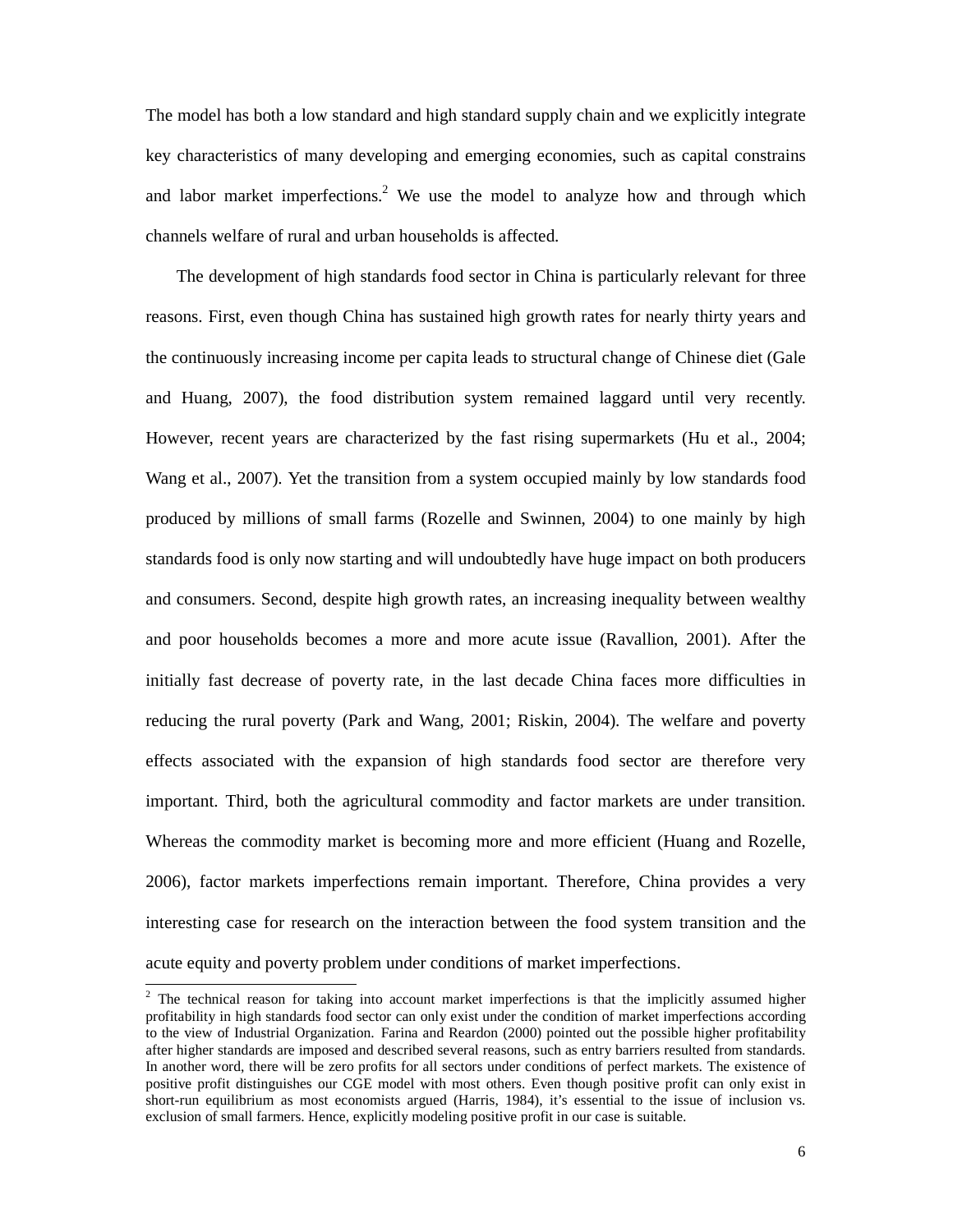#### **2 THEORETICAL FRAMEWORK**

The underlying theoretical framework is based on the general equilibrium approach to households models addressing development issues (e.g., de Janvry and Sadoulet, 2002; Stifel and Thorbecke, 2003). We extend the underlying approach to integrate low and high standards food and also account for market imperfections. Figure 1 and Table 1 summarize the model structure.

There are two kinds of agents: households  $(C)$  and corporate farms  $(CF)$ .<sup>3</sup> In order to study the distributional consequences of standards, we distinguish urban and rural households, and rural households are further separated into several groups. There are four types of factor inputs: rural labor ( $LR$ ), urban labor ( $LU$ ), capital ( $K$ ) and land ( $A$ ), with rural households (*CR*) owning three types of them: rural labor, land and capital, while urban households (*CU*) owning urban labor and capital.

Five commodities are produced in the economy, with three final goods: low standards food (*LF*) and high standards food (*HF*) and other commodities ( $O$ <sup>4</sup>. There are two types of agricultural intermediate products: low standards (*L*) and high standards (*H*), which are exclusively used by their respective food processing sectors to produce the respective final food. Given that the main focus of the paper is on food standards, we also don't include intermediate goods in other sectors.<sup>5</sup> All sectors have zero profit except the high standards intermediate sector, where all rural households and corporate farms are initially engaging and

-

<sup>3</sup> To avoid confusion between notations for households and high standards, we use capital '*C*' and '*H*' to indicate households and high standards respectively. Later, to differentiate with activity set, noted as '*I'*, we use '*O'* as the notation for the industrial sector. We use '*LF*'/'*HF*' and '*L*'/'*H*' for low/high standards final food and low/high standards intermediate products respectively.

<sup>4</sup> Given the difficulty of constructing a benchmark equilibrium data base for a CGE model, there are obvious advantages in a model specification which has a large 'residual' sector. However, there are important drawbacks associated with this backdoor approach to arriving at a complete CGE model. (Hertel, 1999) In spite of the drawbacks, we take the specification of a large 'residual' sector because of its simplicity and wide acceptance in the literature (e.g. Trela et al., 1987; Fischer et al., 1988; and Peterson et al., 1994).

<sup>&</sup>lt;sup>5</sup> Note that this assumption may have implications for the income of rural and urban households. For example, in the presence of inter-regional trade costs and input-output linkages, firms located in the larger region would have access to cheaper intermediates and hence could pay higher wages to factors (Krugman and Venables, 1995). However, we treat this effect as not critical considering data paucity and additional complexity.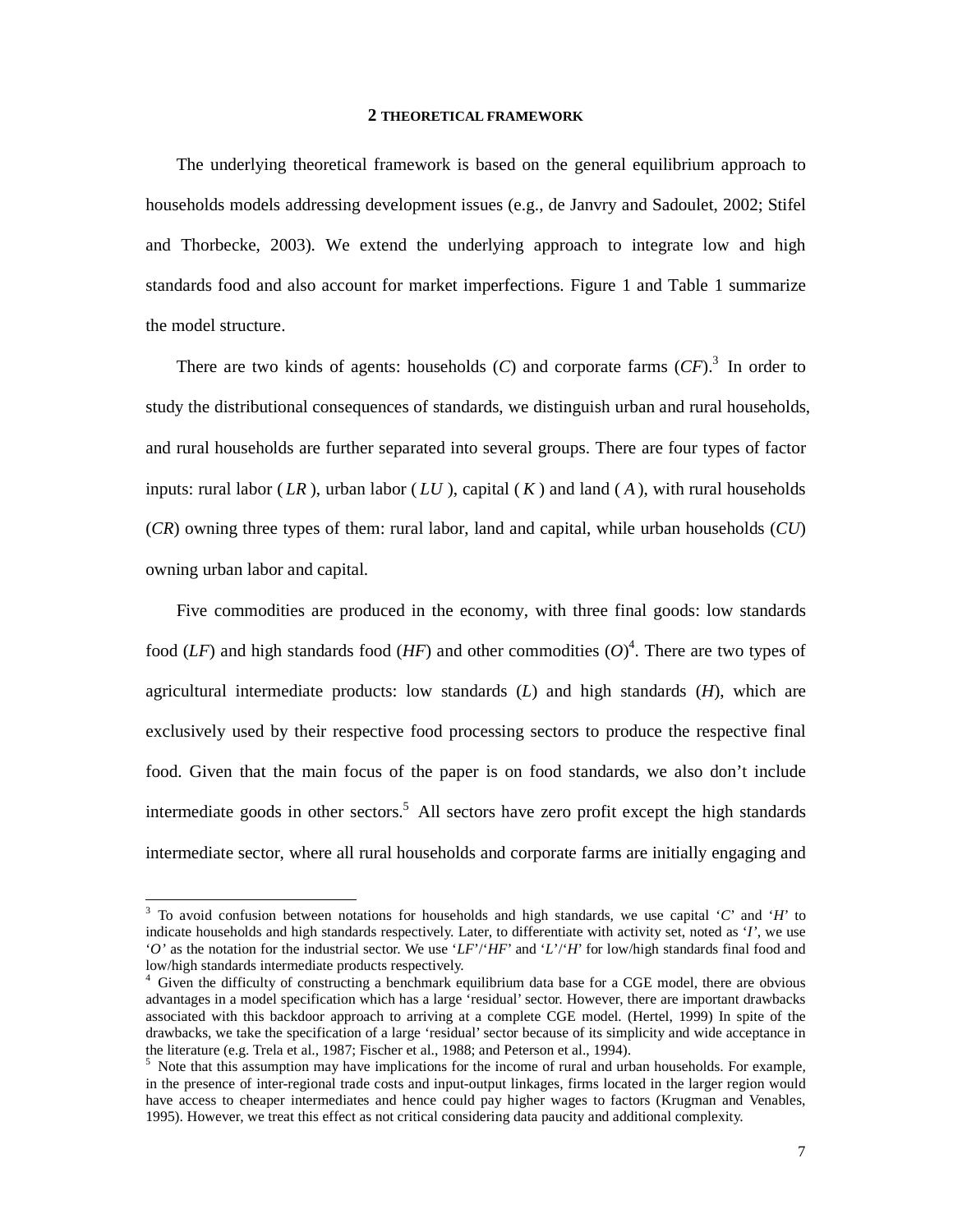earn positive profits because credit constraints limit their production capacity to satisfy the equilibrium market demand if the market were under perfect competition and lead to positive profit.

We assume a partially open economy, i.e., all final goods are traded with the rest of the world (*ROW*) while intermediate goods and factors are domestically used. For simplicity, we do not include government and taxes in the model.

#### **2.1 Production and factor market imperfections**

All the production technologies are based on nested constant elasticity of substitution (*CES*) functions with possible sub-nests in the form of Cobb-Douglas (*CD*) functions. The intermediate sectors produce goods according to a *CES* function of the rural labor, land and capital. Final food sectors produce goods by using a *CES* function to combine their respective intermediate products and the bundle of the basic factors (other than intermediate inputs), aggregated through a *CES* function with a sub-nest of a *CD* function for the two types of labor. The gross output of the other commodities sector is a *CES* function with a sub-nest of a *CD* function for labor. The factor demand from these activities is derived from the production functions except in the following situations:

First, in order to produce high standards intermediate product, farms face some fixed investment cost to satisfy the standards requirement (Farina and Reardon, 2000; Maertens and Swinnen, 2009). Following Harris (1984) and without loss of generality, we assume that these fixed costs are a mixture of rural labor ( $\varphi$ ) and capital ( $\psi$ ), mostly compatible to the reality.

Second, rural households are often credit constrained (See, e.g., Barham et al., 1996; Hallward-Driemeier et al., 2003; Swinnen and Gow, 1999). We assume that, because of rural credit market imperfections, rural households and corporate farms face credit constraints in their production for the high standards intermediate product market. To model this we assume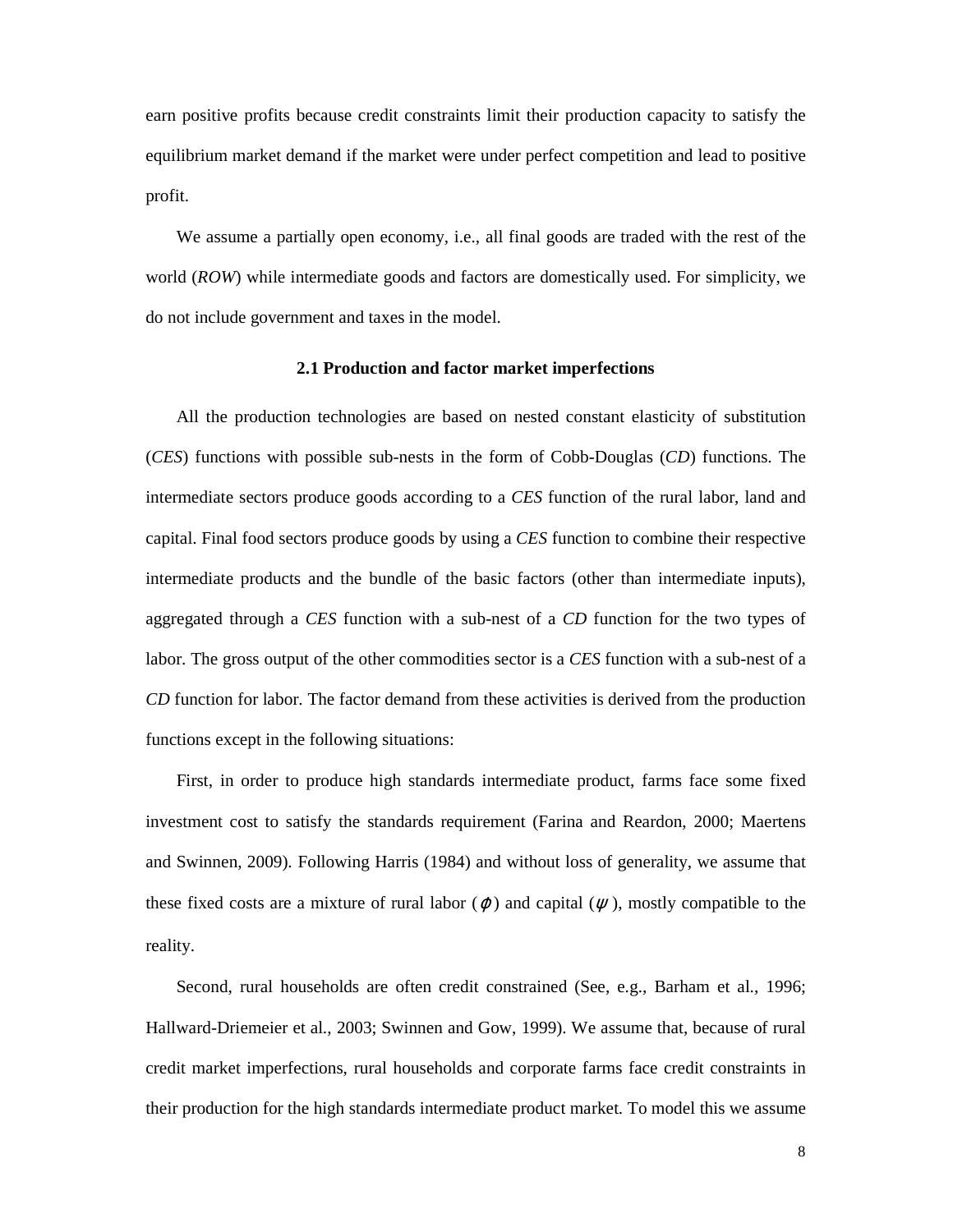that the supply of capital in the high standards intermediate sector  $(K_H^c)$  for the engaging households and corporate farms are constrained as follows:<sup>6</sup>

$$
(1) K_H^c = \kappa^c r^{\varepsilon^c}, c \in CR \cup CF
$$

where  $\kappa^c$  is the collateral, r the price of capital, and  $\varepsilon^c$  the capital supply elasticity.

Third, to model the labor market, we use stylized facts from 'typical' developing economy. Net wages of workers in rural region are generally lower than wages of workers in urban region, even when rural workers migrate to urban areas. This can be explained by different skills of different labor types or by transaction costs of migration (Stifel and Thorbecke, 2003). To account for this, we model the labor market as two separate sub-markets with different skill labor (rural and urban labor), and migrating from rural to urban region is subject to iceberg transaction costs,  $\tau$ , with  $0 < \tau < 1$ . Thus,  $wr_U = wr_R / \tau$ , where  $wr_U$  and  $wr_R$  are the wages for rural workers working in urban and rural regions respectively. Finally, as usual in CGE modeling, we assume that leisure is not an argument of the worker's utility function so that labor is supplied inelastically.

#### **2.2 Income and consumption**

Rural households and corporate farms' profits ( $\prod^c$ ) in high standards intermediate sector are given by a value-added net of factors payments:

(2)  $\prod^c = PX_{H}f_{H}(LR_{H}^c, A_{H}^c, K_{H}^c) - wr_{R}(LR_{H}^c + \varphi^c) - tA_{H}^c - r(K_{H}^c + \psi^c), c \in CR \cup CF$ 

Profit of corporate farms are transferred to involved factors proportionally according to their value shares in production.<sup>7</sup> Rural households' net income  $(Y^c)$  is the sum of its profit in high standards farming, factor incomes and profit sharing from corporate farms while the

We only cite the most critical equations in our model while keep the set of all equations in Table 1.

<sup>&</sup>lt;sup>7</sup> The actual distribution of profits among factors depends on the bargaining power of factor owners (Swinnen et al., 2009). In fact, because the profit is not a big amount comparing with the overall factor incomes, our assumption will have no significant impact on the empirical results except in simulation 3C, where profit of corporate farms increase sharply.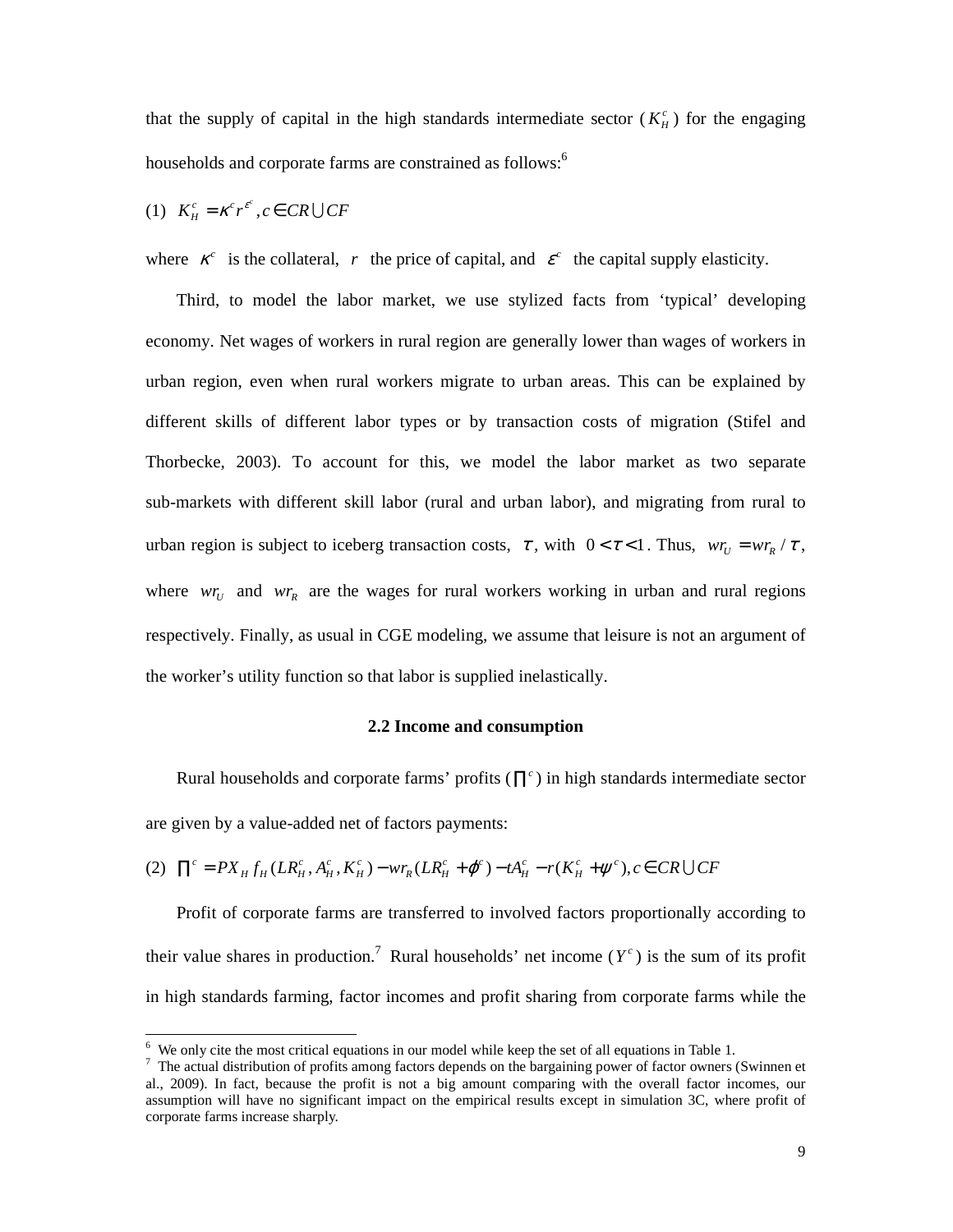urban households' income is only composed of factor incomes and profit sharing:

(3) 
$$
Y^{c} = \begin{cases} wr_{R}LR^{c} + tA^{c} + rK^{c} + \prod^{c} + \gamma^{c} \prod^{CF}, & c \in CR \\ wuLU^{c} + rK^{c} + \gamma^{c} \prod^{CF}, & c \in CU \end{cases}
$$

where  $\gamma^c$  is the endogenous share parameter of transferred profit from corporate farms.

Households' demand for consumption goods is a function of their disposable income and the vector of consumer prices. We assume that high standards food is a luxury good compared to low standards food products. Accordingly, households consumption is described by the following system: $8$ 

(4a) 
$$
X_{HF}^c = \frac{a_{HF}^c (1 - mps^c)Y^c}{PQ_{LF}} - a_{LF}^c \zeta^c, c \in C
$$

(4b) 
$$
X_{LF}^c = \frac{a_{LF}^c (1 - mps^c)Y^c}{PQ_{LF}} + \frac{PQ_{HF}}{PQ_{LF}} a_{LF}^c \zeta^c, c \in C
$$

(4c) 
$$
X_o^c = \frac{(1 - a_{LF}^c - a_{HF}^c)}{PQ_o}(1 - mps^c)Y^c, c \in C
$$

subject to the households budget constraint:

$$
\sum_{m} P_{m} X_{m}^{c} = (1 - mps^{c})Y^{c}, c \in C
$$

1

where  $a_m^c$  is the commodity share parameter in the households consumption function,  $mps^c$ the saving rate for households and  $\zeta^c$  a parameter determining the degree of preference for low standards food. A smaller  $\zeta^c$  means a larger preference for high standards food.

### **2.3 Foreign trade and savings/investment**

The economy, as we have stated, is partially open and trades final goods with the rest of the world. The relationship between the economy and the rest of the world is captured by the

<sup>&</sup>lt;sup>8</sup> This is a modified Linear Expenditure System derived from Stone-Geary utility function (Stone, 1954). 'This demand system has the advantage of specifying non-discretionary and discretionary expenditure.' (Savard, 2005)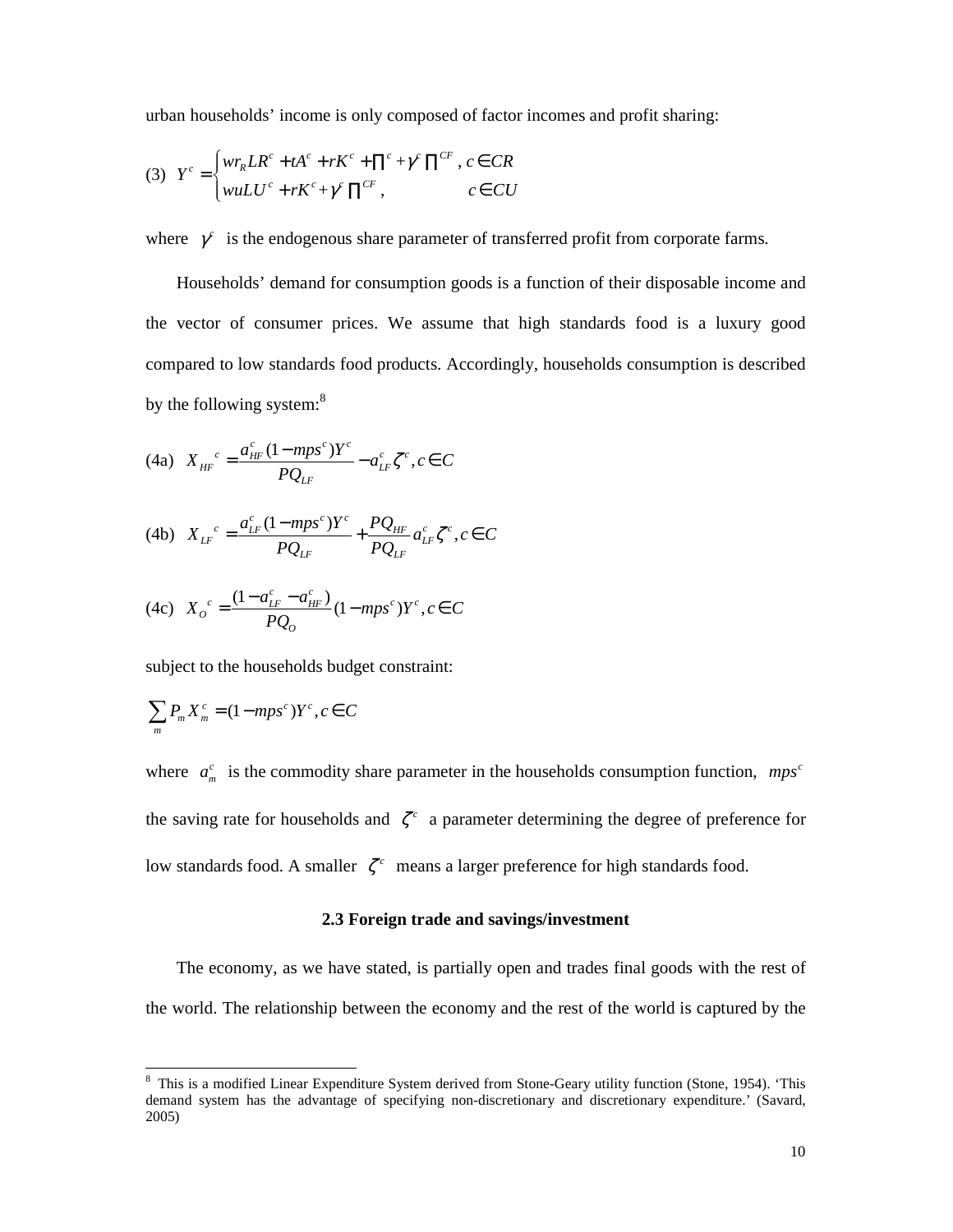substitutability between imported and domestic goods on the consumption side through a *CES* aggregation function (Armington substitution function), and on the production side through a constant elasticity of transformation (*CET*) function. The relative prices of foreign goods are determined by international prices and the exchange rate.

In order to model savings and investment, we make the following three widely used assumptions: (1) savings are determined by exogenous constant rates for households; (2) private investment is savings driven; and (3) investment spending is allocated to commodities in fixed proportions.<sup>9</sup> For simplicity and data paucity, we further assume that only the final commodities are used as investment goods, while intermediate commodities not. Total savings have to equal total investments.

## **2.4 Equilibrium conditions and other price equations**

The total demand and supply of factors, goods and intermediate products must be equal in equilibrium. The market for foreign exchange equilibrates via adjustments of the net export, with fixed foreign exchange rates. Pressures to adjust export or import quantities (and hence, demand and supply of foreign currency) are therefore equilibrated by adjustments in the trade surplus. $10$ 

The aggregate consumer price index (*CPI*) and the aggregate producer price index (*PPI*) are defined as sum of composite prices  $(PQ_m)$  weighted by the value shares of final goods  $(V_m)$  and the sum of producer prices  $(PI_m)$  weighted by the value shares of output  $(\mu_m)$ , respectively.

$$
(5a) \ \ CPI = \sum_{m} V_m * PQ_m
$$

-

<sup>9</sup> Following Dewatripont and Michel (1987), this neoclassical closure is the most common one in comparative static CGE models and widely used in the literature (e.g. de Janvry and Sadoulet, 2002).

<sup>&</sup>lt;sup>10</sup> This is compatible with Chinese situation even though this assumption has no important impact on results. In fact, if savings does not enter households' utility function, then fixing either the exchange rate or the trade balance is the same right approach for welfare analysis, since it prevents an arbitrary shift away from savings towards current consumption from being confused with a welfare improvement.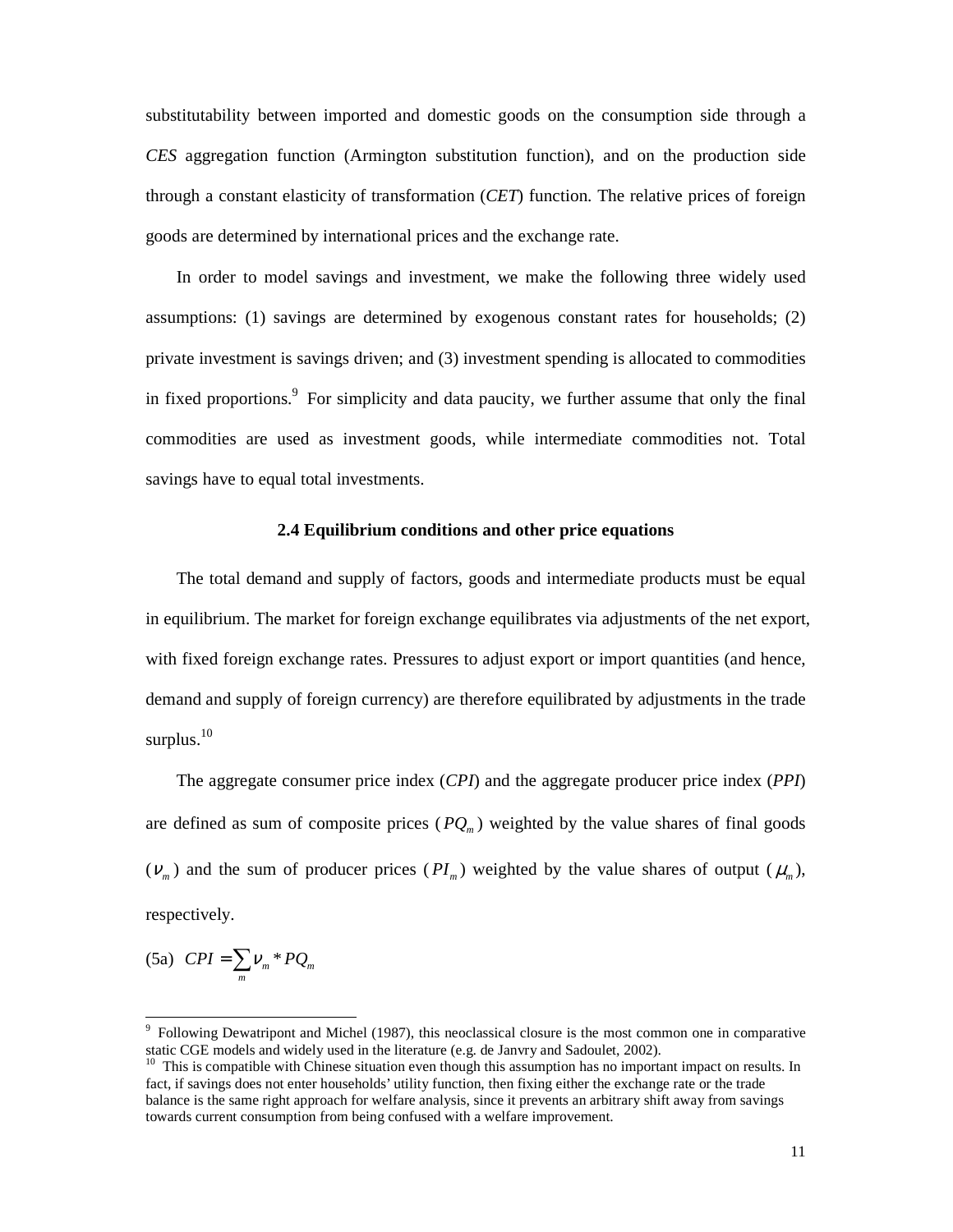$$
(5b) \quad PPI = \sum_{m} \mu_{m} * PI_{m}
$$

The *PPI* is normalized so that the comparative statics are meaningful.<sup>11</sup>

#### **3 MEASURING THE WELFARE EFFECTS**

To determine the welfare effects of expansion of the high standards sector, we have to measure the welfare change of individual households. We measure households welfare  $(W^c)$ by real income, which is nominal income  $(Y^c)$  normalized by households-specific price index  $(P^c)$ :  $^{12}$ 

$$
(6) \ \ W^c = \frac{Y^c}{P^c}
$$

The model allows us to analyze two types of effects: nominal income effects and consumption price effects. Income effects can be disaggregated into a profit effect, a profit sharing effect and a factor income effect for rural households while urban households only experience a change in profit sharing and factor incomes. The factor income effect can be further disaggregated into income effects of specific factors.

By including different types of rural households in our model we can measure welfare effects for representative households. To draw implications on poverty, we assume that the within group income distributions do not change. $^{13}$ 

To measure inequality we calculate a Gini coefficient using the trapezium rule:

(7) 
$$
G = 1 - \sum_{c=1}^{4} (N^c - N^{c-1}) \cdot (Y^c - Y^{c-1}), c \in C
$$

 $1\,1$ As stated by de Janvry and Sadoulet (2002), the choice of numeraire has no impact on real income effects, but has impact on decomposition of real income effects, which should be born in mind when we explain simulation results.

 $12$  The way applied here is consistent with de Janvry and Sadoulet (2002).

<sup>&</sup>lt;sup>13</sup> Given that we do not have information on intra-class income distribution, we cannot count the number of poor in each class. Modeling intra-group income distributions in a CGE framework remains a major challenge (Stifel and Thorbecke, 2003). 'In the absence of any knowledge about intra-group income distributions, the best that a CGE modeler can say regarding poverty is how the mean incomes of the poorest groups are affected by the exogenous shocks applied to the baseline model.' (Stifel and Thorbecke, 2003)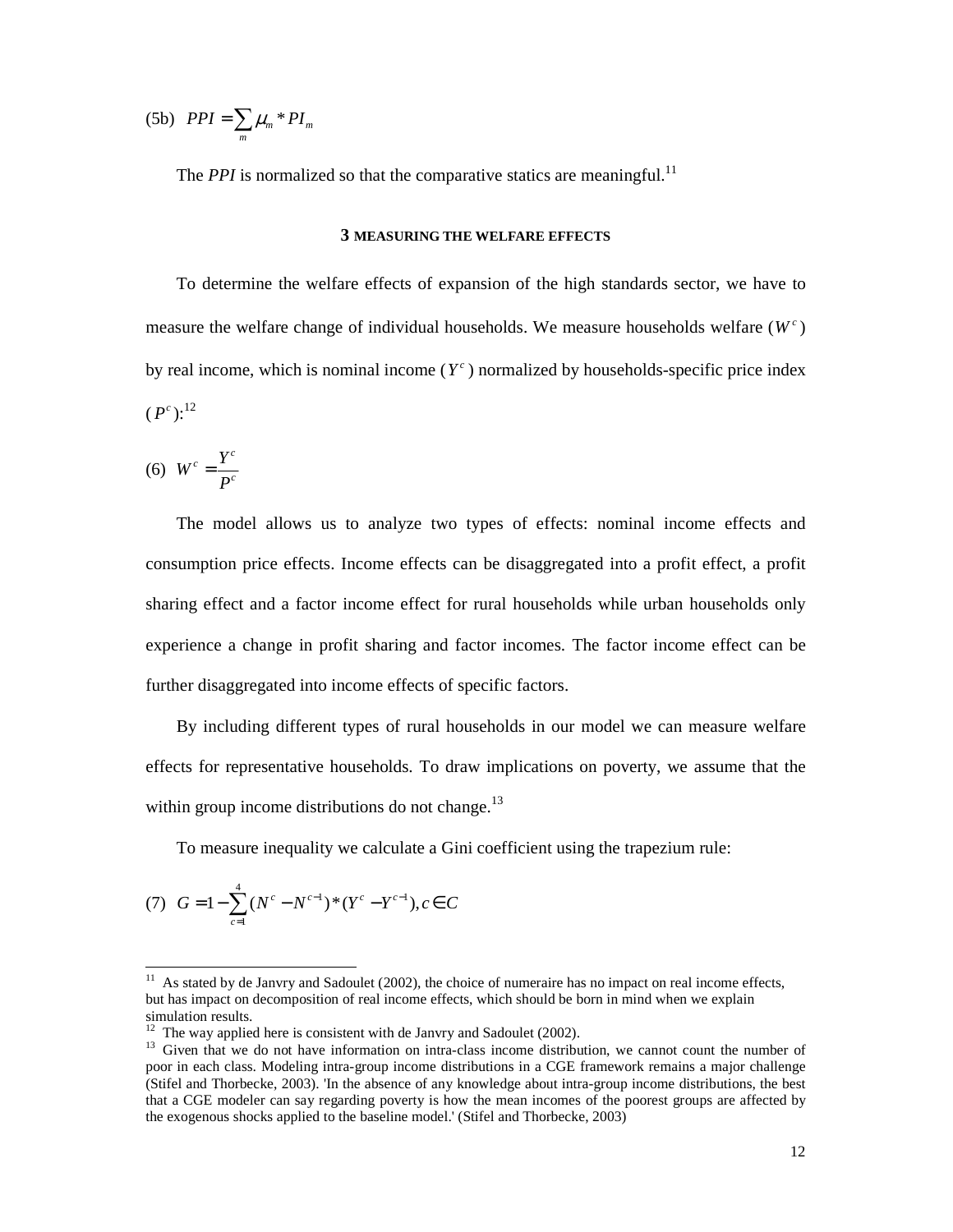where  $N^c$  and  $Y^c$  are the cumulated proportions of population and income respectively.

#### **4 EMPIRICAL IMPLEMENTATION**

We calibrate the model to Chinese data for 2005 (see appendix A for details). As usual in CGE models, the data base is organized in form of a Social Accounting Matrix (SAM), which is shown in Table 2a. The CGE model is operationalised using the General Algebraic Modelling System (GAMS) software (Brooke et al., 1988).<sup>14</sup> The model is calibrated so as to reproduce the macroeconomic benchmark data from the SAM. The calibration includes the determination of all parameters and elasticities, and processes as follows:

First, measurement units for factor categories are chosen such that all commodity prices and factor prices, except wage of rural labor working in urban region, are initially equal to unity.<sup>15</sup> Similarly, measurement units for domestic commodities, imports and exports are chosen such that consumer prices and the exchange rate are equal to one in the base year. With these normalization rules, all initial quantities and remaining prices can be computed, rendering the parameters that are directly computed from these values. Other initial quantities, such as distributional shares of labor income, land income, capital income, profit and investment, reflect the values observed in the data base.

Second, elasticities are drawn from the relevant literature shown in Table 6. Appendix B provides detailed overview of all relevant elasticities with references to their sources and Table 5 summarizes elasiticities applied in our model. At first, the income elasticities of low standards products are 0.9, 0.7, 0.4 and 0.1 for poor, middle-income, rich rural households, and urban households respectively. Such structure is compatible with the literature and the stylized facts that poor households consume a relatively larger share of staple (low standards) food compared to wealthy households (Lipton, 2001). On the import side, a relatively low

1

 $14$  The source code is available from the authors upon request.

 $15$  This is a standard treatment in computable general equilibrium models and will have no impact on the results since the model is homogenous of degree zero (Shoven and Whalley, 1992).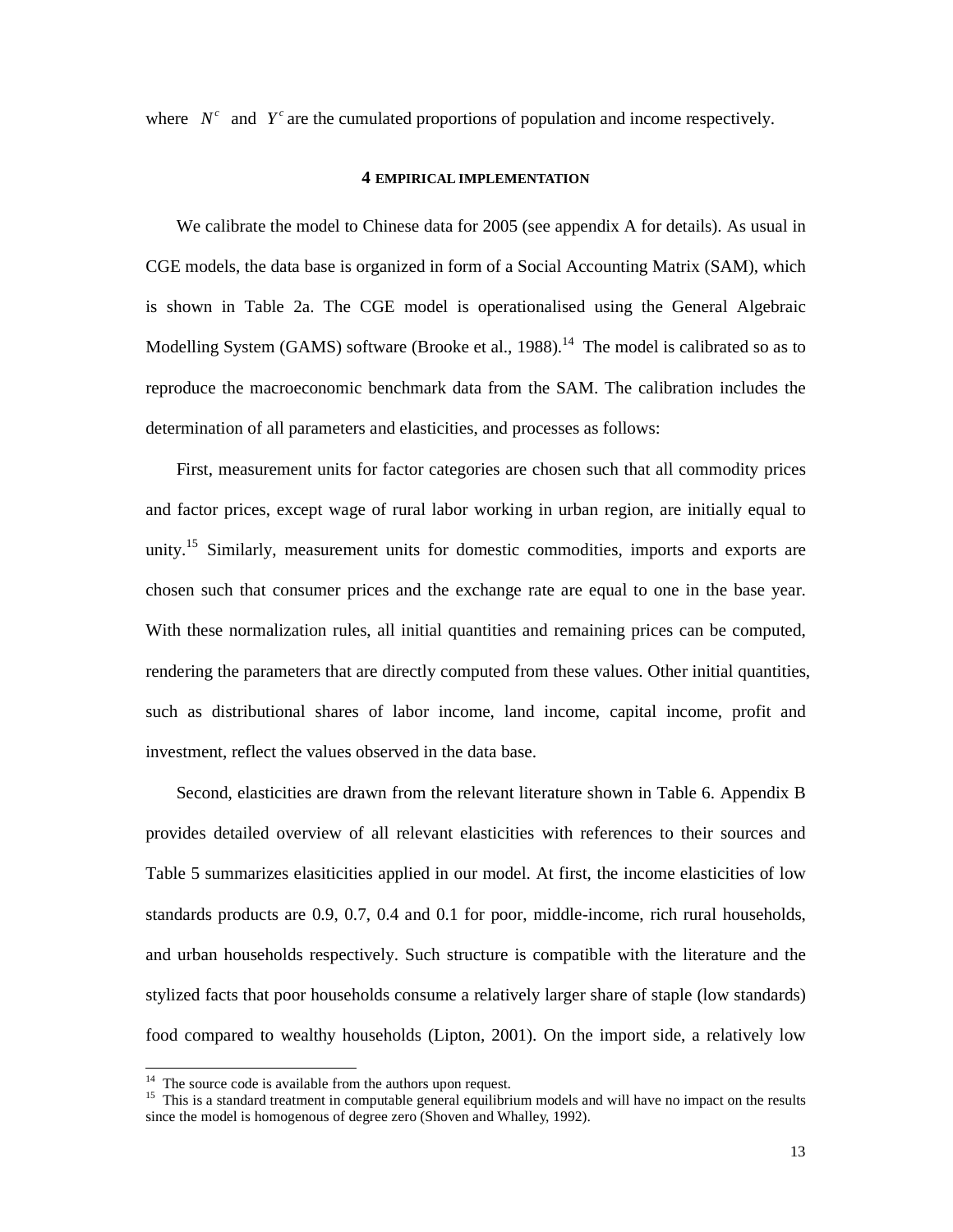aggregation elasticity between imports and domestic consumption goods is assumed (elasticity of 0.5) for the other commodities sector, which reflects product differentiation between the domestically produced commodities and imports of these large aggregates. For the food sectors, including both low and high standards food, we assume a rather high elasticity of substitution (3.0). Thirdly, on the export side, the level of elasticities of transformation depends on the homogeneity of the aggregated sectors (Shoven and Whalley, 1992). Given the large sectoral aggregations in our study, we assume intermediate values (1.2) for both the low and high standards food sectors, and lower value (0.8) for the other commodities sector. Finally, all production functions are *CES* in the top nests, with a medium value of substitutability among these factors equal to 0.7, 0.15 and 0.9 for intermediate, processing and the other commodities sectors respectively. The choice of smaller elasticity of substitution between intermediate input and other factors is very standard and caters to the reality (e.g., Wang and Schuh, 2002). The elasticity of substitution among basic factors in the sub-nest *CES* of processing sectors is equal to 0.8. The price elasticities of variable capital supply for the high standards intermediate activities of rural households and corporate farms are set rather moderately (0.7, 1.0, 1.3 and 1.6 for poor, middle-income, rich rural households, and corporate farms respectively).

#### **5 SIMULATIONS**

High standards food is typically the food produced according to good practices for outcomes and processes such as quality, etc. (Farina and Reardon, 2000). They are the higher end of the differentiable food such as vegetables and follow some special institutions arrangements to guarantee the high standards. We do not have precise data on the high standards sector because it is just an emerging sector in China. For our analysis, We use different crops, based on their different profitabilities, as proxies for the high standards intermediate activities of rural households and corporate farms, i.e., tea, peanut, sugar cane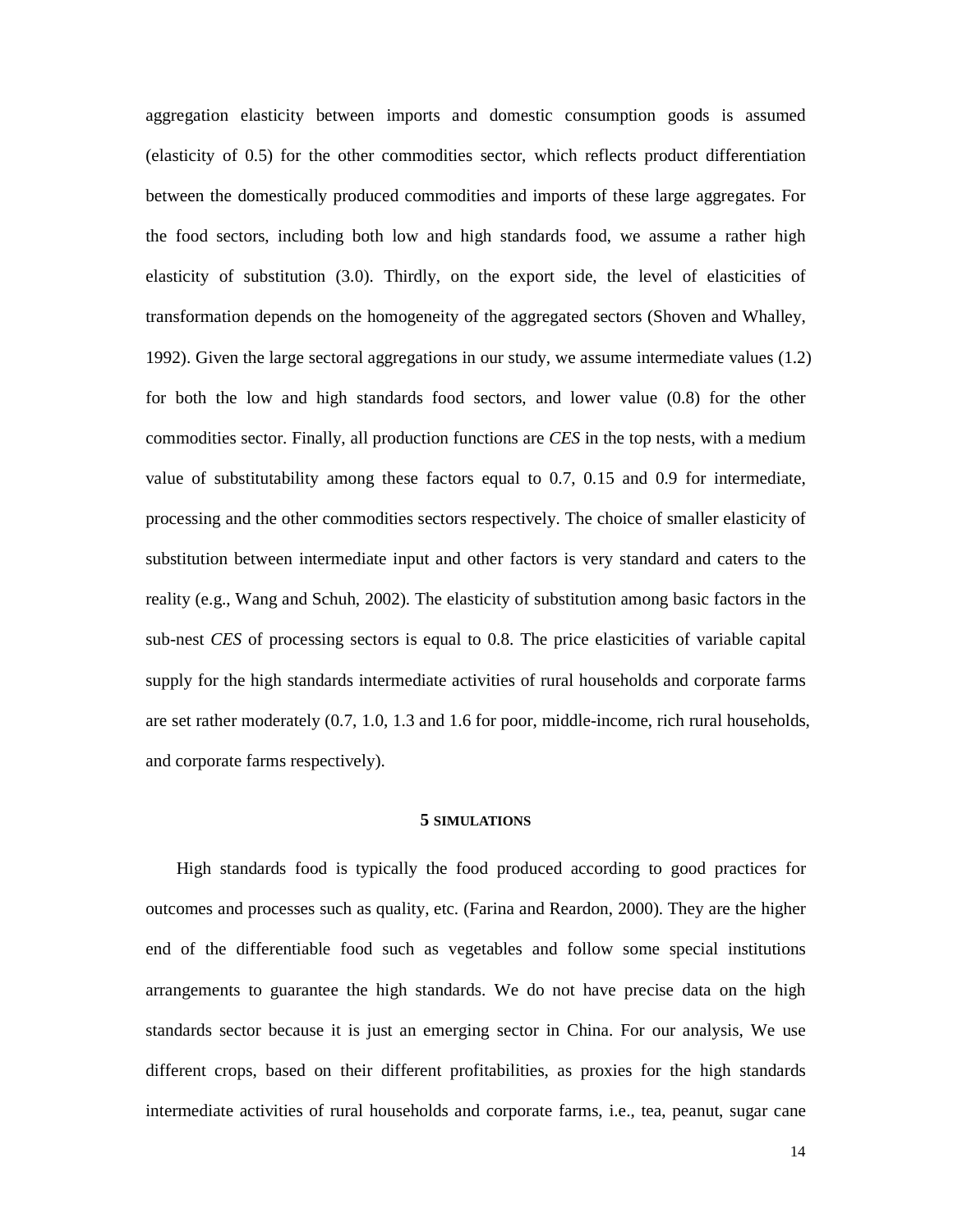and beet for poor, middle-income, rich rural households, and corporate farms respectively<sup>16</sup> The combination of the four crops occupies 6.5% of the total farming land. Considering that about 20% of arable land is under fruit and vegetable production (Weinberger and Lumpkin, 2007), the share of 6.5% is substantial. As indicated by the SAM matrix of average expenditure propensities (Table 2b) and descriptive data of China, the high standards sector in China only plays a minor role in the total income of rural households: 0.34%, 0.73% and 0.74% for poor, middle-income and rich rural households respectively. This is because high standards farming is a very small sector in current China's economy and because nonfarm income is becoming more and more important for Chinese rural households (Zhao, 1999). High standards farming is relatively labor intensive compared with other activities especially in developing countries with rich labor endowment, which is consistent to the literature (Bijman, 2008; Weinberger and Lumpkin, 2007).<sup>17</sup> For instance, the contribution of rural labor in poor rural high standards farming is 61.35%, larger than the contribution in low standards farming (45.52%).

We distinguish urban and rural households and the rural households are separated into three groups by their income level: poor, middle-income and rich rural households. Poor rural households defined in our model do not necessarily correspond to the official definitions of poverty level, as there are probably people who are included in the poor rural households group but not poor by the defined threshold of poverty. In fact, in China's case, the poorest rural defined by the national statistics has a share of 11.4% of the whole population and may be larger than the share of the officially defined poor people.

We simulate the expansion of high standards food production and assess the impacts on households' welfare. Given that both demand and supply are endogenous in our model, we

 $\overline{a}$ 

<sup>&</sup>lt;sup>16</sup> All of the crops are labor intensive products, compatible to the reality of China, where high standards food are mainly composed of labor intensive products like fresh fruits and vegetables.

 $17$  From the literature on contract farming, one reason for the inclusion of small holders is that they have relatively better endowment of labor to cater to the requirement of higher standards farming (Bijman, 2008).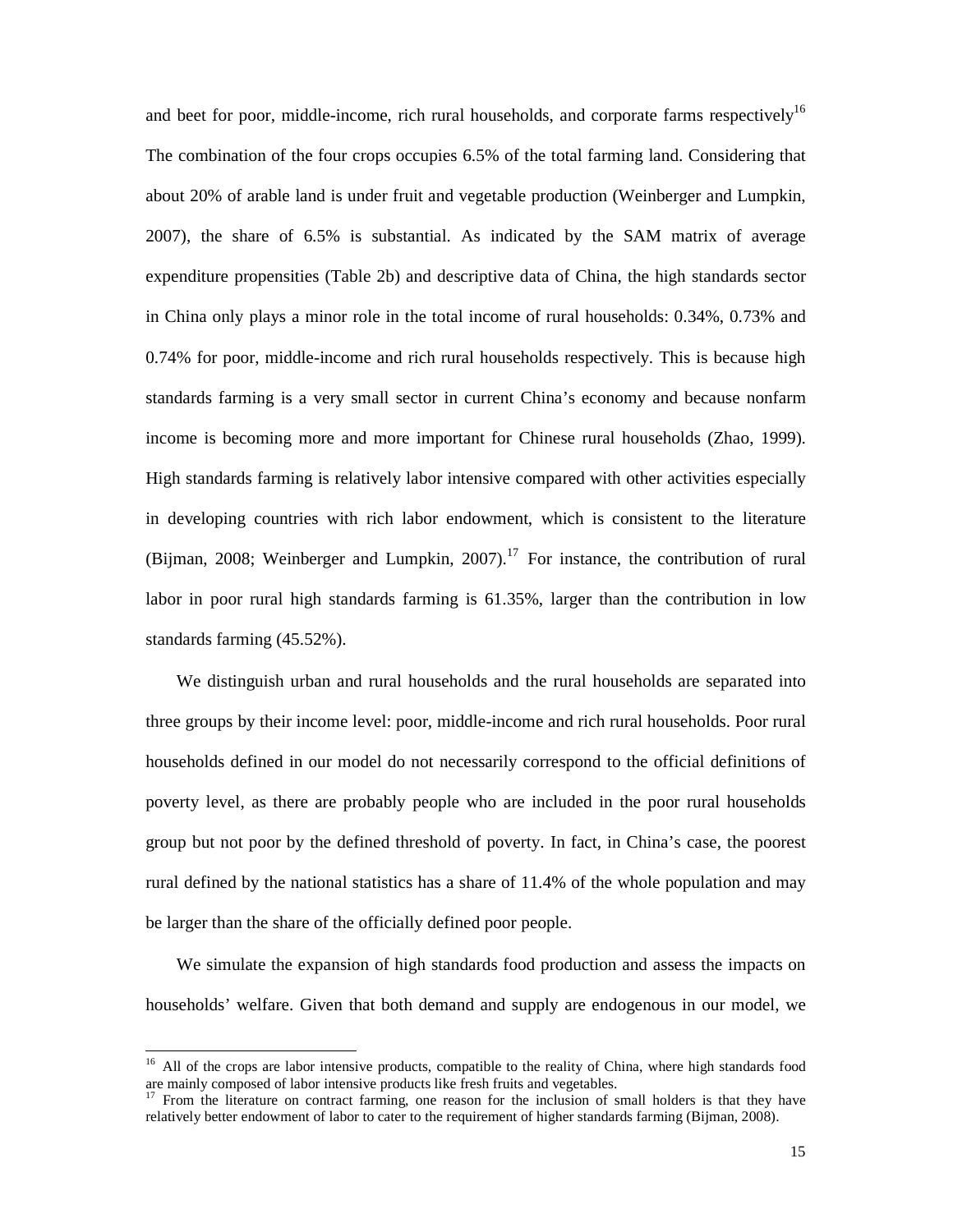cannot directly change quantities of the high standards food. Therefore, we exogenously change other variables which induce increases in demand and supply of high standards food. We simulate the expansion of high standards food by (1) increasing the world price for high standards food, (2) increasing households preferences for high standards food, and (3) relaxing credit constraints in high standards farming. Table 3 reports the simulation results. Previewing our simulations results, we find that poor rural households may benefit in all three high standards food growth scenarios.

#### **5.1 An increase in the world price for high standards food**

China has continuously increased its export in agricultural products and the ratio of agricultural trade to agricultural GDP (Huang et al., 2000). According to Gulati et al. (2007), the outward-looking trade policies contribute particularly to the growth of high quality products fulfilling international standards and safety regulations, the demand for which is considerably higher in the China's main trading partners in the developed world. To study the potential impact of these developments, we exogenously increase the world market price,  $pwe_{HF}$ , by 25%. The simulation results are reported in the first column of Table 3.

The output of high standards food increases by 14.73%, while the output of low standards food and other commodities decrease by 0.08% and 0.16%, respectively, because of the high standards sector's competition for factors. All producers of high standards food produce more but with different rates, because they use factors in different proportions. The high standards output of rural poor households increases most  $(+21.92\%)$ , suggesting that the growth of high standards sector benefits them strongest. These benefits for poor rural households can be explained as follows: The increase of world price leads to a higher price for high standards food, which directly results in higher profit and income for rural households. The increasing income leads to more consumption, and hence a higher price, of their preferred low standards food  $(+0.21\%)$ . The prices of factors used intensively in these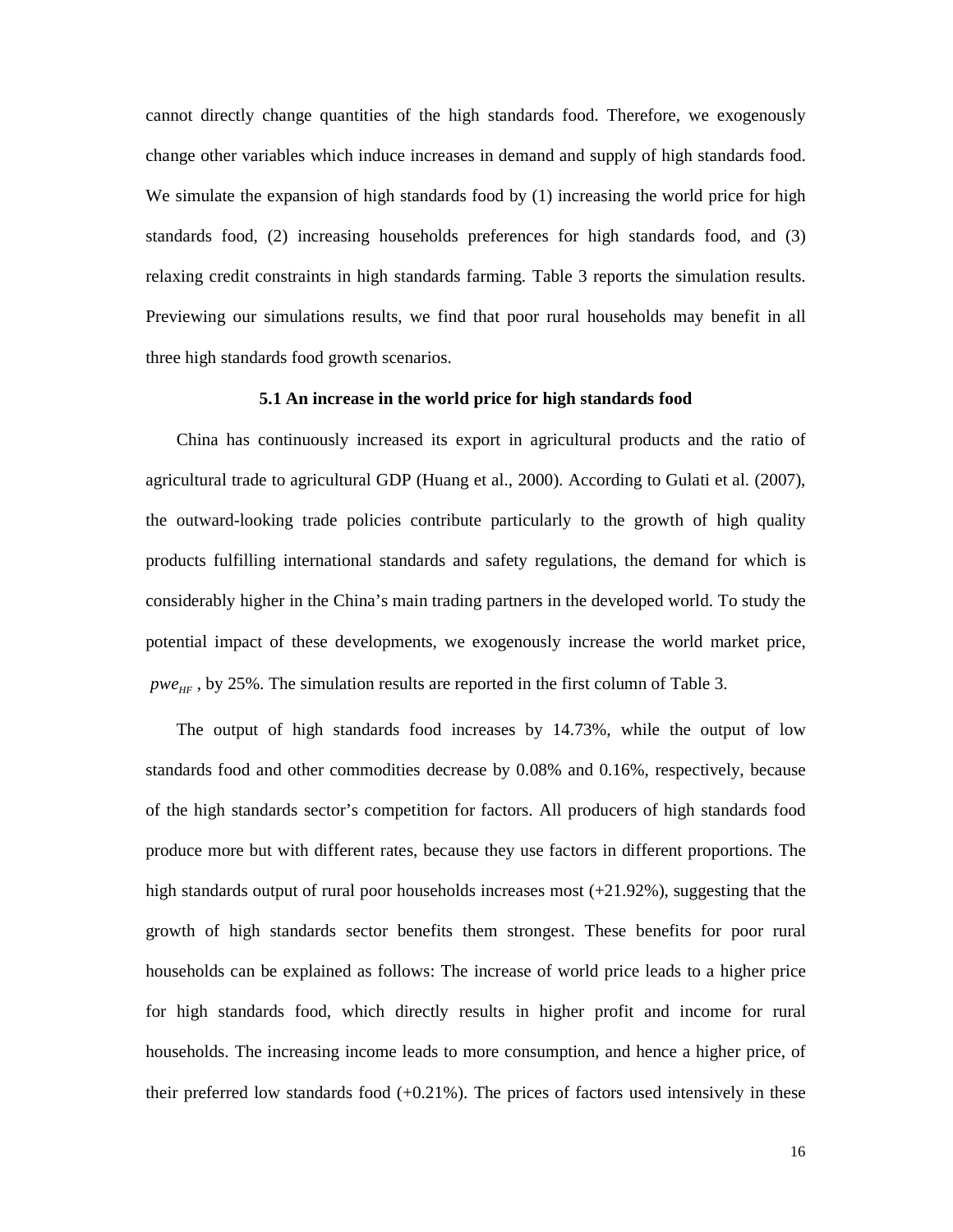two sectors increase with different ratios (+0.16% and +1.49% for rural labor and land respectively). The land rent increases more because the larger low standards sector is more land-intensive comparing with the high standards sector. The households, which use relatively more the less expensive factor in the production of high standards intermediate product, i.e., poor rural households using more rural labor in the present case, has a comparative advantage and expands its output more.<sup>18</sup>

The real incomes of poor, middle-income and rich rural households increase by 0.65%, 0.72% and 0.77%, respectively, resulting mainly from increasing profits in high standards farming and increasing factor incomes. In contrast, urban households income decreases (-0.18%), because the gain from the lower price index is smaller than the loss from factor income.<sup>19</sup> Hence, our simulation results suggest that poverty will decrease because all rural households benefit. The Gini coefficient decreases by 0.50%, implying that the overall inequality would decrease.

In summary, trade expansion in the high standards food sector would benefit all rural households in China. The issue of inclusion depends not only about the technologies used by different types of farms with different factor intensities but also about the induced changes in the relative factor prices. Another critical issue making poor rural households relatively better off and urban households relatively worse off is factor ownership, i.e., rural households benefit because they own relatively more factors that are employed in the expanding high standards food sector.

### **5.2 An increase of preferences for high standards food**

The preference for high standards food increases often gradually with increasing income (Gale and Huang, 2007) while sometimes sharply when there happens some special event like

-

 $18$  The welfare effects seem to be small. This is because the high standards sector is a small part of agricultural sector, and hence a minor part in the whole economy.

<sup>19</sup> The reason, why their price index decreases, lies in their relative changes to the normalized PPI, which is directly impacted by the change of the world price. Because the PPI increases more, the price index of urban households declines relatively even though their nominal index may increase.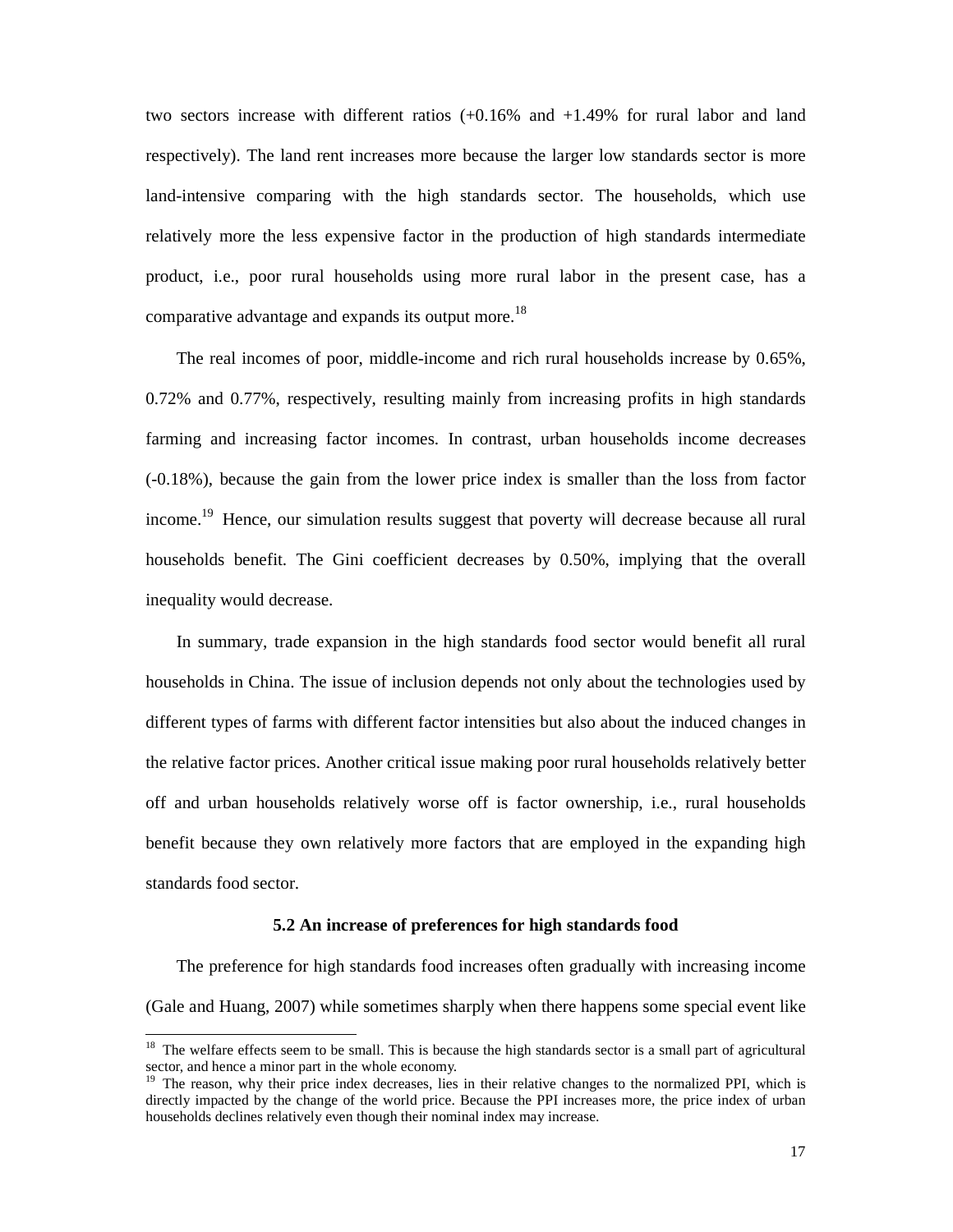the scandal in the dairy sector of China (Xinhua Net, 2008). In this section we assess welfare effects of changes in urban households preferences, i.e., decreasing the preference parameter,  $\zeta^{CU}$ , by 25%. The simulation results are reported in the second column of Table 3.

Outputs of high standards food and other commodities increase by 15.28% and 0.26% respectively while output of low standards food decreases by 2.15%. All farmers producing high standards intermediates increase their output, especially poor rural households (+22.61%), indicating that, above all, poor rural households would benefit from relatively higher demand for high standards food.

The real income of poor, middle-income and rich rural households increase by 0.37% 0.21% and 0.03%, respectively. This is caused mainly by the increasing profit (+0.34%, +0.40% and +0.39%) and decreasing price indices, which covers the negative effects of decreasing factor income (-0.30%, -0.35% and -0.41%). Profits increase because the price of high standards intermediate product increases by 18.90% while the intensively used factor prices decrease.

Since the representative poor households benefit from this change, the poverty decreases. As a result relative income for urban households decreases (-0.05%), inequality decreases (Gini coefficient decreases by 0.05%).

In summary, preference changes are inclusive, anti-poverty and pro-equity. As expected, urban households lose from these changes because they do not produce the high standards food.

## **5.3 Increases of farm access to credit**

In China credit constraints are likely to constrain rural households from entering into (or expanding) the high standards food production (Hallward-Driemeier et al., 2003). In order to support rural households in taking part in production of high value-added products, Chinese government has decided to take steps to help rural households get easier access to finance

18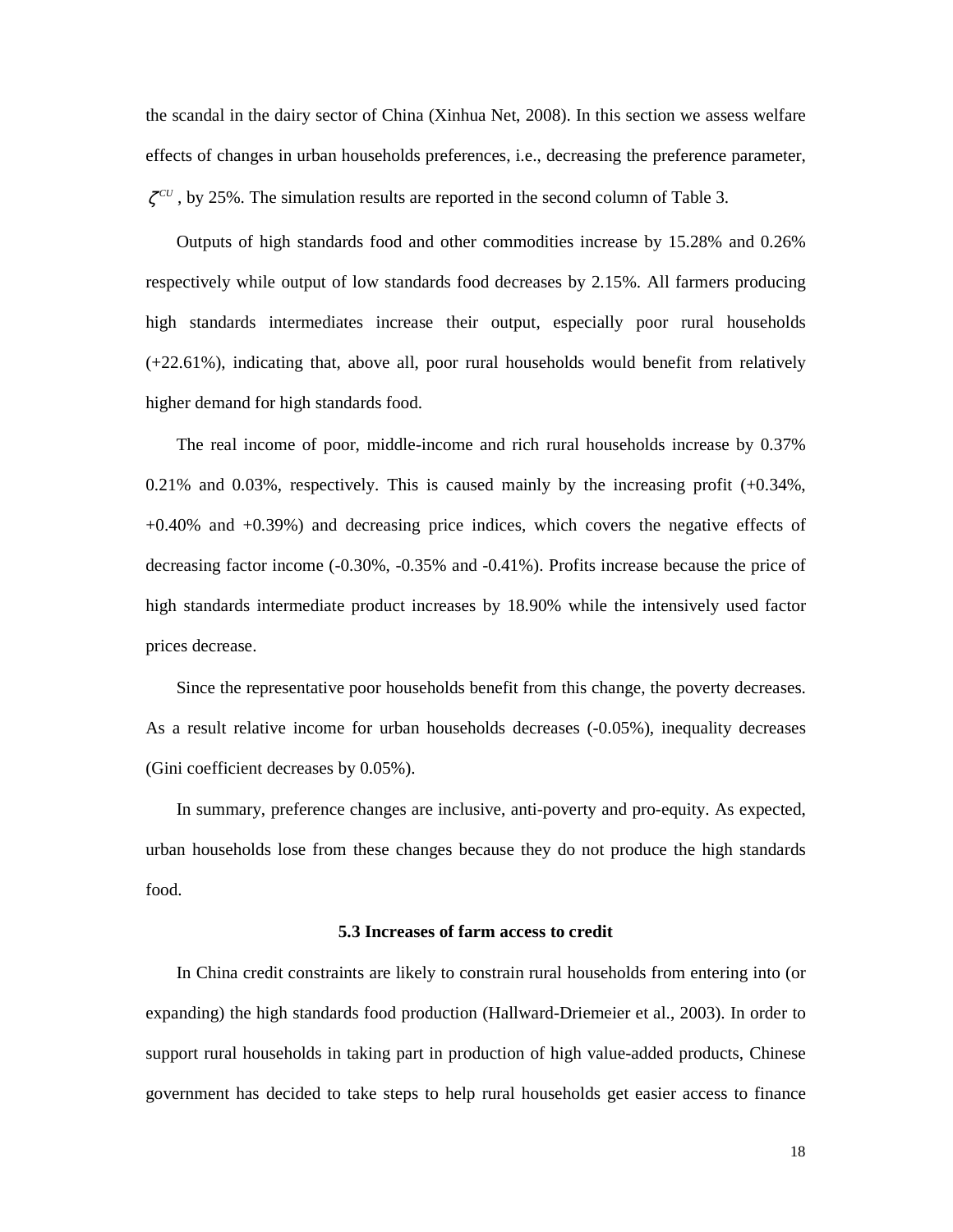(CCCPC, 2008). In this section we assess the possible welfare effects of relaxing credit constraints for rural households and corporate farms, which we model as a 50% increase in the collateral value,  $\kappa^c$ . We perform three sets of simulations by relaxing credit constraints for poor and rich rural households, and corporate farms respectively. The simulation results are reported in the last three columns of Table 3.

The first set of simulation results, when the collateral of poor rural households increases by 50%, is shown by the third column of Table 3. The profit of poor rural households increases, contributing 0.25% to the total income increase. Lower credit constraints lead to a larger production of high standards intermediate products for poor rural households (+49.71%). Hence, increasing poor rural households access to credit is very inclusive. The real income of poor rural households increases by 0.26%, which is caused mainly by increasing profits in the high standards intermediate sector  $(+0.25\%)$ . Given that poor rural households gain from better access to credit, poverty decreases. The Gini coefficient decreases by 0.04% indicating that the inequality decreases too.

The forth column of Table 3 reports simulation results, when the collateral of the rich rural households increases by 50%. The real income of poor and middle-income rural households increases by 0.07% and 0.08%, respectively, caused by the increasing factor income (+0.12% and +0.13% respectively), mainly from labor and land, which covers the negative effects of decreasing profits in the high standards farming (-0.02% for both) and negative price effects (-0.03% and -0.02% respectively). Profits decrease because the price of high standards intermediate product decreases by 1.05% while prices of most factors except capital increase, because of increased competition for factors from the rich rural households. The price effect for poor and middle-income rural households is negative (the aggregate consumption price increases), because rural households consume more low standards food and less high standards food. Whereas the price of the latter decreases, the price of the former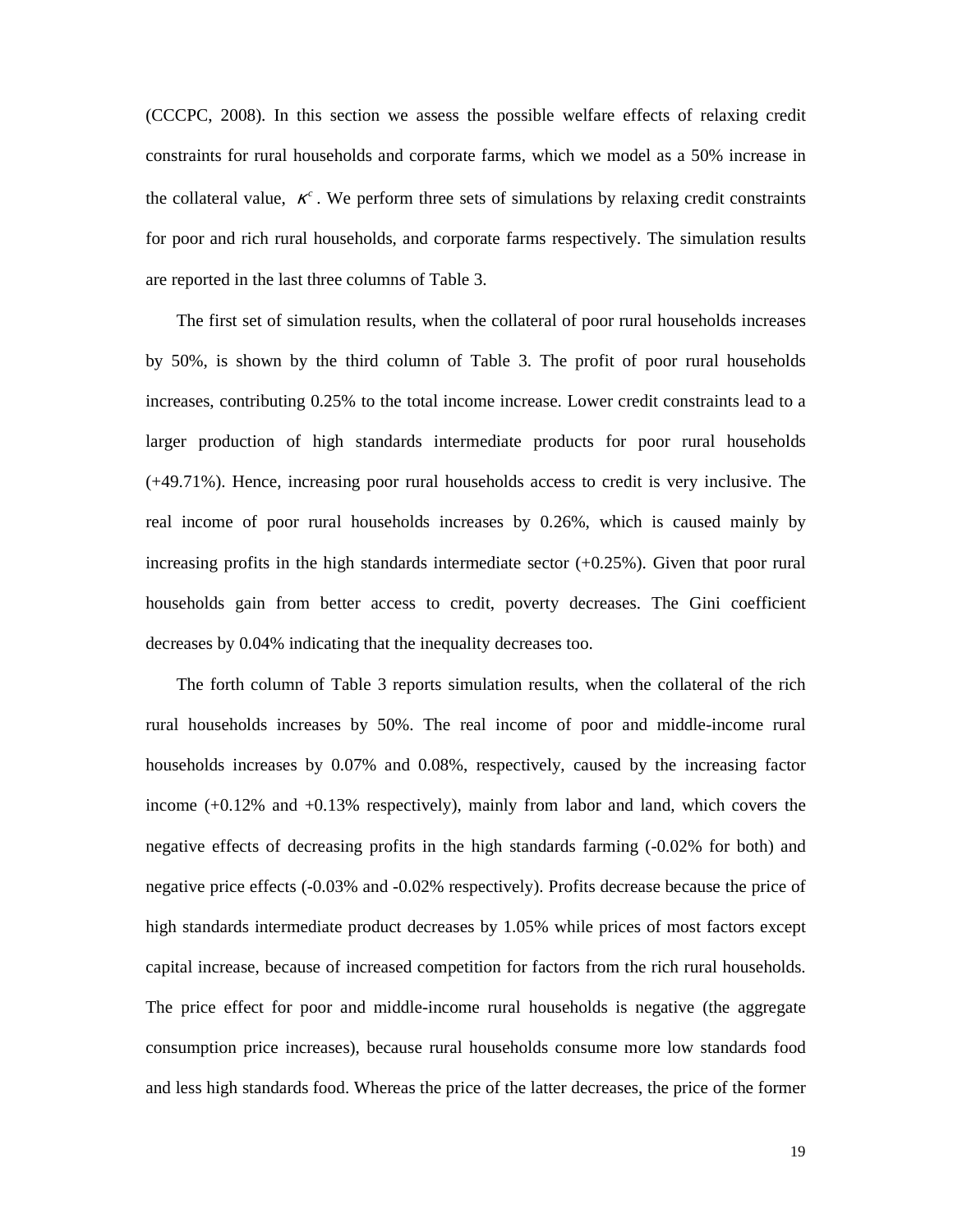increases, leading to the negative price effect. Given that poor and middle-income rural households gain from output expansion of rich rural households, the rural poverty decreases. In contrast, rich rural households benefit (+0.46%) and urban households lose (-0.04%). The Gini coefficient decreases by 0.16%, implying that the inequality decreases.

The last column shows the results of increasing collateral of corporate farms by 50%. This process leads to a decline of poor rural households output by 0.43%. However, the real income of poor, middle-income and rich rural households increases slightly (+0.11%, +0.07% and +0.07%, respectively), mainly by the increasing profit sharing from corporate farms (+0.10% ,+0.06% and 0.05% respectively) and factor income of rural labor and land, which covers the negative profit effects and price effects. Given that all rural households gain from output expansion of corporate farms, the rural poverty decreases. The Gini coefficient decreases by 0.05%, implying that the inequality decreases.

In summary, the effects of asymmetrically relaxing credit constraints for different types of rural households and corporate farms are exclusive if targeted to other agents instead of poor rural households. Nevertheless, they benefit all rural households, particularly those whose credit constraints are relaxed. These results contradict most previous literature, which usually argue that poor rural households will lose because they are excluded from the high standards sector after the entry of large farms, represented by rich rural households and corporate farms in our model. When factor income is the main source of income and the high standards sector is small, the overall effect of large (corporate) farm entry may be positive. This effect was first shown by Maertens and Swinnen (2009).

## **5.4 Sensitivity analysis and limitations**

In order to assess the robustness of our results we perform sensitivity analysis of the key assumptions. First, our results are not sensitive to alternative specifications of income elasticities of low standards products ( $\sigma_{LF}^{RP} \in (1.35, 0.9, 0.45)$  for poor rural, and structural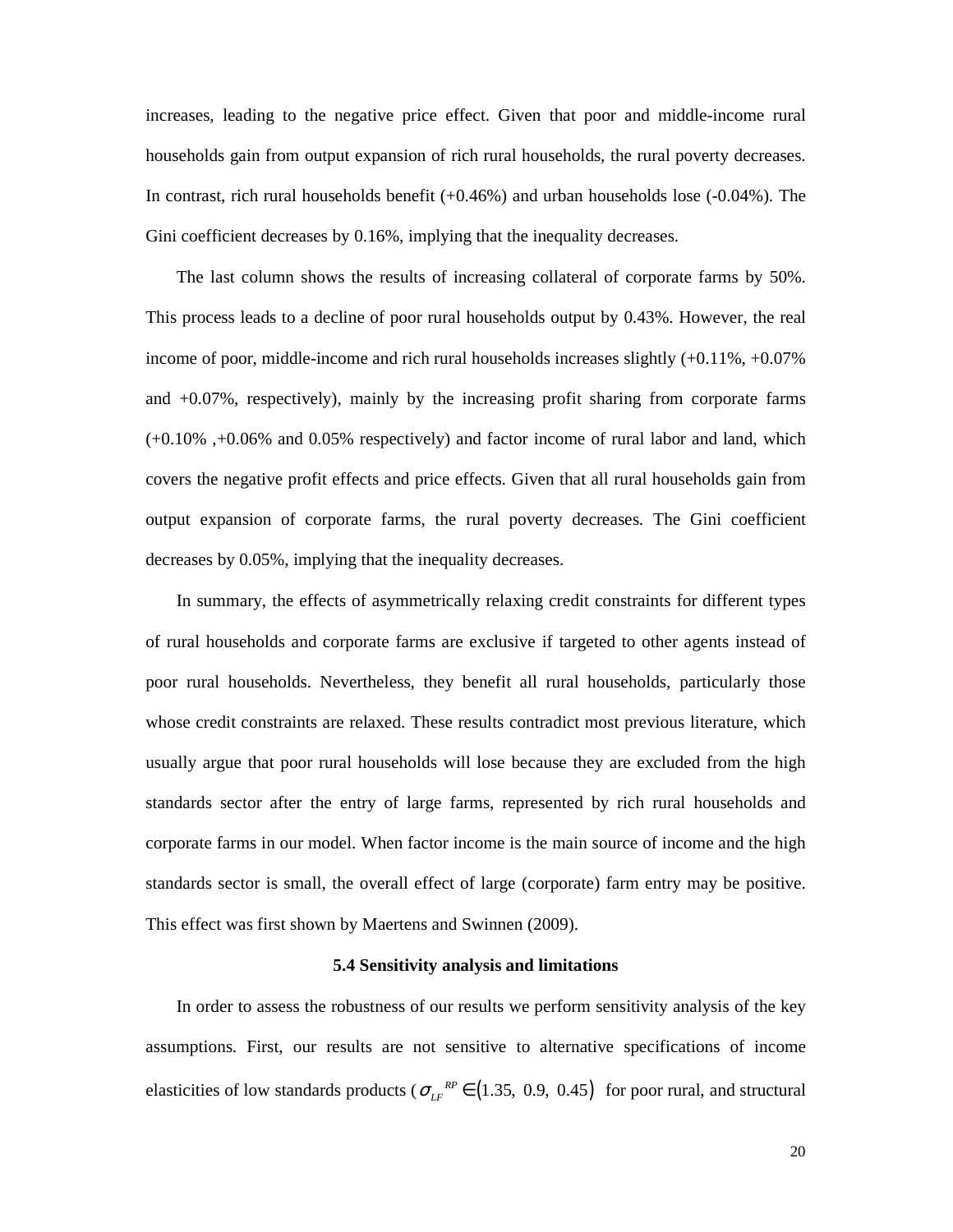modification of elasticities for the other households).

Second, alternative choices of the elasiticities of transformation ( $\sigma_{LF}^t \in (0.6, 1.2, 1.8)$ ,  $\sigma_{HF}^{\phantom{HF}} \in (0.6, 1.2, 1.8)$  and  $\sigma_o^{\phantom{o}t} \in (0.4, 0.8, 1.2)$  and the elasticities of substitution  $\sigma_{LF}^{q} \in (1.5, 3.0, 4.5)$ ,  $\sigma_{HF}^{q} \in (1.5, 3.0, 4.5)$  and  $\sigma_{O}^{q} \in (0.25, 0.5, 0.75)$ ) yield only marginal changes to our comparative static results in the simulations of trade and credit constraints while having some impacts on the simulations of preference changes. The reason why the results of preference change are sensitive to change of elasticities in trade lies in that higher values of elastisities of substitution between domestic and foreign markets will benefit those consumers and producers who are highly involved in the outward-oriented sector. In our specific case of China, rich rural and urban households can benefit.

 Third, alternative choices of the substitution elasticities between factors  $(\sigma_R^s \in (0.35, 0.7, 1.05)$ ,  $\sigma_{po}^s \in (0.075, 0.15, 0.225)$ ,  $\sigma_{ps}^s \in (0.4, 0.8, 1.2)$  and  $\sigma_o^s \in (0.45, 0.9, 1.35)$ ) yield only small changes to the simulation results in the simulations of trade and credit constraints while having some impacts on the simulations of preference changes.

As all models, our inter-regional CGE model is based on several assumptions, which may limit the generalization of results presented here. Assumptions such as static framework, highly stylized sectors, etc, may be too strong and inflexible especially for the long-run effects. For example, the consumption share parameters of households may change with increasing income and may have significant impact on the results presented here because of the lack of dynamic and endogenous determination of the underlying structural parameters. In reality, with rising income households usually consume more high standards food. This will decrease the negative impact of change in price indices when low standards food price increases because of factor competition of high standards food and the other commodities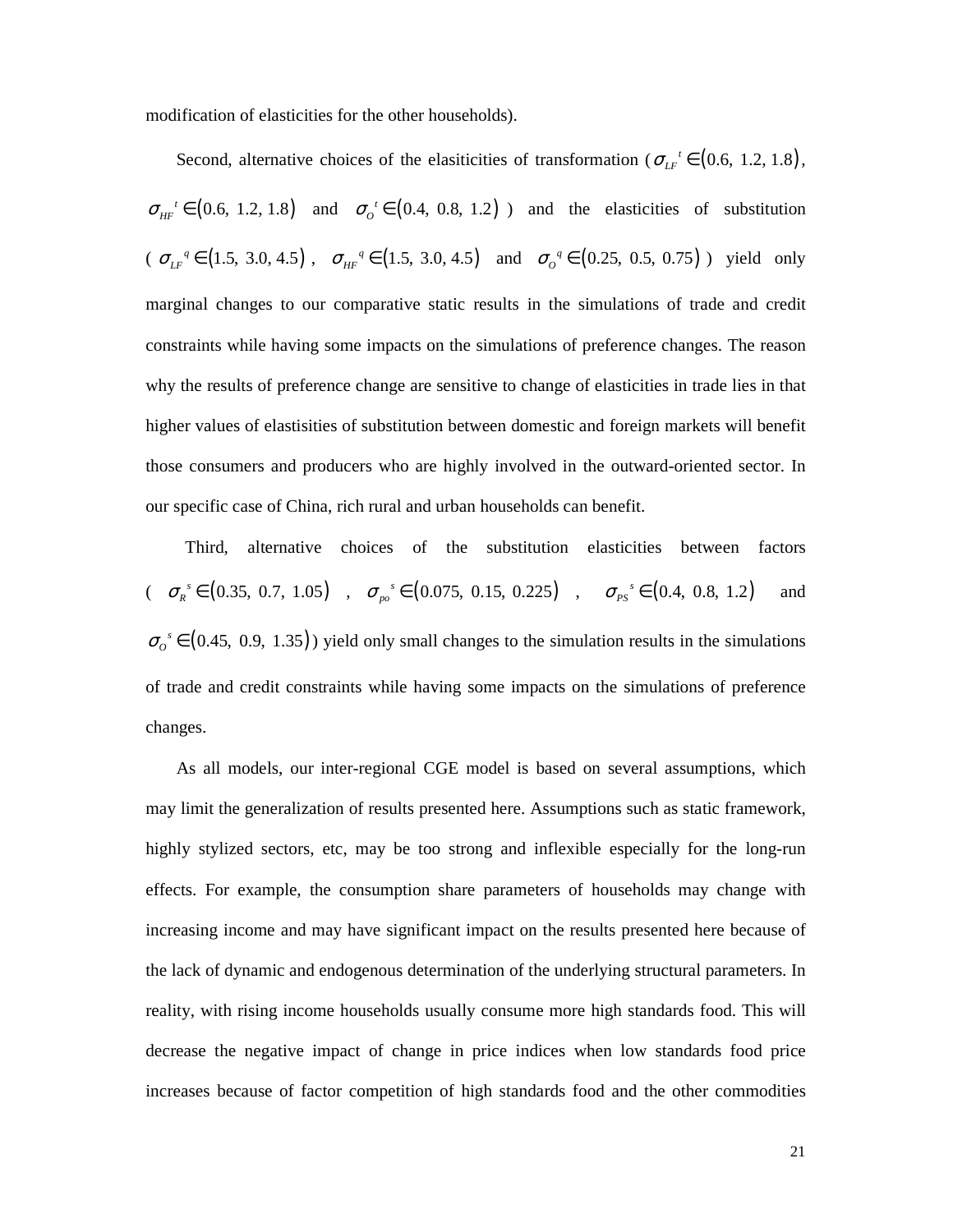sectors.

#### **6 CONCLUSION AND DISCUSSION**

In this paper we analyze how the expansion of high standards food production affect the structural production changes, the incomes of different types of rural and urban households, and the rural poverty and equity by adopting an inter-regional CGE model with several kinds of market imperfections. The methodological contributions of this model are twofold. The first contribution follows from the explicit modeling of profit resulting from market imperfections, i.e., credit constraints in our model, and its consequent effects on poverty and equity. Using a similar decomposition method proposed by de Janvry and Sadoulet (2002), this paper shows that the effects of profit on poverty analysis in a CGE model depend not only the profitability of the specific sector but also on its relative importance among the sources of income. The second contribution is the way in which households change their preferences for high standards food. We use a Stone-Geary utility function to explicitly model and easily simulate the preference for high standards food.

We use the dataset of China 2005 to simulate our model through three ways: increasing world price of high standards food, increasing urban households' preference for high standards food, and relaxing credit constraints. First, the simulation results show that poor rural households will expand their production of high standards intermediate product and that inequality and poverty would decrease after the increase of world price for high standards food. Hence, trade expansion in high standards food sector is inclusive and contributes toward anti-poverty and pro-equity development. Second, expansion of high standards sector resulting from preference changes is inclusive and increases real incomes of poor and middle-income rural households, and hence reduces poverty. The Gini coefficient decreases, indicating the pro-equity effect of such changes. Third, studying different ways of relaxing credit constraints, we show that the role of inclusion in high standards farming in reducing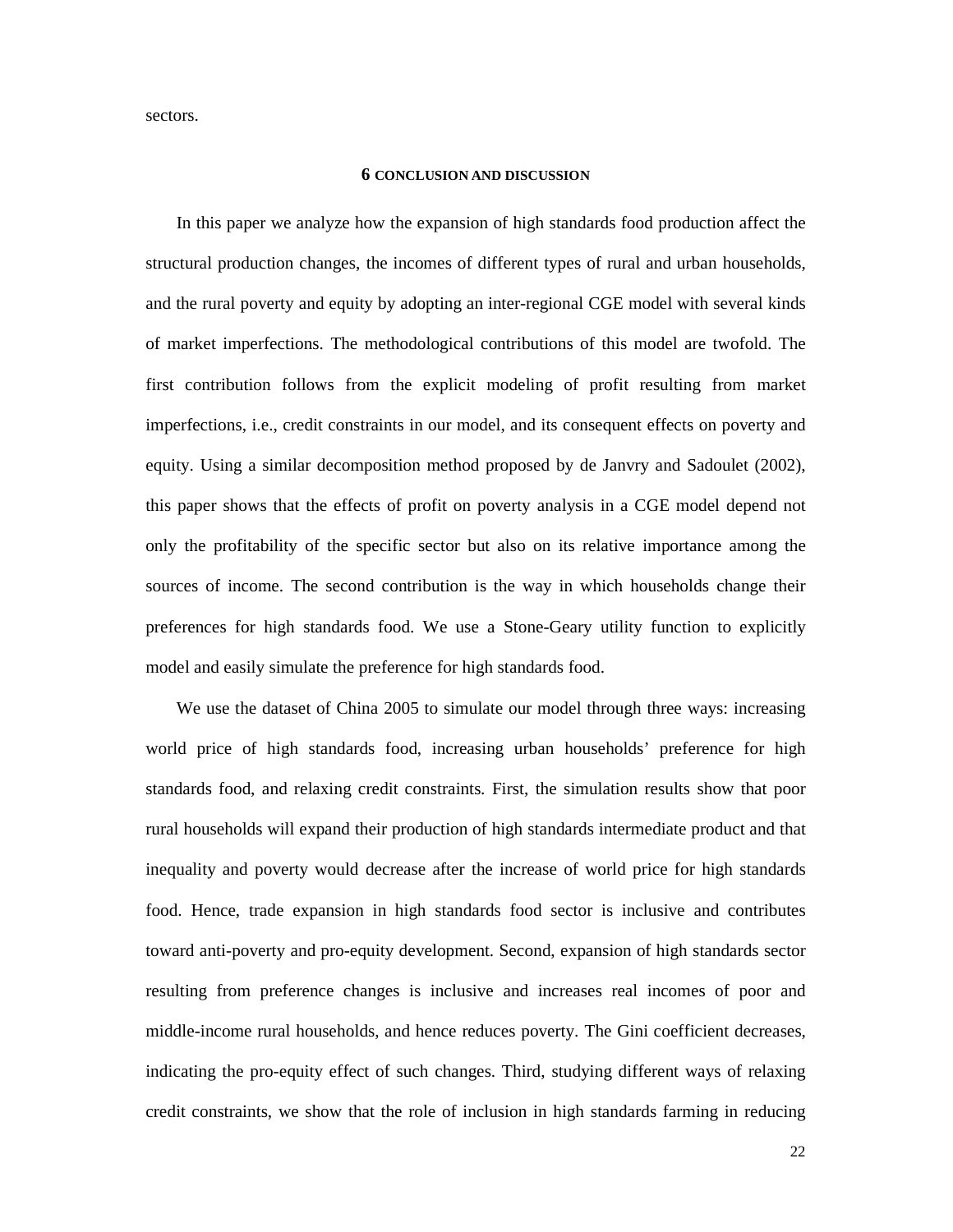poverty is critical but not completely decisive on the overall effects. Compared to the former two scenarios, relaxing credit constraints has differential effect on the welfares of different households. As expected, the households targeted by the policy will gain more, while other rural households can gain less, instead of losing, because the factor market effect can cover the loss of profits. In summary, rural financing policies can be more asymmetrical and allow for a more elegant policy approach to rural poverty.

This model also allows the exploration of some important policy issues. First, the most important general conclusion is that many types of market imperfections, whether considered in our model or not, are important for the real effects of policies. For example, profitability of high standards farming and profit share in the households income are critical for the issue of inclusion *vs.* exclusion. From the view of industrial organization, profitability mostly comes from market imperfections like entry barriers, imposed by such as standards or credit constraints, etc.. Take the effect of standards as an example. Higher standards mean higher entry barriers, and hence possibly higher profitability, which may result in a substantial negative effect for the excluded farms. Therefore, from the angle of production, the welfare effect of too high standards may be harmful. Furthermore, the quality of factor markets, especially labor market, may play an important role in the meaning that after being excluded from the high standards sector, households can get possibly higher wages from the labor market if the labor market is efficient to relocate the excluded labor.

Second, market imperfections interact with each other and should be taken into account comprehensively. The Chinese gradual reform process seems reasonable if there are too many kinds of market imperfections at the beginning of the transition process. For the moment, China has established a relatively efficient agricultural commodity market (Huang and Rozelle, 2006) while letting the agricultural factor markets under slow development except labor market. Recently, China is reforming the land market to allow for exchange of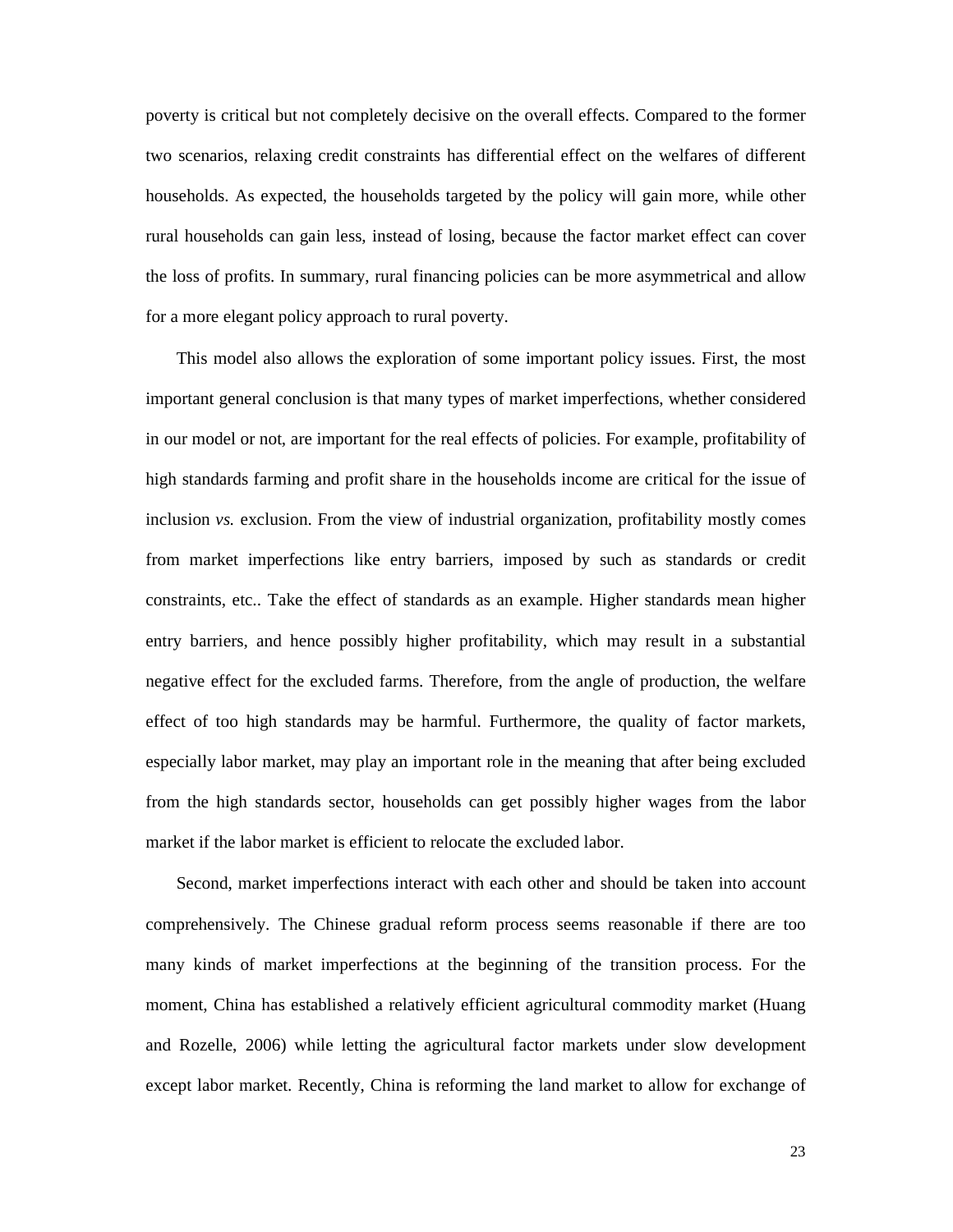land use right, (CCCPC, 2008) which will essentially relax the land constraints especially for those efficient farmers. Somebody worries that those households losing land may be harmed. However, if the labor market is mature and reliable, the labor liberated from land can seek new jobs, probably with higher wages since there are also wage differences between regional labor markets resulted from transaction costs like transportation costs. But if the transaction cost in the labor market is so high that the labor cannot relocate to more beneficial labor markets, they may become unemployed labor without farming as income source of subsistence. Therefore, the mature labor markets provide the precondition for reforming rural land market.

Third, the policy makers should take into account all the relevant effects. The simulation results have shown that the general equilibrium effects are different from the partial equilibrium effects. The overall welfare effects of standards on poor rural households are determined by the tradeoff of all the relevant effects. Overlooking some effects may arrive at biased, and sometimes wrong, policies. For example, if governments focus on the possible exclusion of small farms, they may limit the development of corporate farms, while the latter probably can reduce poverty by increasing employment and wage.

There are some direct caveats indebted in our model. First, the initial intra-group welfare distribution may lead to different welfare impacts on subgroups (Bijman, 2008). If some individual rural households are rich of labor while not entering into the high standards sector initially, they will definitely benefit from the labor market effects coming from the expansion of high standards farming (Maertens and Swinnen, 2009). Second, our empirical results can only be regarded as illumination of our model because of the intensive use of data, roughly mimicking China's situation, where profit in high standards sector is not substantial, high standards farming is relatively labor intensive, and labor market is nearly mature, etc.. Variations in structural and institutional factors, especially in critical parameters or factor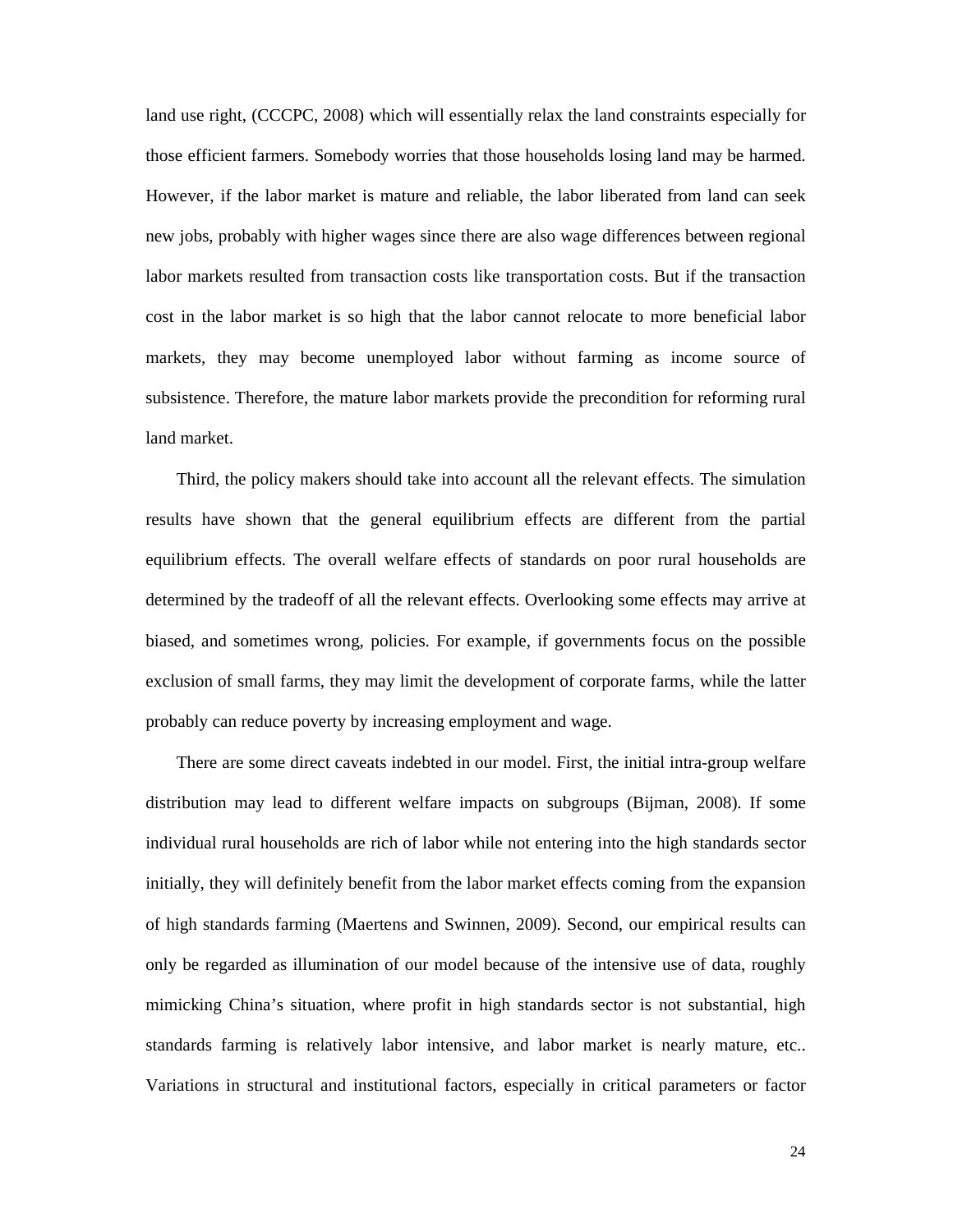intensities of production functions, may lead to totally different results (Swinnen et al., 2008). Last but not the least, the way dealing with the issue of exclusion in our model is different from those mainly touching on the shock of imposition of higher standards such as Farina and Reardon (2000). According to our understanding, their methods care about the short-term effects while our methods touch on the long-term effects. Even though the entry of poor rural households in the high standards sector seems to be somehow important and our model doesn't allow for handling it explicitly<sup>20</sup>, we believe that the comparative advantages of agents are most decisive for the long-term inclusion in the high standards sector.

#### **REFERENCES**

Anderson, K., Damania, R. and Jackson, L.A. (2004). Trade, Standards, and the Political Economy of Genetically Modified Food. *CEPR Discussion Papers* 4526.

Baffes, J. and Vasavada, U. (1989). On the Choice of Functional Forms in Agricultural Production Analysis. *Applied Economics* 21: 1053-1061.

Barham, B.L., Boucher, S. and Carter, M.R. (1996). Credit Constraints, Credit Unions, and Small-Scale Producers in Guatemala. *World Development* 24: 793-806.

Besley, T. and Ghatak M. (2007). Retailing Public Goods: The Economics of Corporate Social Responsibility. *Journal of Public Economics* 91: 1645-1663.

Bijman, J. (2008). Contract Farming in Developing Countries: An Overview. *Working Paper*. Wageningen University.

Binswanger, H.P. (1974). A Cost Function Approach to the Measurement of Elasticities of Factor Demand and Elasticities of Substitution. *American Journal of Agricultural Economics* 56: 377-386.

Blonigen, B.A. and Wilson, W.W. (1999). Explaining Armington: What Determines Substitutability Between Home and Foreign Goods? *Canadian Journal of Economics* 32: 1-21.

Brooke, A., Kendrick, D. and Meeraus, A. (1988). *GAMS: A User's Guide*. Redwood City, CA: The Scientific Press.

Central Committee of the Communist Party of China (CCCPC) (2008). Decision of the Central Committee of the Communist Party of China on Several Significant Issues in Promoting Rural Reform and Development. (in Chinese) http://cpc.people.com.cn/GB/64093/64094/8194418.html accessed on Oct 31, 2008.

China Economy Yearbook Committee (CEYC). (2006). *China Economy Yearbook*. Beijing:

-

 $20$  A possible way to deal with this effect in our model is to simulate increase of fixed cost in high standard intermediate sector. However, since we assume perfect competition in high standard intermediate sector, the price will not increase with the increasing fixed cost, which results in loss of welfare. For the future research, we make relax the assumption of perfect competition to account for the increasing price after imposition of higher standards.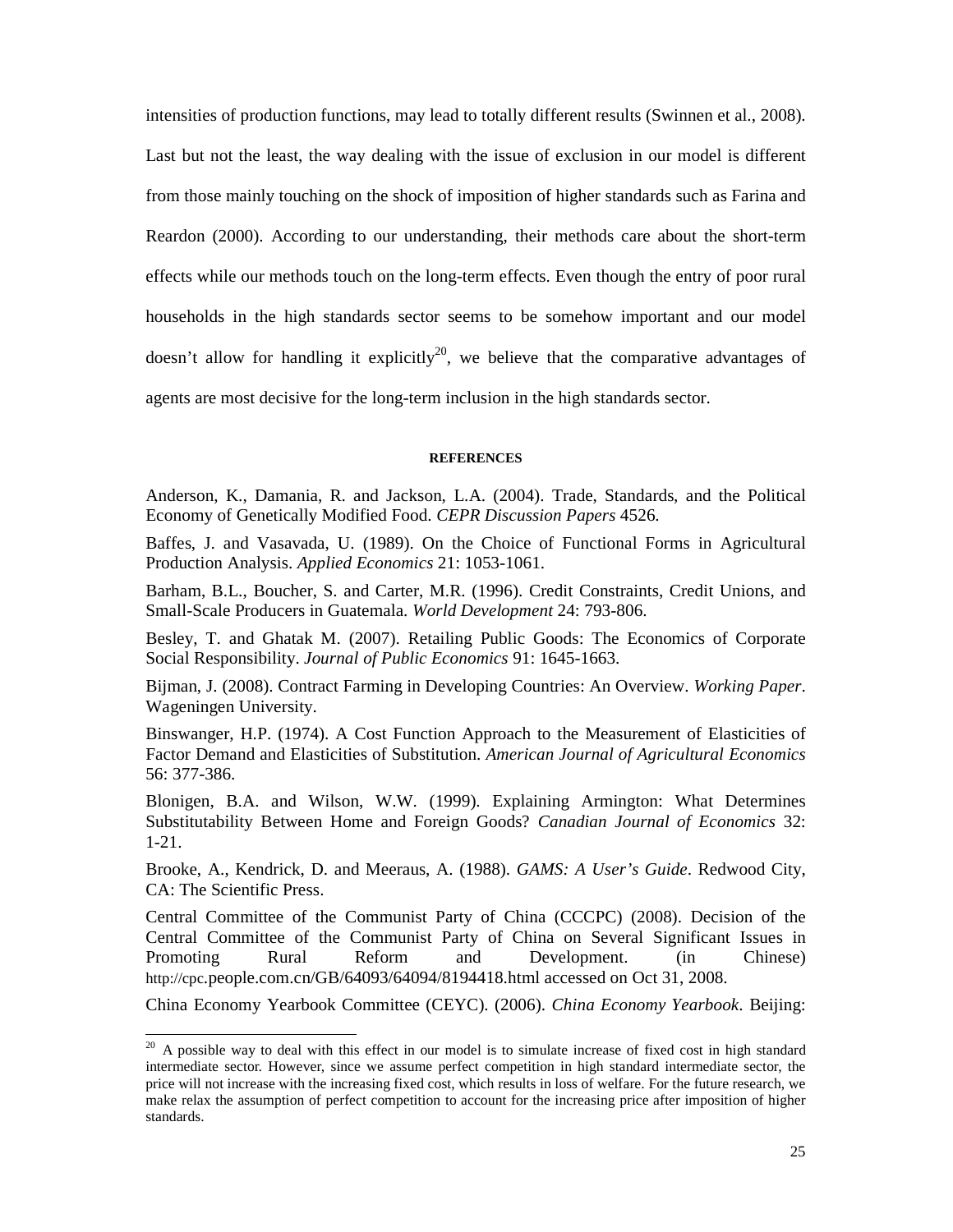China Economy Yearbook Committee.

China National Bureau of Statistics (CNBS). (2006). *China Statistical Yearbook*. Beijing: China Statistics Press.

China Ministry of Agriculture (CMA). (2006). *China Agriculture Yearbook*. Beijing: China Agriculture Press.

Ciaian, P., Swinnen, J. and Münch, W. (2002). The Impact of the Common Agricultural Policy on Income Distribution and Welfare in Central and Eastern European Countries. Lisbon:  $5<sup>th</sup>$  International Workshop on European Economy.

Copeland, B.R. and Taylor, M.S. (1995). Trade and Transboundary Pollution. *American Economic Review* 85: 716-737.

Davis, C.G. and Kruse, N.C. (1993). Consistent Estimation of Armington demand Models. *American Journal of Agricultural Economics* 75: 719-723.

De Crombrugghe, D., Palm, F. C. and Urbain, J.P. (1997). Statistical Demand Functions for Food in the USA and the Netherlands. *Journal of Applied Econometrics* 12: 615-645.

De Janvry, A. and Sadoulet, E. (2002). World Poverty and the Role of Agricultural Technology: Direct and Indirect Effects. *Journal of Development Studies* 38: 1-26.

Dewatripont, M. and Michel, G. (1987). On Closure Rules, Homogeneity and Dynamics in Applied General Equilibrium Models. *Journal of Development Economics* 26: 65-76.

Dolan, C. and Humphrey, J. (2000). Governance and Trade in Fresh Vegetables: The Impact of UK Supermarkets on the African Horticulture. *Journal of Development Studies* 37: 147-176.

Dries, L., and Swinnen, J. (2004). Foreign Direct Investment, Vertical Integration and Local Suppliers: Evidence from the Polish Dairy Sector. *World Development* 32: 1525-1544.

Farina, E. and Reardon, T. (2000). Agrifood Grades and Standards in the Extended Mercosur: Their Role in the Changing Agrifood System. *American Journal of Agricultural Economics* 82: 1170–1176.

Fischer, G., Frohberg, K., Kegzer, M.A. and Parikh, K.S. (1988). *Linked National Models: A Tool for International Policy Analysis*. Dordrecht: Kluwer Academic Publishers.

Fischer, R. and Serra, P. (2000). Standards and Protection. *Journal of International Economics* 52: 377-400.

Flood, L.R., Finke, R. and Theil, H. (1984). An Evaluation of Alternative Demand Systems by Means of Implied Income Elasticities. *Economics Letters* 15: 21-27.

Fulponi, L. (2007). The Globalization of Private Standards and the Agri-food System. In Swinnen, J. (eds). *Global Supply Chains, Standards, and the Poor*, Oxford: CABI Publications.

Fulton, M. and Giannakas, K. (2004). Inserting GM Products into the Food Chain: The Market and Welfare Effects of Different Labeling and Regulatory Regimes. *American Journal of Agricultural Economics* 86: 42 – 60.

Gale, F. and Huang, K. (2007). Demand for Food Quantity and Quality in China. *Economic Research Report*. No. 32. USDA.

Gallaway, M., Mcdaniel, C. and Rivera, S. (2000). Short-Run and Long-Run Industry-Level Estimates of U.S. Armington Elasticities. *North American Journal of Economics and Finance* 14: 49–68.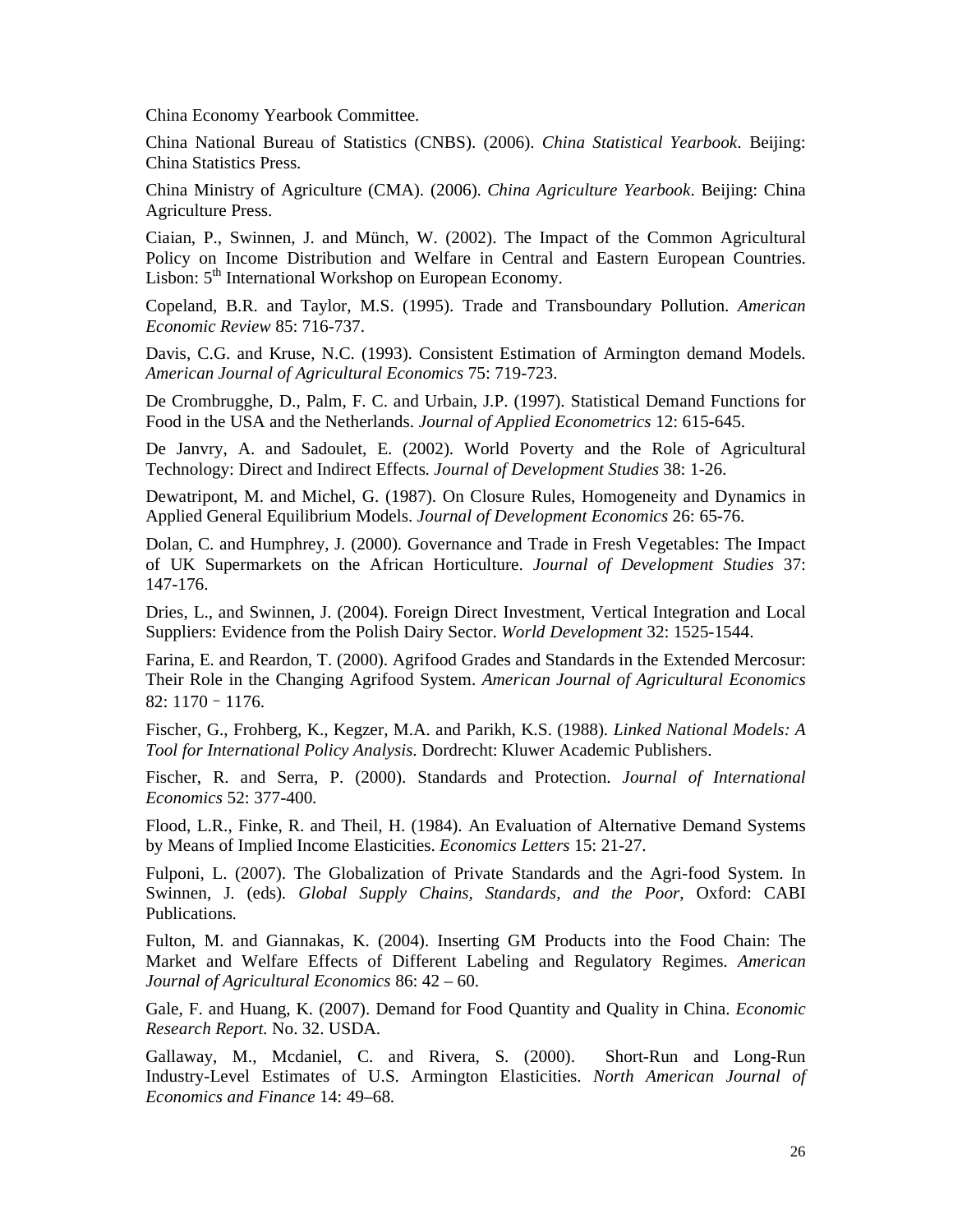Gardner, B. (2003). US Food Quality Standards: Fix for Market Failure or Costly Anachronism? *American Journal of Agricultural Economics* 85: 725-730.

Gu, H. and Zhong, P. (2007). An Analytical Point of View for Income Inequality of Rural Residents in Jiangsu Province from the Perspective of Principal Factors. (in Chinese) *Journal of Nanjing Agricultural University* (Social Sciences Edition) 7: 45-50.

Gulati, A., Minot, N., Delgado, C. and Bora, S. (2007). Growth in High-Value Agriculture in Asia and the Emergence of Vertical Links with Farmers. In Swinnen, J. (eds). *Global Supply Chains, Standards, and the Poor*, Oxford: CABI Publications.

Hallward-Driemeier, M., Wallsten, S. and Xu, L. C. (2003). The Investment Climate and the Firm: Firm-Level Evidence from China. *World Bank Policy Research Working Paper*. No. 3003.

Harris, R. (1984). Applied General Equilibrium Analysis of Small Open Economies with Scale Economies and Imperfect Competition. *American Economic Review* 74: 1016-1032.

Henson, S., Loader, R., Swinbank, A., Bredahl, M. and Lux, N. (2000). Impact of Sanitary and Phytosanitary Measures on Developing Countries. *The University of Reading Working Paper*.

Hertel, T. (1999). Applied General Equilibrium Analysis of Agricultural and Resource Policies. *Purdue University Staff Paper*, 99-2.

Hu, D., Reardon, T., Rozelle, S., Timmer, P. and Wang, H. (2004). The Emergence of Supermarkets with Chinese Characteristics: Challenges and Opportunities for China's Agricultural Development. *Development Policy Review* 22: 557-586.

Huang, J. and Rozelle, S. (2006). The Emergence of Agricultural Commodity Markets in China. *China Economic Review* 17 : 266–280.

Huang, J., Rozelle, S. and Zhang, L. (2000). WTO and Agriculture: Radical Reforms or the Continuation of Gradual Transition. *China Economic Review* 11: 397-401.

Humphrey, J., McCulloch, N. and Ota, M. (2004). The Impact of European Market Changes on Employment in the Kenyan Horticulture Sector. *Journal of International Development* 16: 63 - 80.

Jaffee, S. and Henson, S. (2004). Standards and Agro-Food Exports from Developing Countries: Rebalancing the Debate. *World Bank Policy Research Working Paper* 3348.

Jin, S., Zhou, J. and Ye, J. (2008). Adoption of HACCP System in the Chinese Food Industry: A Comparative Analysis. *Food Control* 19: 823-828.

Johnson, P.R. (1977). The Elasticity of Foreign Demand for U.S. Agricultural Products. *American Journal of Agricultural Economics* 59: 735-736.

Kako, T. (1978). Decomposition Analysis of Derived Demand for Factor Inputs: The Case of Rice Production in Japan. *American Journal of Agricultural Economics* 60: 628-635.

Key, N., and Runsten, D. (1999). Contract Farming, Smallholders, and Rural Development in Latin America: The Organization of Agroprocessing Firms and the Scale of Outgrower Production. *World Development* 27: 381-401.

Klump, R., Mcadam, P. and Willman A. (2007). Factor Substitution and Factor-Augmenting Technical Progress in the United States: A Normalized Supply-Side System Approach. *The Review of Economics and Statistics* 89: 183-192.

Krugman, P. and Venables, A. (1995). Globalization and the Inequality of Nations. *Quarterly Journal of Economics* 110: 857-880.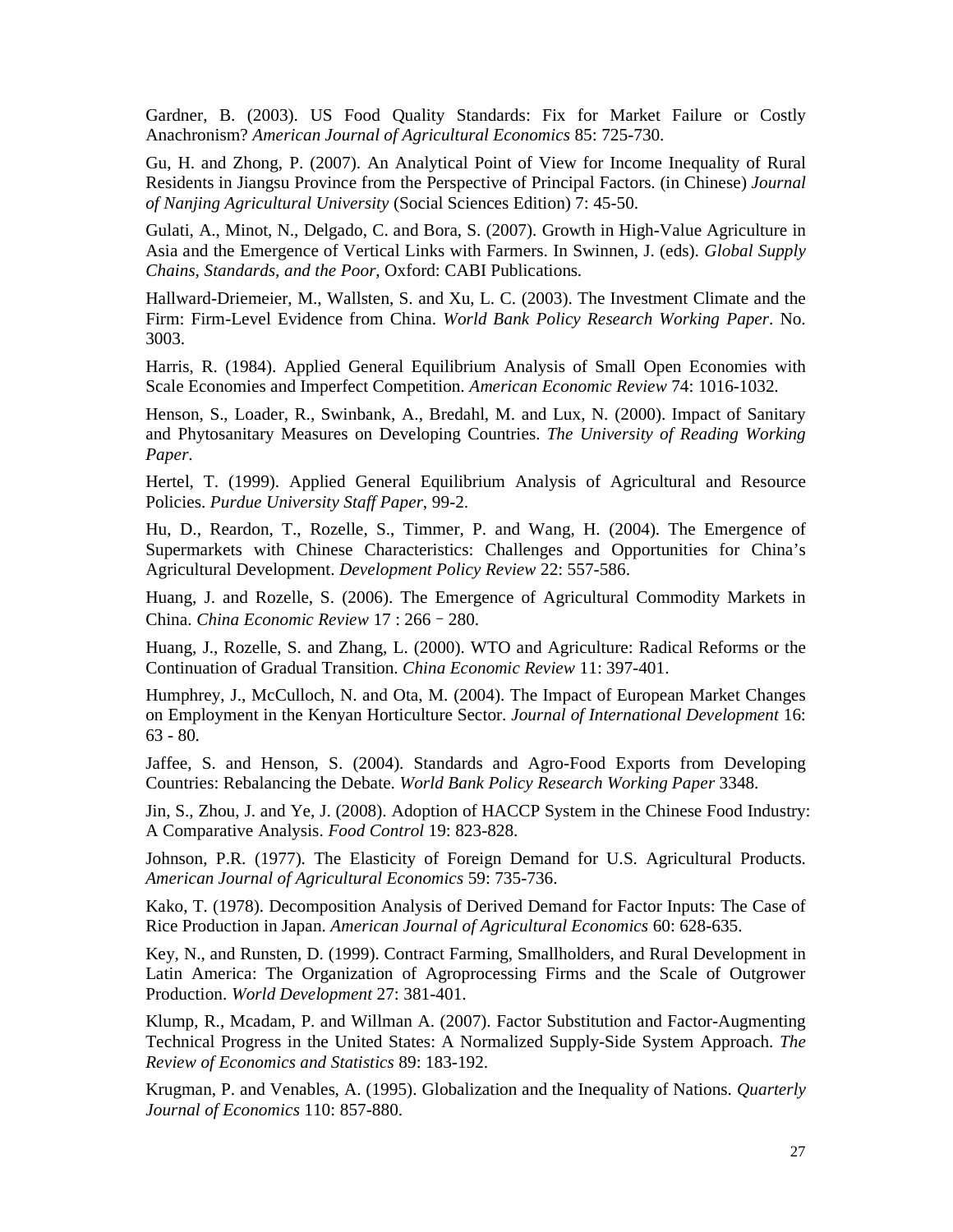Lipton, M. (2001). Reviving Global Poverty Reduction: What Role for Genetically Modified Plants? *Journal of International Development* 13: 823-846.

Lluch, C. and Powell, A.A. (1975). International Comparisons of Expenditure Patterns. *European Economic Review* 5: 275-303.

Maertens, M., Colen, L. and Swinnen, J. (2008). Globalization and Poverty in Senegal: A Worst Case Scenario? *LICOS Discussion Paper*. No. 217/2008.

Maertens, M. and Swinnen, J. (2009). Trade, Standards, and Poverty: Evidence from Senegal. *World Development* 37: 161–178.

McCluskey, J. (2007). Public and Private Food Quality Standards: Recent Trends and Strategic Incentives. In Swinnen, J. (eds). *Global Supply Chains, Standards, and the Poor*, Oxford: CABI Publications.

Ministry of Health of the People's Republic of China (MHPRC). (2006). *China Hygiene Statistic Yearbook*. Beijing: Peking Union Medical College Press.

Minot, N. and Ngigi, M. (2004). Are Horticultural Exports a Replicable Success Story? Evidence from Kenya and Côte d'Ivoire. *EPTD/MTID Discussion Paper*, International Food Policy Research Institute.

Minten, B., Randrianarison, L. and Swinnen, J. (2007). Global Retail Chains and Poor Farmers: Evidence from Madagascar. *World Development*, forthcoming.

Otsuki, T., Wilson, J. S. and Sewadeh, M. (2001). Saving Two in a Billion: Quantifying the Trade Effect of European Food Safety Standards on African Exports. *Food Policy* 26: 495–514.

Park, A. and Wang, S. (2001). China's Poverty Statistics. *China Economic Review* 12: 384–398.

People Bank of China (PBC) (2006). Operation Report of Chinese Regional Finance. (in Chinese) Series of Report of Monetary Policy Execution of China.

Peterson, E.B., Hertel, T.W. and Stout, J. (1994). A Critical Assessment of Supply-Demand Models International Agricultural Trade. *American Journal of Agricultural Economics* 76: 709-721.

Piesse, J. and Thirtle, C. (2000). A Stochastic Frontier Approach to Firm Level Efficiency, Technological Change, and Productivity During the Early Transition in Hungary. *Journal of Comparative Economics* 28: 473-501.

Ravallion, M. (2001). Growth, Inequality and Poverty: Looking Beyond Averages. *World Development* 29: 1803-1815.

Reardon, T., Codron, J-M., Busch, L., Bingen, J. and Harris, C. (2001). Global Change in Agrifood Grades and Standards: Agribusiness Strategic Responses in Developing Countries. *International Food and Agribusiness Management Review* 2: 421–435.

Reardon, T. and Timmer, C.P. (2005). Transformation of Markets for Agricultural Output in Developing Countries Since 1950: How Has Thinking Changed? In Evenson, R., Pingali, P. and Schultz, T.P. (eds), *Handbook of Agricultural Economics (Vol 3A): Agricultural Development: Farmers, Farm Production, and Farm Markets*. Holland: Elsevier.

Reardon, T., Timmer, C.P., Barrett, C.B. and Berdegue, J. (2003). The Rise of Supermarkets in Africa, Asia, and Latin America. *American Journal of Agricultural Economics* 85: 1140-1146.

Riskin, C. (2004). The Fall in Chinese Poverty: Issues of Measurement, Incidence and Cause.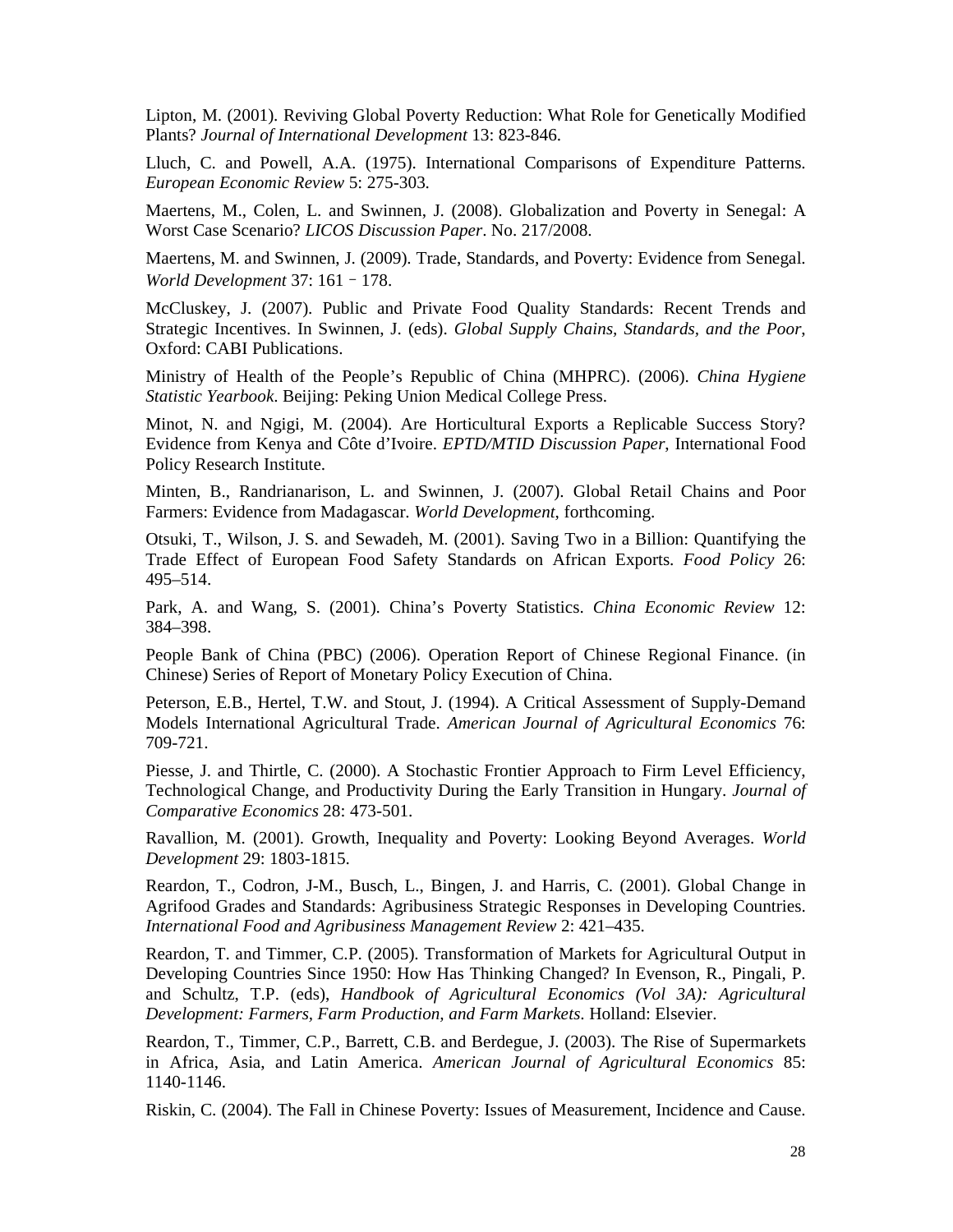Keith Griffin Festschrift Conference at Political Economy Research Institute, University of Massachusetts, Amherst.

Ronald-Holst, D.W., Reinert, K.A. and Shiells, C.R. (1992). North American Trade Liberalization and the Role of Nontariff Barriers. In Economy-wide modeling of the Economic implications of a FTA with Mexico and a NAFTA with Canada and Mexico (Washington, DC: U.S. International Trade Commission).

Rozelle, S. and Swinnen, J. (2004). Success and Failure of Reform Insights from the Transition of Agriculture. *Journal of Economic Literature* 42: 404-456.

Savard, L. (2005). Poverty and Inequality Analysis within a CGE Framework: A Comparative Analysis of the Representative Agent and Microsimulation Approaches. *Development Policy Review* 23: 313-31.

Senhadji, A.S. and Montenegro, C.E. (1999). Time Series Analysis of Demand Equations: A Cross-Country Analysis. *IMF Staff Papers*, 46: 259-273.

Shoven, J. and Whalley, J. (1992). *Applying General Equilibrium*, New York: Cambridge University Press.

Stern, R.M., Francis, J. F. and Schumacher, B. (1976). Price Elasticites in International Trade: An Annotated Bibliography. Macmillan Press LTD.

St-Hilaire, F. and Whalley, J. (1983). A Microconsistent Equilibrium Data Set for Canada for Use in Tax Policy Analysis. *Review of Income and Wealth* 29: 175-204.

Stifel, C. and Thorbecke, E. (2003). A Dual-dual CGE Model of an Archetype African Economy: Trade Reform, Migration and Poverty. *Journal of Policy Modeling* 25: 207–235.

Stone, R. (1954). Linear Expenditure System and Demand Analysis: An Application to the Pattern of British Demand. *The Economic Journal* 64: 511-27.

Swinnen, J. (ed.) (2007). *Global Supply Chains, Standards and the Poor: How the Globalization of Food Systems and Standards Affects Rural Development and Poverty*, Oxford: CABI publishing.

Swinnen, J. and Gow, H.R. (1999). Agricultural Credit Problems and Policies During the Transition to a Market Economy in Central and Eastern Europe. *Food Policy* 24: 21-47.

Swinnen, J., Rozelle, S., Xiang, T. and Vandemoortele, T. (2008). A Theory of Standards-Driven Rural Development. *LICOS Discussion Paper*. No. 199/2008.

Swinnen, J. and Vandemoortele, T. (2008). The Political Economy of Nutrition and Health Standards in Food Markets. *Review of Agricultural Economics* 30: 460 – 68.

Swinnen, J., Vandeplas, A. and Maertens, M. (2009). Liberalization with Endogenous Institutions: A Comparative Analysis of Agricultural Reform in Africa, Asia, and Europe. *LICOS Discussion Paper*. No. 233/2009.

Tiffin, A. and Tiffin, R. (1999). Estimates of Food Demand Elasticities for Great Britain: 1972-1994. *Journal of Agricultural economics* 50: 140-147.

Trefler, D. (1995). The Case of Missing Trade and Other Mysteries. *American Economic Review* 85: 1029-1046.

Trela, I., Whalley, J. and Wigle, R. (1987). International Trade in Grain: Domestic Policies and Trade Conflicts. *Scandinavian Journal of Economics* 89: 271-283.

Turrini, A. and Van Ypersele, T. (2002). Traders, Courts, and the Home Bias Puzzle. *Discussion Paper*. University of Bergamo.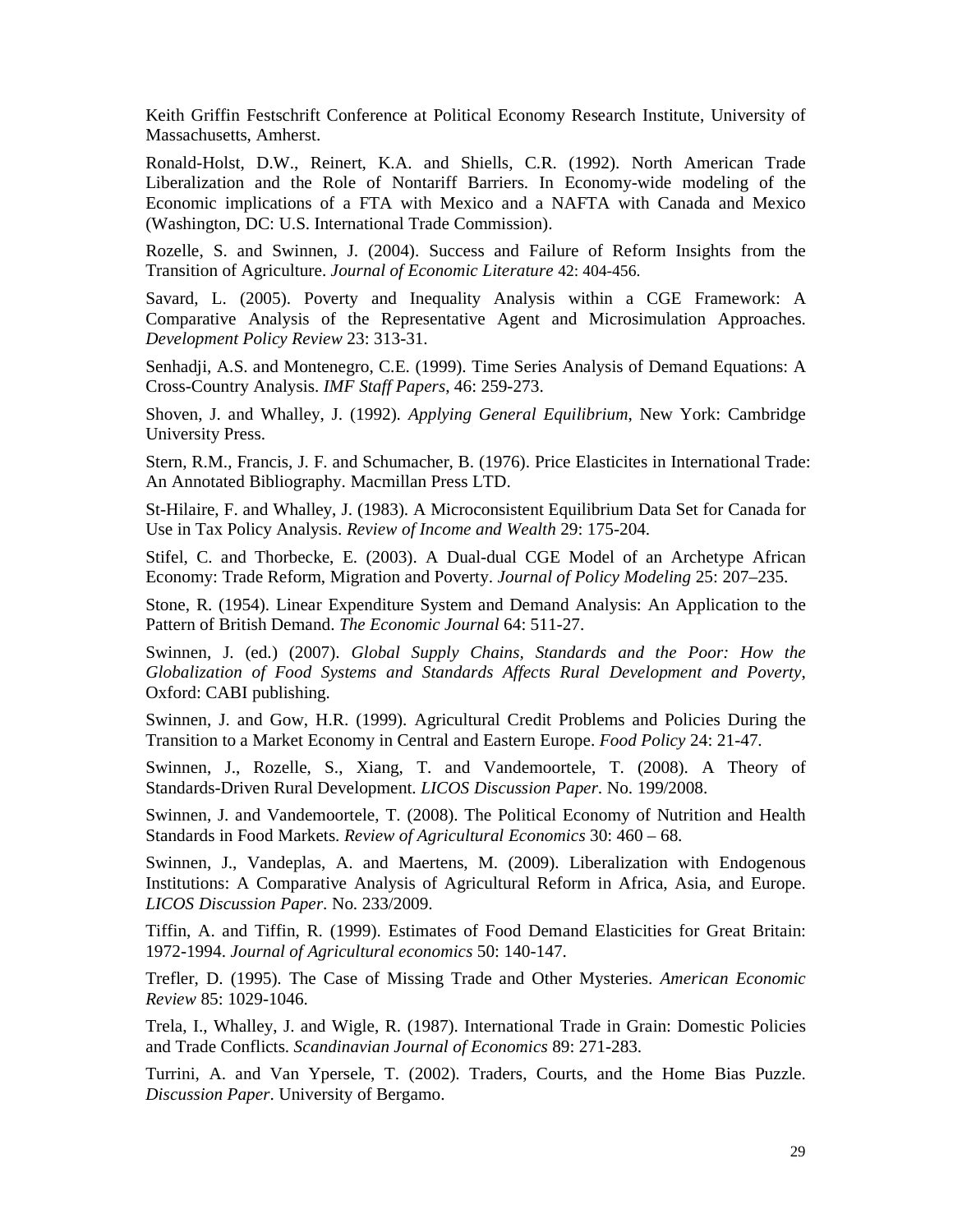Tweeten, L. (1967). The Demand for United States Farm Output Food. *Food Research Institute Studies* 7: 343-369.

Unnevehr, L. (2000). Food Safety Issues and Fresh Food Product Exports from LDCs. *Agricultural Economics* 23: 231-240.

Van Driel, H., Nadall, V. and Zeelenberg, K. (1997). The Demand for Food in the United States and the Netherlands: A Systems Approach with the CBS Model. *Journal of Applied Econometrics* 12: 509-532.

Wang, H., Dong, X., Rozelle, S., Huang, J. and Reardon, T. (2006). Producing and Procuring Horticultural Crops with Chinese Characteristics: A Case Study in the Greater Beijing Area. *CCAP Working Paper*, Center for Chinese Agricultural Policy, Institute of Geographical Sciences and Natural Resource Research, Chinese Academy of Sciences, Beijing, China.

Wang, Z. and Schuh, E. (2002). The Emergence of a Greater China and Its Impact on World Trade: A Computable General Equilibrium Analysis. *Journal of Comparative Economics* 30:  $531 - 66.$ 

Weatherspoon, D.D., Cacho, J. and Christy, R. (2001). Linking Globalization, Economic Growth and Poverty: Impacts of Agribusiness Strategies on Sub-Saharan Africa. *American Journal of Agricultural Economics* 83: 722 – 29.

Weatherspoon, D.D. and Reardon, T. (2003). The Rise of Supermarkets in Africa: Implications for Agrifood Systems and the Rural Poor. *Development Policy Review* 21: 333-356.

Weinberger, K. and Lumpkin, T.A. (2007). Diversification into Horticulture and Poverty Reduction: A Research Agenda. *World Development* 35: 1464–1480.

World Bank. (2005). Food Safety and Agricultural Health Standards: Challenges and Opportunities for Developing Country Exports. Poverty Reduction and Economic Management Trade Unit and Agricultural and Rural Development Department. Report no. 31207. Washington D.C.: The World Bank.

Xinhua Net. (2008). Rolling Report on Sanlu Babies and Infants Milk Powder Event (in Chinese). http://news.xinhuanet.com/newscenter/2008-09/12/content\_9935963.htm accessed on March 1, 2009.

Zhai, F. (2008). Armington Meets Melitz: Introducing Firm Heterogeneity in a Global CGE Model of Trade. *ADB Institute Discussion Paper* No. 108.

Zhao, Y. (1999). Labor Migration and Earnings Differences: The Case of Rural China. *Economic Development and Cultural Change* 47: 767-782.

Zhuang, R. and Abbott, P. (2007). Price Elasticities of Key Agricultural Commodities in China. *China Economic Review* 18: 155–169.

#### **APPENDIX.**

### **A Data**

The structure and characteristics of China's economy are shown in Table 2. The System

of National Accounts and its related data sets for China provide the starting point for our

dataset of 2005, which is also the latest available dataset. Most data are collected from China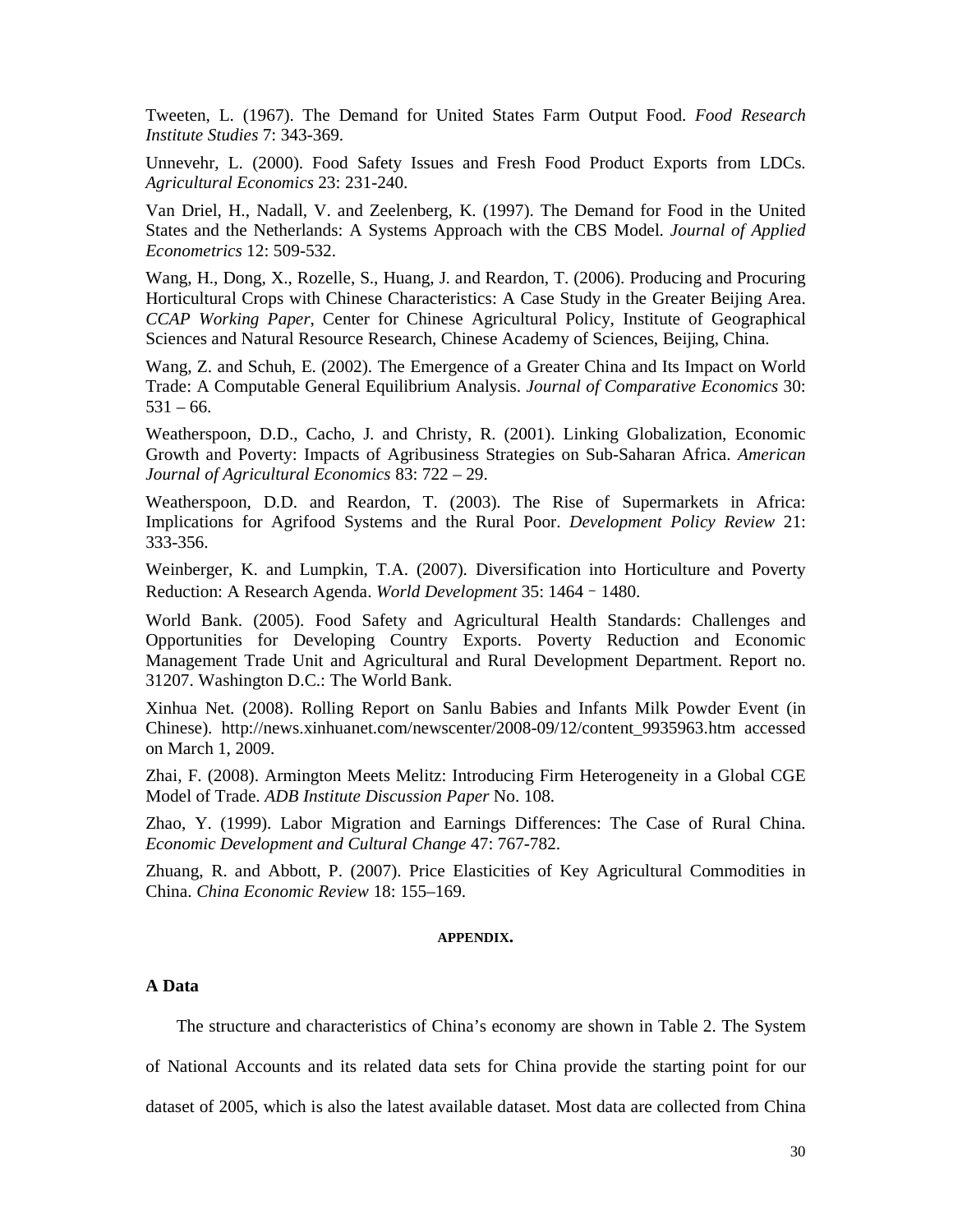Statistics Yearbook (CNBS, 2006). For those that can't be found from the yearbook, we complement from other sources, like China Agriculture Yearbook (CMA, 2006) and the Input/output Table  $2002.<sup>21</sup>$ 

Essentially the procedure required to produce our data set involves extensions, modifications and redefinitions of concepts for portions of the national accounts data; the addition of further detail to this system; and final adjustments between blocks of data in order to restore mutual consistency. As we have stated that the concept of standards includes so many aspects that we cannot differentiate exactly which food belongs to high standards or not. Hence, we only make some approximation to describe a rough figure.

## **A.1 Production**

1

GDP is 18.67 trillion Yuan and divided into the final commodity sectors: low and high standards food, and the other commodity sector. We estimate that the share of high standards sector is very low (5% of the whole food sector) even though we don't have precise data.<sup>22</sup> The shares of rural households and corporate farms in the high standards farming are estimated according to their farming areas.

The parameters in production functions are determined by using either cost/revenue table or the input/output table according to the availability of data. The cost/revenue tables for the agriculture are used to calculate the contribution rates of low and high standards farming under our following assumption: The low standards farming takes the weighted average contribution rates of traditional staple goods, i.e., wheat, corn and grain, as proxies to calculate the contribution rates. We use different crops, based on their different profitabilities,

<sup>&</sup>lt;sup>21</sup> The input/output tables of China are edited once per five years. The Input/output Table 2002 is, hence, the  $\frac{1}{22}$  available table.

We can have several alternative proxies, e.g., first, Hu, et al (2004) estimated that roughly 30% of food are sold through supermarkets; second, the large wholesale and retail companies defined by Chinese Economic Yearbook (CEYC, 2006) sold 8.7% of total food; third, 87.5% is safe according to the sample checks in China Hygiene Statistic Yearbook (MHPRC, 2006); forth, the adoption rate of HACCP is 21.9% for 2005 (Jin et al, 2008).

In the following calculation, without additional notification, this ratio may be applied to many other places, e.g., investment shares, etc..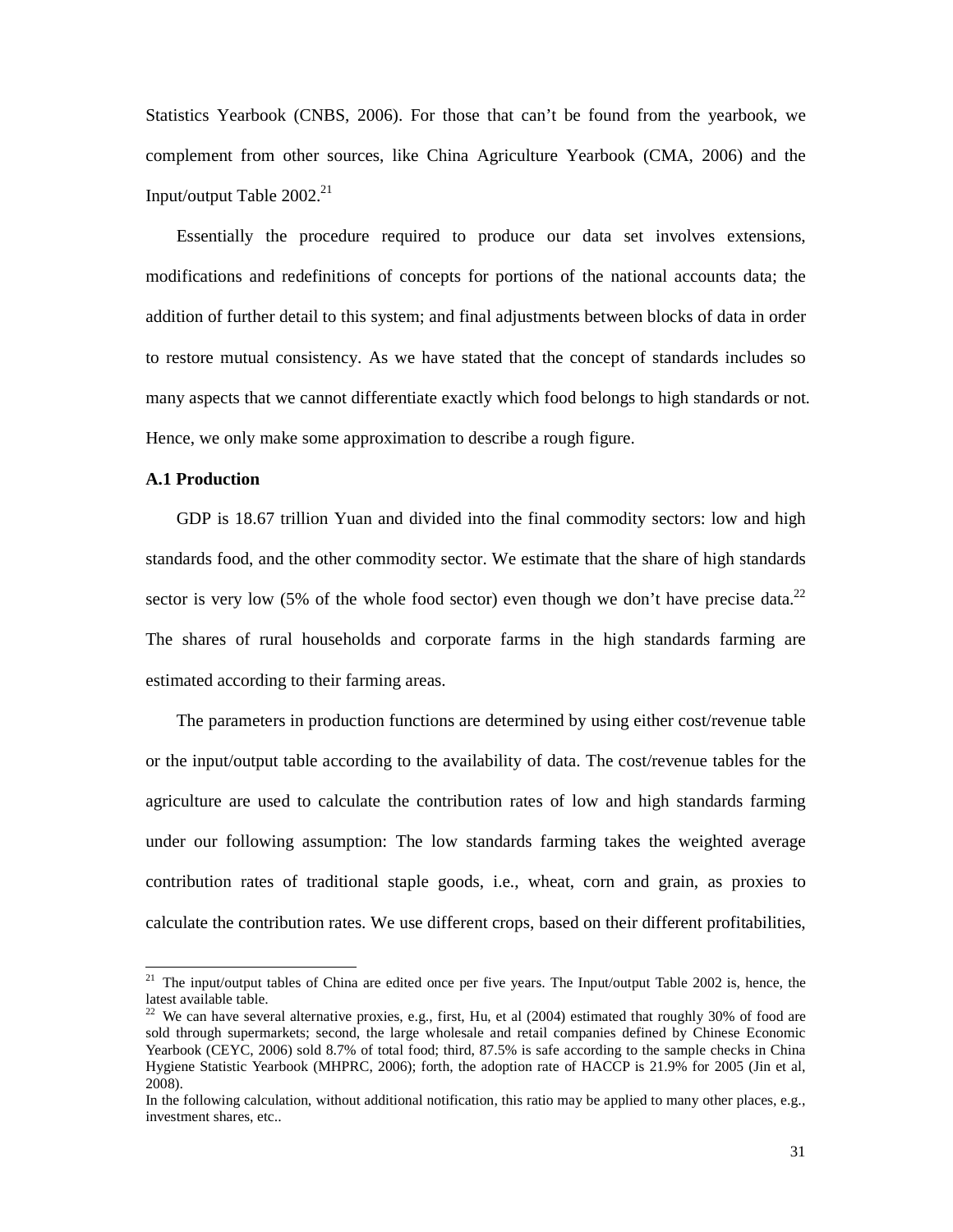as proxies for the high standards farming of rural households and corporate farms. The incomes from labor, land and profit are clearly indicated in the data while the income from capital is lacked. We assume that all the capital contribution rates are 7.1%, which is calculated in Gu and Zhong (2007). The net profit, got by subtracting capital income from the statistical profit, is regarded as the final profit for the high standards intermediate sector.<sup>23</sup>

The contribution rates of factors in the processing sector are calculated from the Input/output Table 2002 (CNBS, 2006). The labor wages, amortization and intermediate input of construction sector are proxies of contributions of labor, capital and land. The wages in processing and industrial sectors are divided into rural and urban labor according to the aggregate ratio of rural to urban labor revenues.

#### **A.2 Households income, savings/investment and consumption**

From the expenditure side, GDP is divided into consumption, investment and net export. All the aggregate amounts can be found in the GDP structure from the yearbook. The disaggregate data of households are collected from the income and expenditure structures of individual households.

The investment and net export are added up to the amount of savings. The individual households savings are calculated as income less consumption. However, the calculated saving rates seem too low, probably because of lack of treatment of government and corporate savings, and are enlarged to suit the aggregate saving amount according to their relative shares. The investments are sorted into the final commodity sectors according to their shares in input/output table.

The division of income between rural<sup>24</sup> and urban households is based on the income per

<sup>23</sup> <sup>23</sup> Because of lack of precise data, our use of data seems to be arbitrary. However, when we do simulation based on somehow modified datasets with different factor intensities and profitabilities, the results are robust.

<sup>&</sup>lt;sup>24</sup> Rural Households, according to the explanation of the yearbook, refer to usual resident households in rural areas. 'Usual resident households in rural areas are households residing on a long term basis(for more than one year) in the areas under the administration of township governments (not including county towns), and in the areas under the administration of villages in county towns. Households residing in the current addresses for over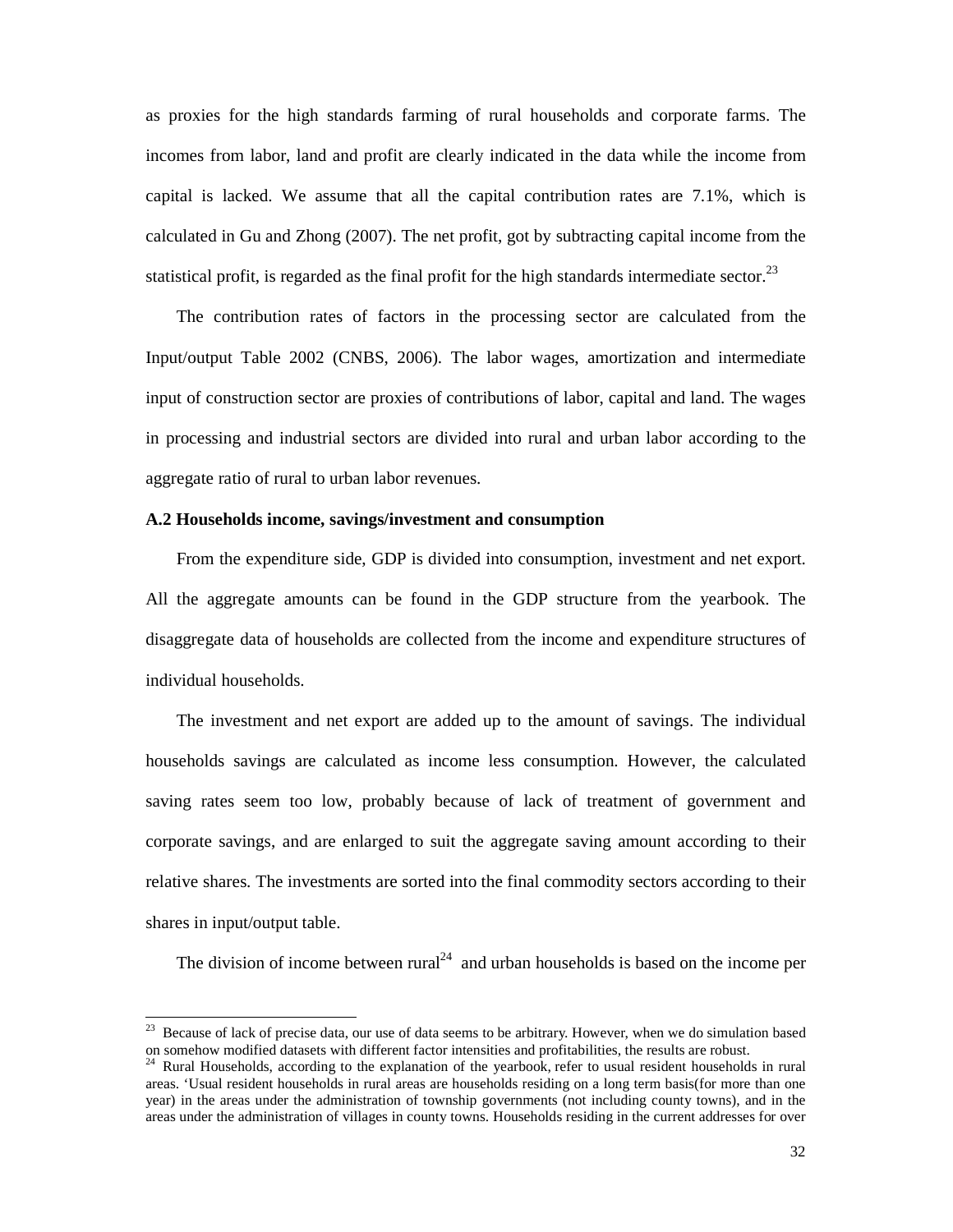capita and ratio of population. The consumption structures are calculated from the expenditure of households. Engel indices are used to divide food and non-food consumptions. The expenditure on food is divided into consumptions of low and high standards food. The poor rural households and urban households are assumed to consume the largest shares of low standards food (99.9%) and high standards food (6.7%) respectively. The consumption ratios of middle-income and rich rural households are calculated by inserting numbers proportionally so that the overall consumption is equal to production minus investment.

As far as the households income structures are concerned, the yearbook only divides income data into four parts: Income from wages and salaries, from households operations, from properties, and from transfers. The divisions among these items of income are not very clear and can't be easily sorted into factor income and profit. We deal with them as follows: Income from wages and salaries is treated as wages and income from properties as capital income straightforwardly. Income from transfers is excluded since there is no government in our model. The most important income for rural households is the income from households operations. It is sorted into profit and factor incomes, including those from labor, from land and from capital, which are added into other factor incomes to get the final income structures of rural households. Even though the statistical income from operations includes other activities, like transportation, we use its total amount as proxy to farming operations since we can't differentiate them. As for urban households, its income from wages and salaries is treated as income from labor. And the incomes from households operations and from properties are added up to income from capital. $^{25}$ 

Because of transportation cost of migration between rural and urban regions, the wages

l

one year with their household registration in other places are still considered as resident households of the locality. For households with their household registration in one place but all members of the households having moved away to make a living in another place for over one year, they will not be included in the rural households of the area where they are registered, irrespective of whether they still keep their contracted land.' (CNBS, 2006)

 $25$  Even though the migrants from rural to urban may keep their rights in the rural land, we don't count it in because of the unavailability of data.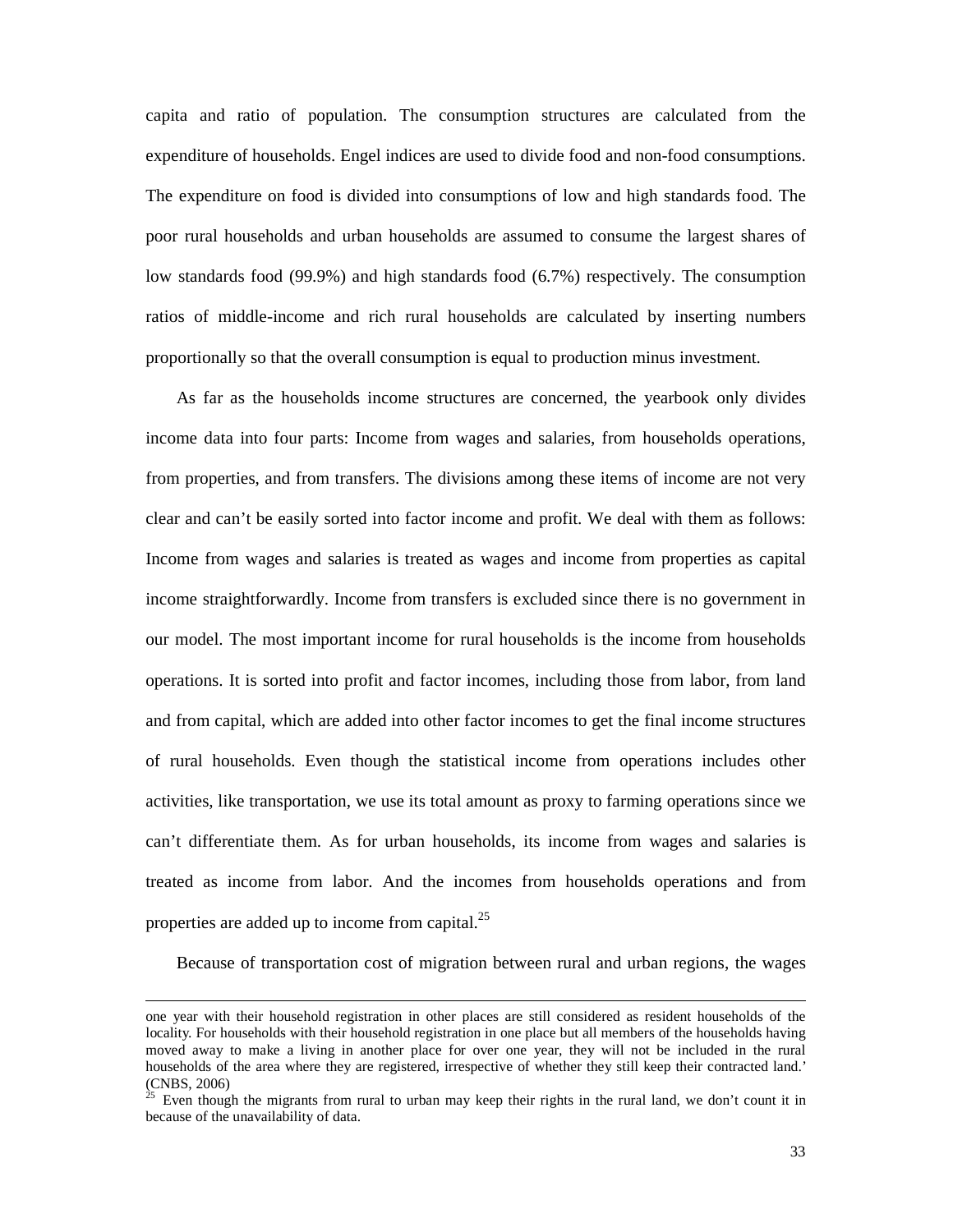earned in the two regions are different. The gap between wage of rural labor working in urban region (8520 Yuan according to PBC,  $(2006)$ ) and average income<sup>26</sup> per labor in rural region (6948 Yuan) is treated as the iceberg costs. The implicit assumption under the use of income per labor in rural as the comparison base is that rural labor make the decision of migration by comparing it with wage in urban region.

## **A.3 External sector**

All final commodities are tradable and have both export and import. China has expanded in labor intensive food such as vegetables and decreased in land intensive food such as soybean. We treat the labor intensive food as high standards including vegetables, fruits, fishery and livestock, and treat staple food, including grains and bean, as low standards raw material. The results in the SAM show that China export more high standards food while import more low standards food, consistent to the intuition.

## A.4 'RAS' adjustments<sup>27</sup>

1

After the adjustments, modifications and additions listed above are completed, the remaining inconsistencies in our data set involve major data blocks which need to be realigned so as to satisfy (or restore in certain cases) equilibrium conditions.

In the 'RAS' procedure a non-negative matrix which does not initially meet prescribed non-negative row and column sum constraints is restored to a situation of consistency through a sequence of alternating operations on rows and columns of the matrix. First row constraints are satisfied, then column constraints, then row constraints, and so on until a consistent matrix is achieved. The sums of prespecified row and column constraints must be the same since they both provide the matrix sum. If the matrix is everywhere dense, convergence is assured.

After the 'RAS' procedure, the GDP as a whole only increases 0.7%. The largest

<sup>&</sup>lt;sup>26</sup> Because all the incomes earned by rural households are attached to their operations in rural activities, they are the best alternative choice to wages earned in urban area.

<sup>&</sup>lt;sup>27</sup> This method is referred to St-Hilaire and Whalley (1983).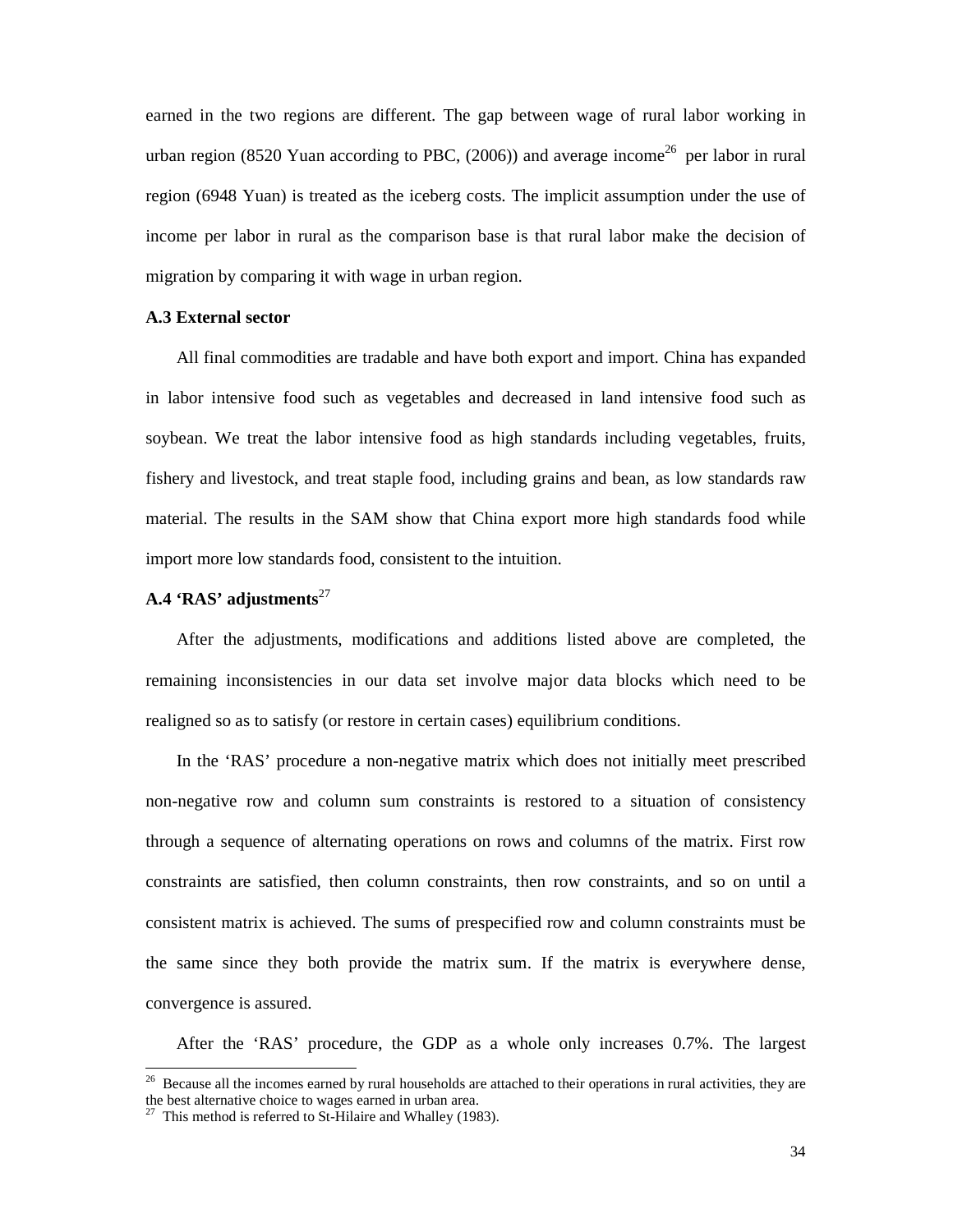modification is to decrease the consumption of high standards food for middle-income rural households by 57.8%. This may be a signal that we have no precise data on high standards food consumption and that high standards food consists of a very small part of the whole economy and is more vulnerable to change. Considering the limited data availability against intensive use of data, such scale of data modification is thought to be acceptable.

## **B Elasticities**

## **B.1 Production elasticities**

Regarding the choice of elasticities, the literature was consulted in search of plausible values for these parameters. Even though the actual elasticities are determined by all kinds of factors, such as availability of substitutes and time dimension, and difficult to be comparable, we can construct 'central tendency' tables or do sensitivity analyses to decrease the impact of arbitrary dealing. There are few papers providing estimates for China except Zhuang and Abbott (2007), especially at the aggregate level defined by us. Therefore, the model mainly uses proxies for these parameters based on the estimates found in the literature for other countries or for different aggregation.

The elasticity of substitution among inputs is critical in assessing the impact of high standards products expansion on factors' income. For the short-run modeling the elasticity may be considered close to zero because the factor composition, especially the stock or replacement of investment capital, is not expected to change substantially, even though the true elasticity is higher than zero. In the long-run modeling, however, all factors may change thus important is to know true value. The literature especially lack estimation of elasticity of substitution between intermediate input and other factors. Normally the elasticities of substitution between intermediate input and other factors is quite smaller than those among basic factors. A survey of the literature on the estimated elasticity of substitution is provided in Table 6. The median of the estimates ranges from 0.2 to 1.1. Table 5 (row 2) gives values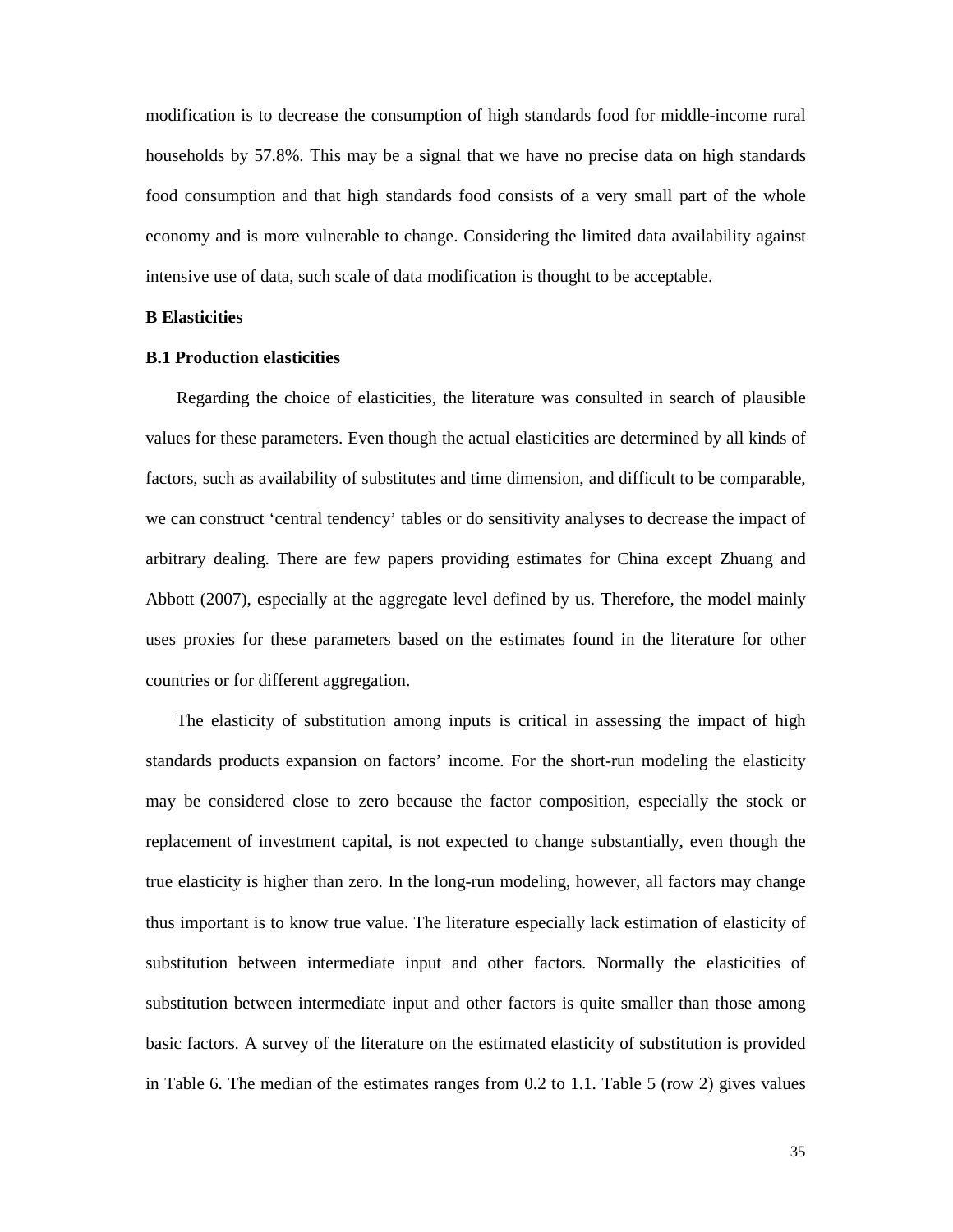applied in the model.

#### **B.2 Output demand elasticities**

Concerning the Armington assumption of product differentiation, the literature in most cases is supportive for this assumption. Most notably, Trefler (1995) finds that modeling an Armington home bias is statistically and economically significant in explaining trade flows between countries. This differential perception of actually physically identical goods may arise because of differences in convenience of purchase, availability in time, after-sales service bundled with the good, or even consumers' perceptions of inherent unobservable quality. The paper of Blonigen and Wilson (1999) brings some evidence, among others, that trade barriers may increase home bias, thus lowering the Armington elasticity. A theoretical study of Turrini (2001) argues that home bias arises due to higher legal cost when business is done abroad because of the differences in legal systems of trading countries, thus making it cheaper to buy from domestic producers. Further, he suggests that legal system harmonization may increase cross-border trade. A short survey of the literature on Armington elasticity of substitution, is given in Table 7, and Table 5 (row 3) gives values applied in the model.

The literature hardly provides estimation of elasticity of transformation between domestic and export products. Under some approximations, the own-price elasticity of a commodity is determined primarily by the elasticity of substitution in the lowest level of the nesting in which it appears (Shoven and Whalley, 1992). Therefore, we can use the own-price elasticity as the elasticity of transformation as a proxy. Regarding the own-price elasticity of foreign demand, a short examination of the literature is summarized in Table 8, and Table 5 (row 4) gives values applied in the model.

A survey of income elasticities of food demand is given in Table 9. The income elasticity varies from a very low value of 0.079 to a value of 1.143. The explanation for this relatively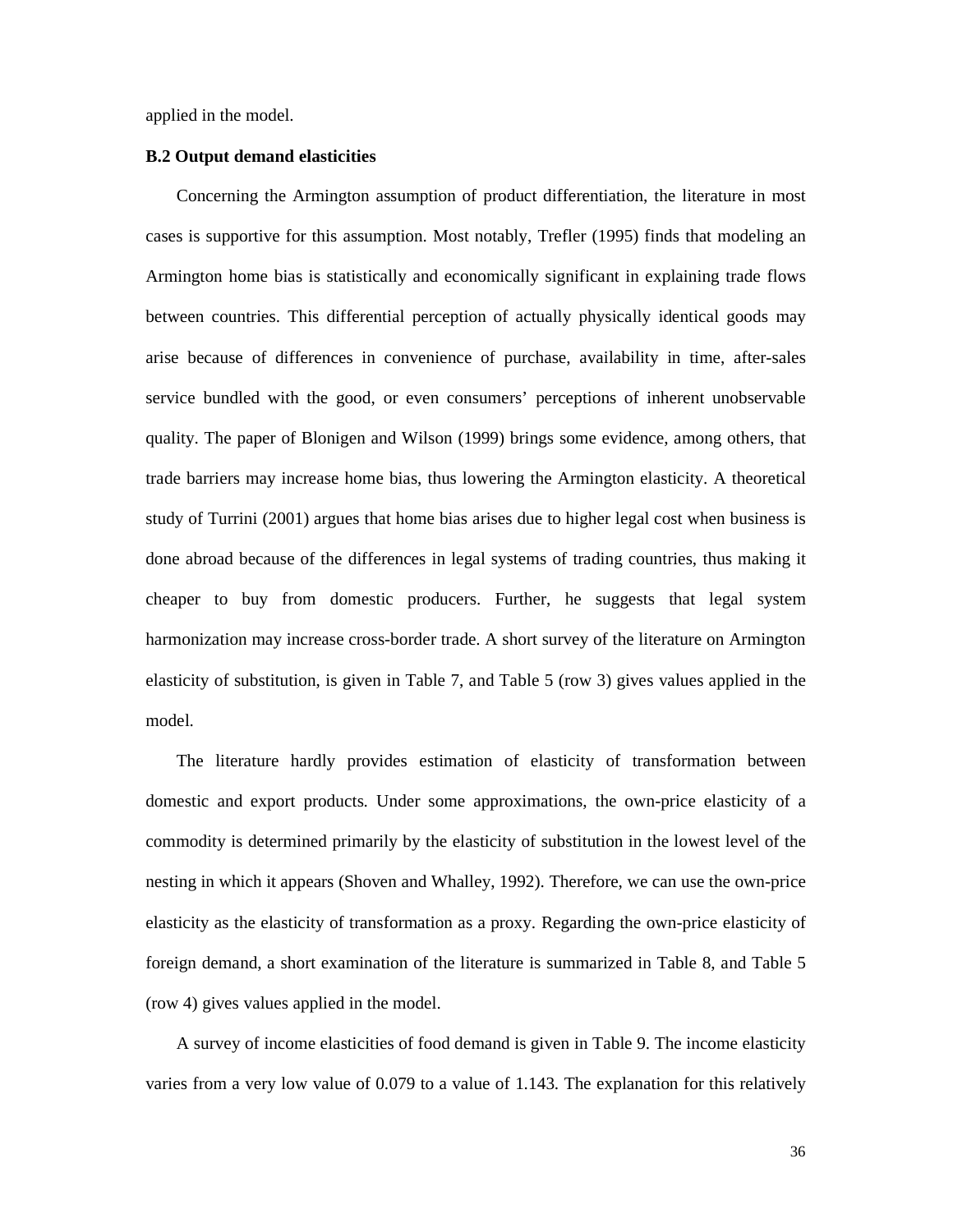high variation is ambiguous. First of all, the estimated income elasticity depends on functional form specification. On the other hand, it is generally accepted that the income elasticity of food as a whole should decline in absolute value as income increases.<sup>28</sup> De Crombrugghe et al. (1997) estimated the income elasticity for the Netherlands increased over time, from 0.34 in 1980 to 0.47 in 1988. This implies an increase of elasticity with income. However, the same paper also reports a decrease in the income elasticity over time for the United States (US), from 0.610 in 1941 to 0.551 in 1950 and 0.386 in 1972. Table 5 (row 6) gives values applied in the model.

## **B.3 Capital supply elasticities**

1

The literature lacks the estimation of capital supply elasticities according to our search. Considering the relatively high interests in rural area, generally high elasticities are expected. Another economic intuitive is that the richer the loaner, the higher the elasticites. Table 5 (row 8) gives values applied in the model.

 $2<sup>28</sup>$  The argument is based on Engel's Law, stating that if income elasticity declines with income, then the income effect component of own-price elasticity decreases, thus leading to smaller own-price elasticity.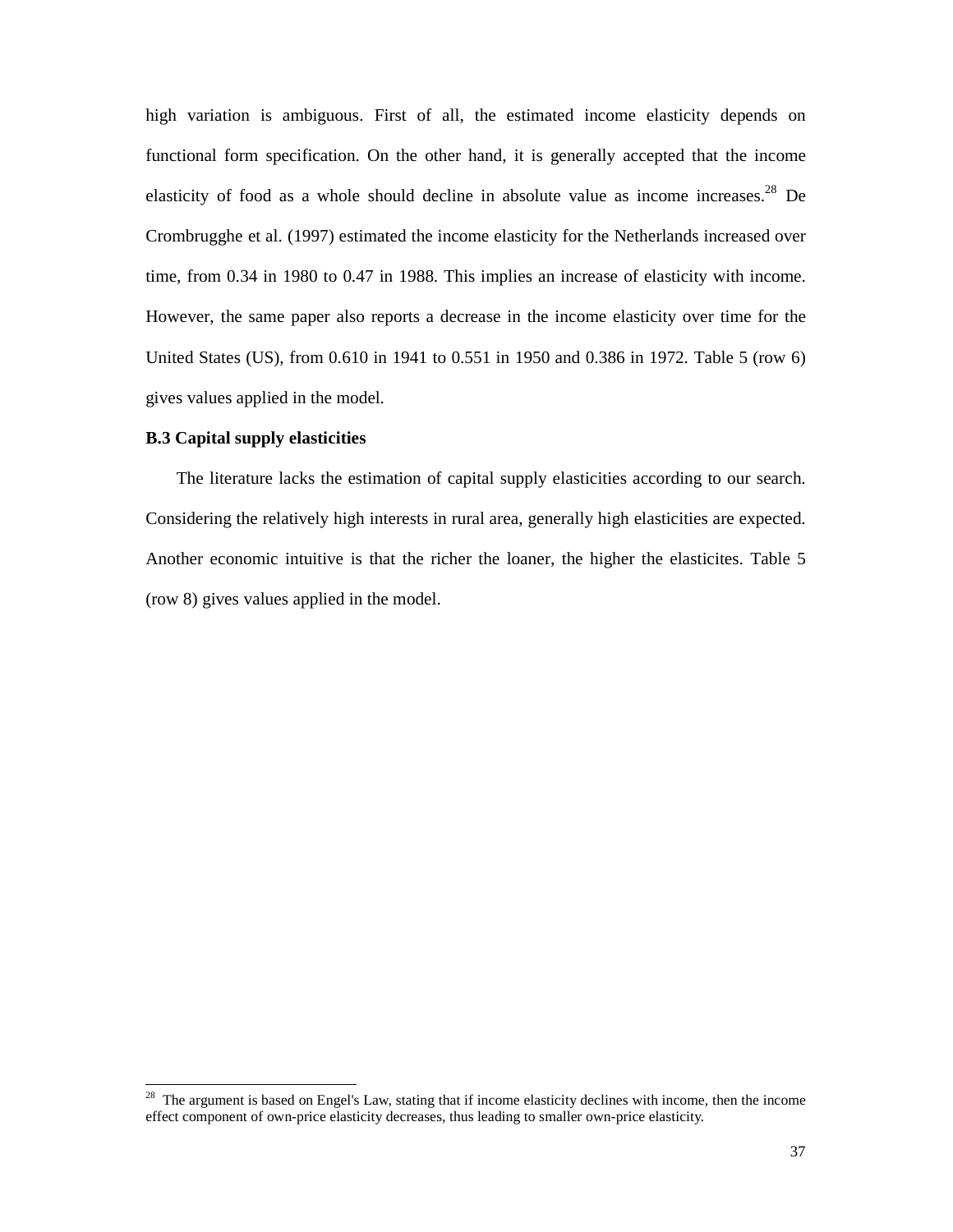**Figure 1. Model structure** 

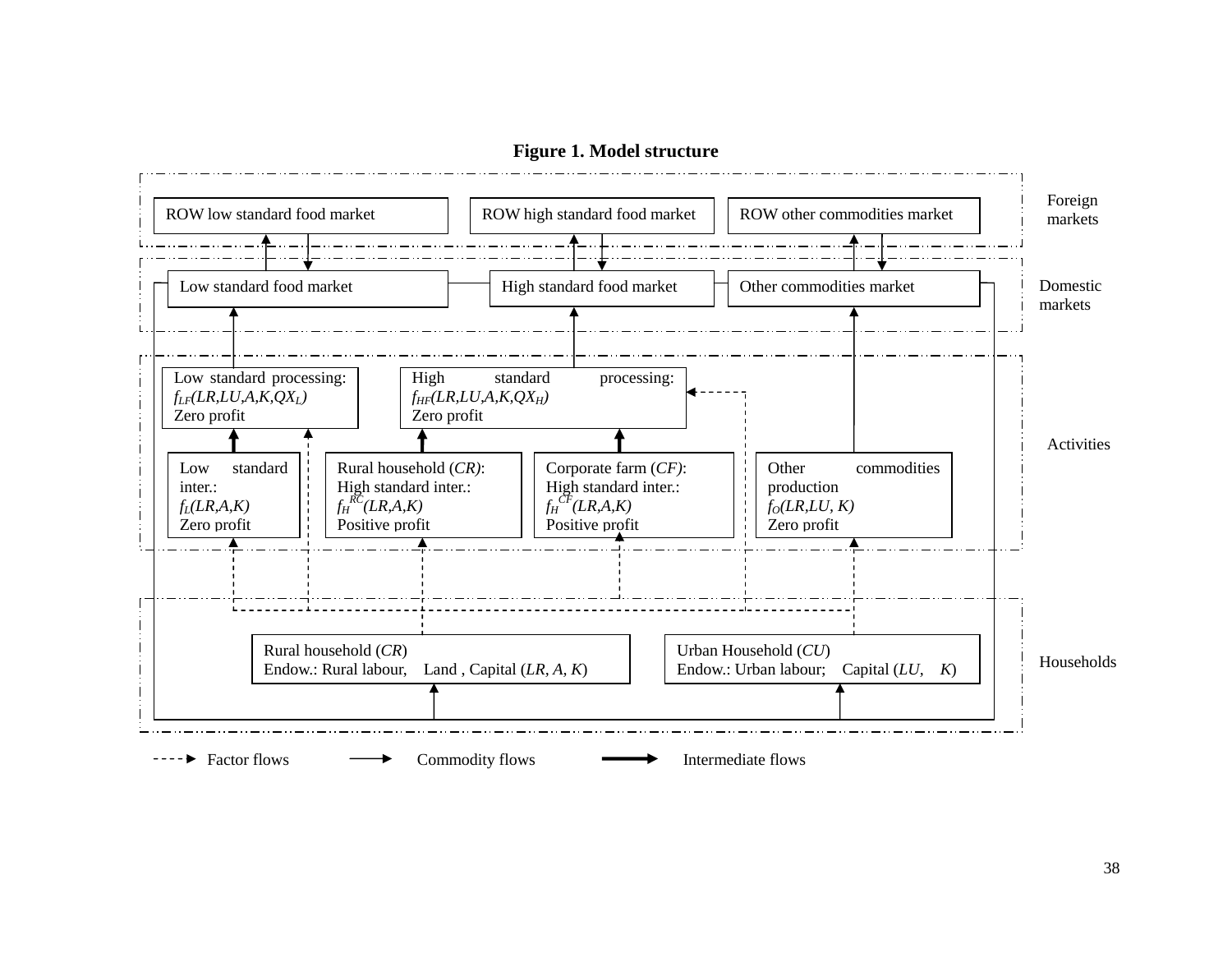# **Table 1 The Model**

| Production and factor demand                                                                                                                                                 |         |
|------------------------------------------------------------------------------------------------------------------------------------------------------------------------------|---------|
| $QX_h = \phi_hCES(LR_h, A_h, K_h)$                                                                                                                                           | (A1)    |
| $QX_O = \phi_OCES(\phi_{OL}CD(LR_O, LU_O), K_O)$                                                                                                                             | (A 2)   |
| $QX_{po} = \phi_{po} CES(\phi_{poS} CES(\phi_{pol} C D(LR_{po}, LU_{po}), A_{po}, K_{po}), QXI_{po})$                                                                        | (A3)    |
| $K_H^c = \kappa^c r^{\varepsilon^c}$ , $c \in CR \cup CF$                                                                                                                    | (A4)    |
| $LR_{i} = LR_{i}^{*}(PX_{i}, wr_{i}, t, r)$                                                                                                                                  | (A 5)   |
| $LR_{\scriptscriptstyle H}^c = LR_{\scriptscriptstyle H}^{c^*} (PX_{\scriptscriptstyle H}, wr_{\scriptscriptstyle R}, t; K_{\scriptscriptstyle H}^c), c \in CR \cup CF$      | (A 6)   |
| $LI_{no} = LI_{no}^*(wr_R, wu, t, r, PXI_{no})$                                                                                                                              | (A7)    |
| $LI_{0} = LI_{0}^{*}(PX_{0}, wr_{U}, wu, r)$                                                                                                                                 | (A 8)   |
| $A_t = A_t^*(PX_t, wr_t, t, r)$                                                                                                                                              | (A9)    |
| $A_{\mu}^{c} = A_{\mu}^{c} (PX_{\mu}, wr_{\nu}, t, r; K_{\mu}^{c}), c \in CR \cup CF$                                                                                        | (A 10)  |
| $A_{no} = A_{no}^*(wr_R, wu, t, r, PXI_{no})$                                                                                                                                | (A 11)  |
| $K_{t} = K_{t}^{*}(PX_{t}, wr_{p}, t, r)$                                                                                                                                    | (A 12)  |
| $K_{no} = K_{no}^{*}(wr_{R}, wu, t, r, PXI_{no})$                                                                                                                            | (A 13)  |
| $K_{\alpha} = K_{\alpha}^{*}(PX_{\alpha}, wr_{U}, w_{U}, r)$                                                                                                                 | (A 14)  |
| $X_{no} = X_{no}^{*}(wr_{R}, wu, t, r, PXI_{no})$                                                                                                                            | (A 15)  |
| Income and demand                                                                                                                                                            |         |
| $\prod^{c} = PX_{H}f_{H}(LR_{H}^{c}, A_{H}^{c}, K_{H}^{c}) - wr_{R}(LR_{H}^{c} + \varphi^{c}) - tA_{H}^{c} - r(K_{H}^{c} + \psi^{c}), c \in CR \cup CF$                      | (A 16)  |
| $Y^c = \begin{cases} wr_R L R^c + t A^c + r K^c + \prod^c + \gamma^c \prod^{CF}, \, c \in CR \\ w u L U^c + r K^c + \gamma^c \prod^{CF}, \qquad \qquad c \in CU \end{cases}$ | (A 17)  |
|                                                                                                                                                                              |         |
| $X_{HF}^{c} = \frac{a_{HF}^{c}(1 - mps^{c})Y^{c}}{pQ} - a_{LF}^{c}\zeta^{c}, c \in C$                                                                                        | (A 18a) |
| $X_{LF}^c = \frac{a_{LF}^c (1 - mps^c)Y^c}{PQ_{eq}} + \frac{PQ_{HF}}{PQ_{eq}} a_{LF}^c \zeta^c, c \in C$                                                                     | (A 18b) |
| $X_o^c = \frac{(1 - a_{LF}^c - a_{HF}^c)}{PQ_a} (1 - mps^c) Y_c^c, c \in C$                                                                                                  | (A 18c) |
| Subject to the households budget constraint:                                                                                                                                 |         |
| $\sum_{m} PQ_m \bullet X_m^c = (1 - mps^c)Y^c, c \in C$                                                                                                                      |         |
| Savings and investment                                                                                                                                                       |         |
| $S^c = mps^c * Y^c, c \in C$                                                                                                                                                 | (A 19)  |
| $QINV_{m} = qinv_{m} * IADJ$                                                                                                                                                 | (A 20)  |
| $FSAV + \sum PQ_m * QINV_m = \sum mps^c * Y^c$                                                                                                                               | (A 21)  |
| Foreign trade                                                                                                                                                                |         |
| $QQ_m = aq_mCES(QM_m, QD_m)$                                                                                                                                                 | (A 22)  |
| $QX_m = at_m CET(QE_m, QD_m)$                                                                                                                                                | (A 23)  |
| $\frac{QQ_m}{QD_m} = \left(\frac{PD_m}{QM_m} * \frac{\delta_m^q}{1-\delta_m^q}\right)^{1/(1+\sigma_m^q)}$                                                                    | (A 24)  |
| $\frac{\underline{Q}E_m}{\underline{Q}D_m}=(\frac{PE_m}{PD_m}*\frac{1-\delta_m^{-t}}{\delta_m^{-t}})^{1/(\sigma_m^t-1)}$                                                     | (A 25)  |
|                                                                                                                                                                              |         |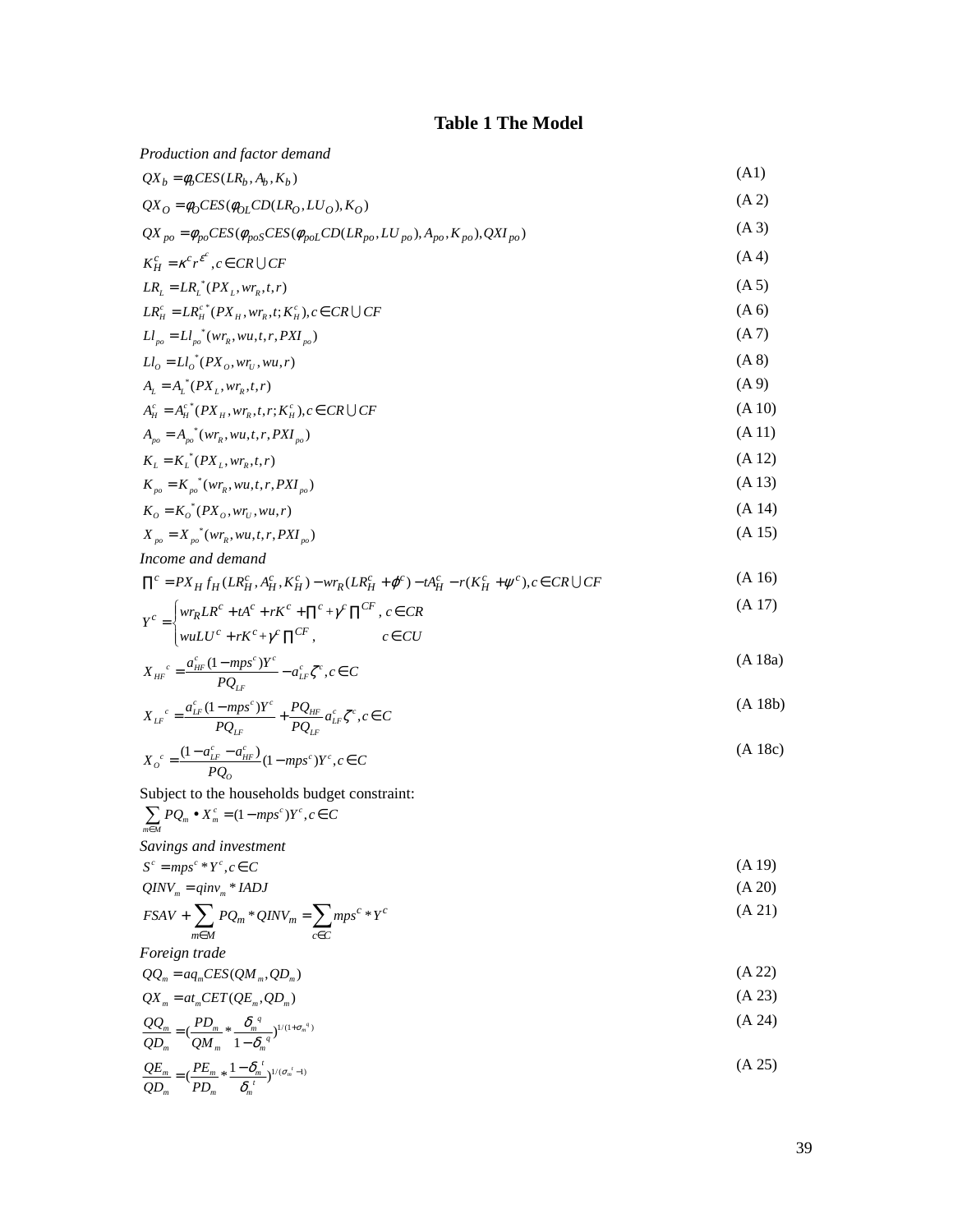$$
PM_m = pwm_m * EXP
$$
\n
$$
PE_m = pwe_m * EXP
$$
\n
$$
(A 26)
$$
\n
$$
PE_m = pwe_m * EXP
$$
\n
$$
(A 27)
$$

$$
PQ_m * QQ_m = PD_m * QD_m + PM_m * QM_m \tag{A.28}
$$

$$
PX_m * QX_m = PD_m * QD_m + PE_m * QE_m
$$
\n(A 29)

$$
CPI = \sum_{m} \nu_m * PQ_m \tag{A.30}
$$

$$
PPI = \sum_{m} \mu_m * PI_m \tag{A 31}
$$

*Equilibrium conditions*  (a) *Demands equal supply for factors*

$$
\sum_{i \in RI} L{R_i}^* + \sum_{po} L{R_{po}}^* + L{R_U}^* / \tau + \sum_{c \in CR \cup CF} \varphi^c = \sum_{c \in CR} L^c
$$
 (A 32)

$$
\sum_{m} LU_m^* = L^U \tag{A.33}
$$

$$
A_L^* + \sum_{c \in CR \cup CF} A_H{}^{c^*} + \sum_{po} A_{po}{}^* = \sum_{c \in C} A^c
$$
 (A 34)

$$
K_L^* + \sum_{c \in CR \cup CF} K_H^c + \sum_{po} K_{po}^* + K_O^* + \sum_{c \in CR \cup CF} \psi^c = \sum_{c \in C} K^c
$$
 (A 35)

(b) *Demands equal supply for goods*

$$
\sum_{c} X_{m}^{c} + QINV_{m} = QQ_{m}
$$
\n(A 36)

$$
X_{po} = QX I_{po} \tag{A.37}
$$

(c) *Current account balance for ROW (in foreign currency)*   $\sum P E_m * Q E_m = \sum P M_m * Q M_m + F S A V$  (A 38)

$$
\sum_{m} P E_m * Q E_m = \sum_{m} P M_m * Q M_m + F S A V
$$
\n(120)

*Endogenous variables* 

 $wr_R$ ,  $wr_U$ ,  $wu$ ,  $t$ ,  $r$  Price of factors

*PX<sup>i</sup>* Producer price of activity *i*

*PXI*<sub>po</sub> Producer price of intermediate product

- $PQ_m$ Price of composite good
- *PD<sup>m</sup>* Price of domestically produced good for domestic market
- $PE<sub>m</sub>$ Export price in domestic currency
- *∏<sup><i>c***</sup>** Profit for high standards farming to agent *c*
- *c* γ Endogenous share parameters of transferred profit from corporate farms

 $LR_i$ ,  $LU_i$ ,  $A_i$ Demand of factor from activity *i* 

- *X po* Demand of intermediate input from processing sector *po*
- $X_m^c{}^c$ Consumption of commodity *m* by households *c*
- *QX<sup>i</sup>* Domestic production

$$
QXI_{po}
$$
 Production of intermediate input in processing sector *po*

- *QQ<sup>m</sup>* Domestic demand for composite good
- *QD<sup>m</sup>* Domestic demand for domestically produced good
- *QE<sup>m</sup>* Export
	- *c Y* Income of households *c*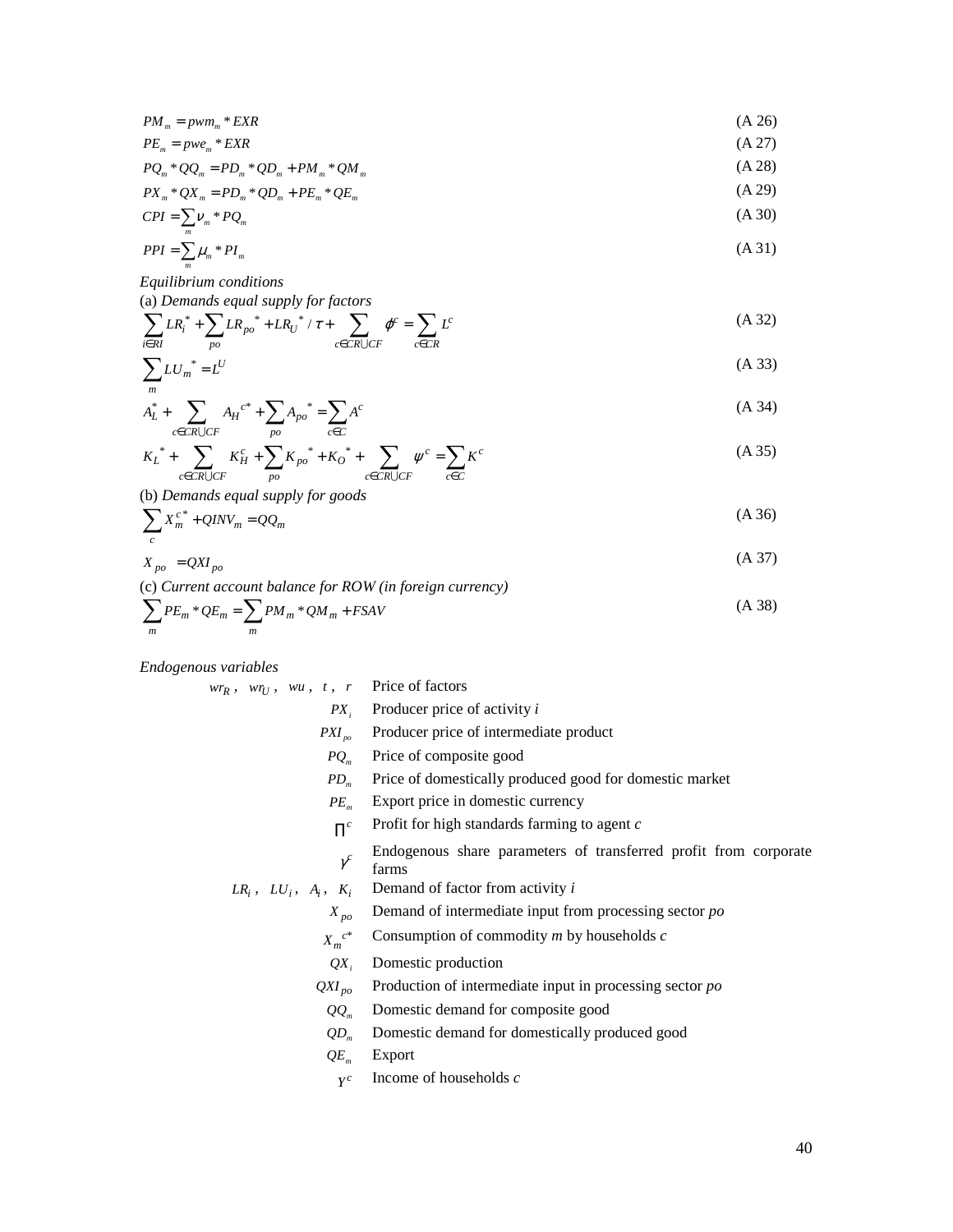| $YF_b^c$                             | Factor income of households $c$ from factor $b$                                        |
|--------------------------------------|----------------------------------------------------------------------------------------|
| IADJ                                 | Investment adjustment factor                                                           |
| $QINV_{m}$                           | Quantity of investment demand for commodity $m$                                        |
| <b>FSAV</b>                          | Foreign savings (foreign currency)                                                     |
| CPI                                  | Aggregate consumer price                                                               |
| Exogenous variables and coefficients |                                                                                        |
| $\phi_i$                             | Efficient parameter of activity <i>i</i> for different level of nests                  |
| $\kappa^c, c \in CR \cup CF$         | Collateral of agent $c$ in high standards farming                                      |
| $a_m^c$                              | Share parameter of households consumption spending on commodity                        |
|                                      | $\boldsymbol{m}$                                                                       |
| $pwe_m$                              | Export price for $m$ (foreign currency)                                                |
| $pwm_m$                              | Import price for $m$ (foreign currency)                                                |
| EXR                                  | Exchange rate (dom. Currency per unit of for. Currency)                                |
| $\boldsymbol{V}_m$                   | Weight of commodity $m$ in the CPI                                                     |
| $\mu_{\rm m}$                        | Weight of commodity $m$ in the PINDEX                                                  |
| $K^c$<br>$LR^c$ , $LU^c$ , $A^c$ ,   | Households endowment                                                                   |
| $\tau$                               | Migration cost rate                                                                    |
| $mps^c$                              | Marginal (and average) propensity to save for households $c$                           |
| $\varphi^c$                          | Fixed costs in the form of rural labor                                                 |
| $\psi^c$                             | Fixed costs in the form of capital                                                     |
| <i>Numeraire</i>                     |                                                                                        |
| PPI                                  | Aggregate producer price                                                               |
| <b>Functions</b>                     |                                                                                        |
| CES <sup>.</sup>                     | Constant elasticity of substitution function                                           |
| CD                                   | Cobb-Douglas function                                                                  |
| CET -                                | Constant elasticity of transformation function                                         |
| Indices and sets                     |                                                                                        |
| i<br>b                               | Index for activities, $i \in I$<br>Index for intermediate sectors $b \in B = L \cup H$ |
|                                      | Index for processing sectors $po \in PL \cup PH$                                       |
| po                                   |                                                                                        |
| Ĵ                                    | Index for factors, $j \in J$                                                           |
| $l_{\parallel}$                      | Index for labor categories, $l \in L$                                                  |
| $\mathcal{C}_{\mathcal{C}}$          | Index for agents, $c \in C \cup CO$                                                    |
| $\boldsymbol{m}$                     | Index for commodities, $m \in M$                                                       |
| $\boldsymbol{R}$                     | Set of rural activities, $R \subset I$                                                 |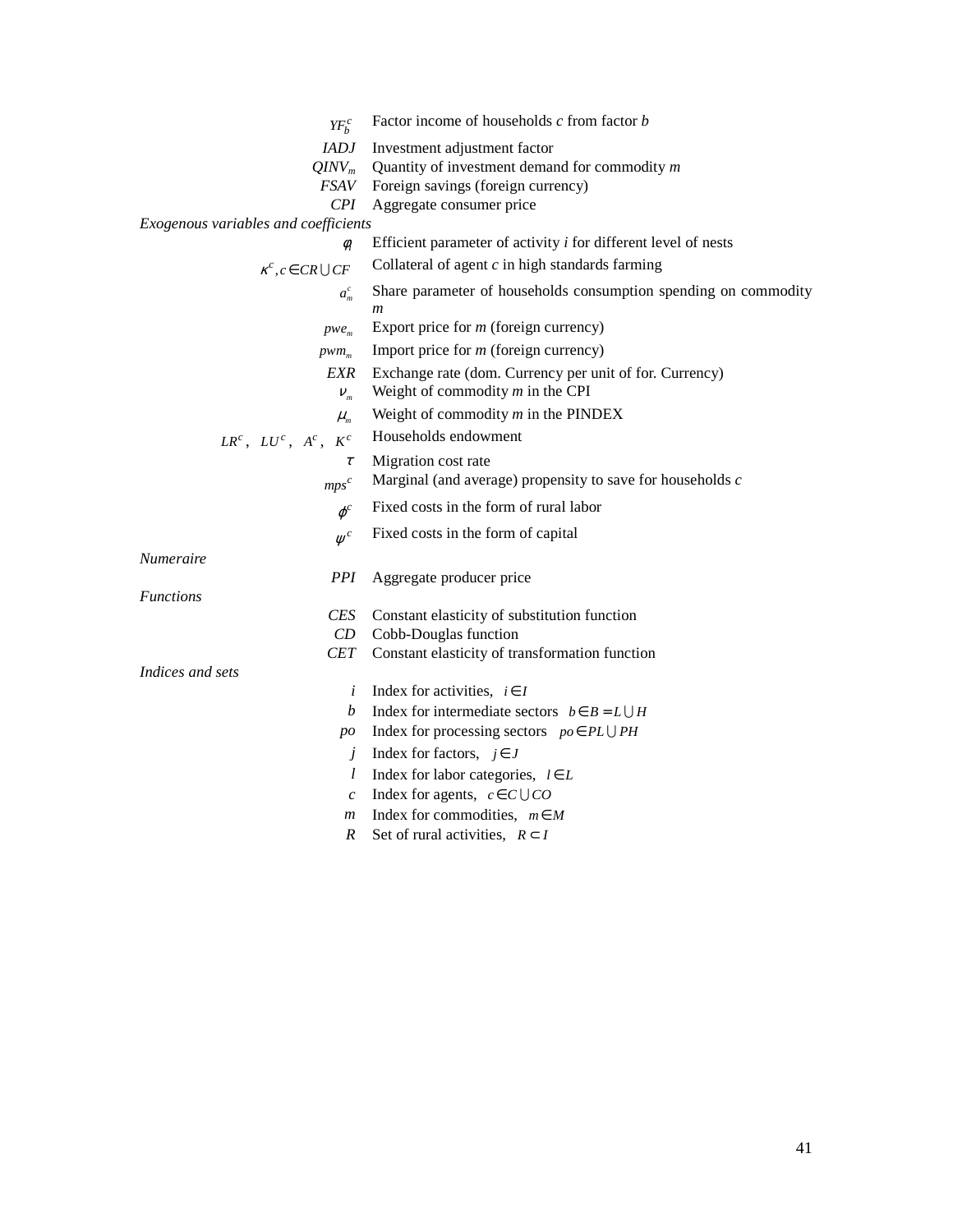# **Table 2a. Archetype SAM of China**

|                           | Low<br>inter. |      | High High High High<br>poor middle rich |       | corp. | Low<br>proc.                                  | High<br>proc. | Other<br>com.        | Rural<br>labor                 | labor   |               |         | Urban Land Capital LaborRCFP LandCFP Capital cfpro |         | <b>CFP</b> |      | High<br>inter. | Poor<br>rural | Middle Rich<br>rural | rural | Urban                                          | $S-I$   | <b>ROW</b> |
|---------------------------|---------------|------|-----------------------------------------|-------|-------|-----------------------------------------------|---------------|----------------------|--------------------------------|---------|---------------|---------|----------------------------------------------------|---------|------------|------|----------------|---------------|----------------------|-------|------------------------------------------------|---------|------------|
| Low inter.                |               |      |                                         |       |       |                                               |               |                      |                                |         |               |         |                                                    |         |            |      |                |               |                      |       |                                                |         |            |
| High poor                 |               |      |                                         |       |       | 22138.6                                       |               |                      |                                |         |               |         |                                                    |         |            |      | 70.0           |               |                      |       |                                                |         |            |
| High<br>middle            |               |      |                                         |       |       |                                               |               |                      |                                |         |               |         |                                                    |         |            |      | 280.1          |               |                      |       |                                                |         |            |
| High rich                 |               |      |                                         |       |       |                                               |               |                      |                                |         |               |         |                                                    |         |            |      | 653.5          |               |                      |       |                                                |         |            |
| High corp.                |               |      |                                         |       |       |                                               |               |                      |                                |         |               |         |                                                    |         |            |      | 159.9          |               |                      |       |                                                |         |            |
| Low proc.                 |               |      |                                         |       |       |                                               |               |                      |                                |         |               |         |                                                    |         |            |      |                |               | 1950.9 5262.3 6160.0 |       | 16884.4                                        | 1781.5  | 761.2      |
| High proc.                |               |      |                                         |       |       |                                               |               |                      |                                |         |               |         |                                                    |         |            |      |                | 1.3           | 83.9                 | 196.6 | 729.8                                          | 64.2    | 831.7      |
| Other<br>com.             |               |      |                                         |       |       |                                               |               |                      |                                |         |               |         |                                                    |         |            |      |                |               |                      |       | 2483.2 7598.7 12219.3 44562.7                  | 77811.4 | 42412.5    |
| Rural                     |               |      | 43.0 118.1 278.1 53.7                   |       |       | 1304.2                                        |               | 68.6 29105.5         |                                |         |               |         |                                                    |         |            |      |                |               |                      |       |                                                |         |            |
| labor                     | 10078.5       |      |                                         |       |       |                                               |               |                      |                                |         |               |         |                                                    |         |            |      |                |               |                      |       |                                                |         |            |
| Urban<br>labor            |               |      |                                         |       |       |                                               |               | 3914.3 204.3 85632.3 |                                |         |               |         |                                                    |         |            |      |                |               |                      |       |                                                |         |            |
| Land                      | 4165.4 6.9    |      | 35.9                                    | 76.4  | 29.7  | 1461.8 76.9                                   |               |                      |                                |         |               |         |                                                    |         |            |      |                |               |                      |       |                                                |         |            |
| Capital                   | 7894.8 5.0    |      | 19.9                                    | 46.4  | 11.4  |                                               |               | 2760.7 145.3 40037.2 |                                |         |               |         |                                                    |         |            |      |                |               |                      |       |                                                |         |            |
| LaborRCF<br>P             |               |      |                                         |       |       |                                               |               |                      |                                |         |               |         |                                                    |         |            | 36.9 |                |               |                      |       |                                                |         |            |
| LandCFP                   |               |      |                                         |       |       |                                               |               |                      |                                |         |               |         |                                                    |         |            | 20.4 |                |               |                      |       |                                                |         |            |
| CapitalCF<br>$\mathbf{P}$ |               |      |                                         |       |       |                                               |               |                      |                                |         |               |         |                                                    |         |            | 7.8  |                |               |                      |       |                                                |         |            |
| cfpro                     |               |      |                                         |       | 65.1  |                                               |               |                      |                                |         |               |         |                                                    |         |            |      |                |               |                      |       |                                                |         |            |
| High inter.               |               |      |                                         |       |       |                                               | 1163.4        |                      |                                |         |               |         |                                                    |         |            |      |                |               |                      |       |                                                |         |            |
| Poor rural                |               | 15.2 |                                         |       |       |                                               |               |                      | 3690.3                         |         | 283.0         | 446.9   | 3.3                                                | $1.0\,$ | 0.1        |      |                |               |                      |       |                                                |         |            |
| Middle<br>rural           |               |      | 106.2                                   |       |       |                                               |               |                      | 11608.2                        |         | 1355.5 1388.6 |         | 10.4                                               | 4.7     | 0.2        |      |                |               |                      |       |                                                |         |            |
| Rich rural                |               |      |                                         | 252.5 |       |                                               |               |                      | 25751.0                        |         | 4214.5 3962.9 |         | 23.1                                               | 14.7    | $0.6\,$    |      |                |               |                      |       |                                                |         |            |
| Urban                     |               |      |                                         |       |       |                                               |               |                      |                                | 89750.9 |               | 45122.3 |                                                    |         | 6.9        |      |                |               |                      |       |                                                |         |            |
| $S-I$                     |               |      |                                         |       |       |                                               |               |                      |                                |         |               |         |                                                    |         |            |      |                | $0.0\,$       |                      |       | 1513.6 15605.0 72696.3                         |         |            |
| $\rm{ROW}$                |               |      |                                         |       |       |                                               |               | 1220.8 248.9 32312.7 |                                |         |               |         |                                                    |         |            |      |                |               |                      |       |                                                | 10223.0 |            |
| total                     |               |      |                                         |       |       |                                               |               | 187087               |                                |         |               |         |                                                    |         |            |      |                |               |                      |       |                                                |         |            |
|                           |               |      |                                         |       |       | 22138.6 70.0 280.1 653.5 159.9 32800.3 1907.5 |               | $7\overline{ }$      | 41049.6 89750.9 5853.0 50920.7 |         |               |         | 36.9                                               | 20.4    | 7.8        | 65.1 |                |               |                      |       | 1163.4 4435.4 14458.5 34181.0 134873.2 89880.0 |         | 44005.3    |

Source: Authors' calculation based on China's yearbooks and input/output table.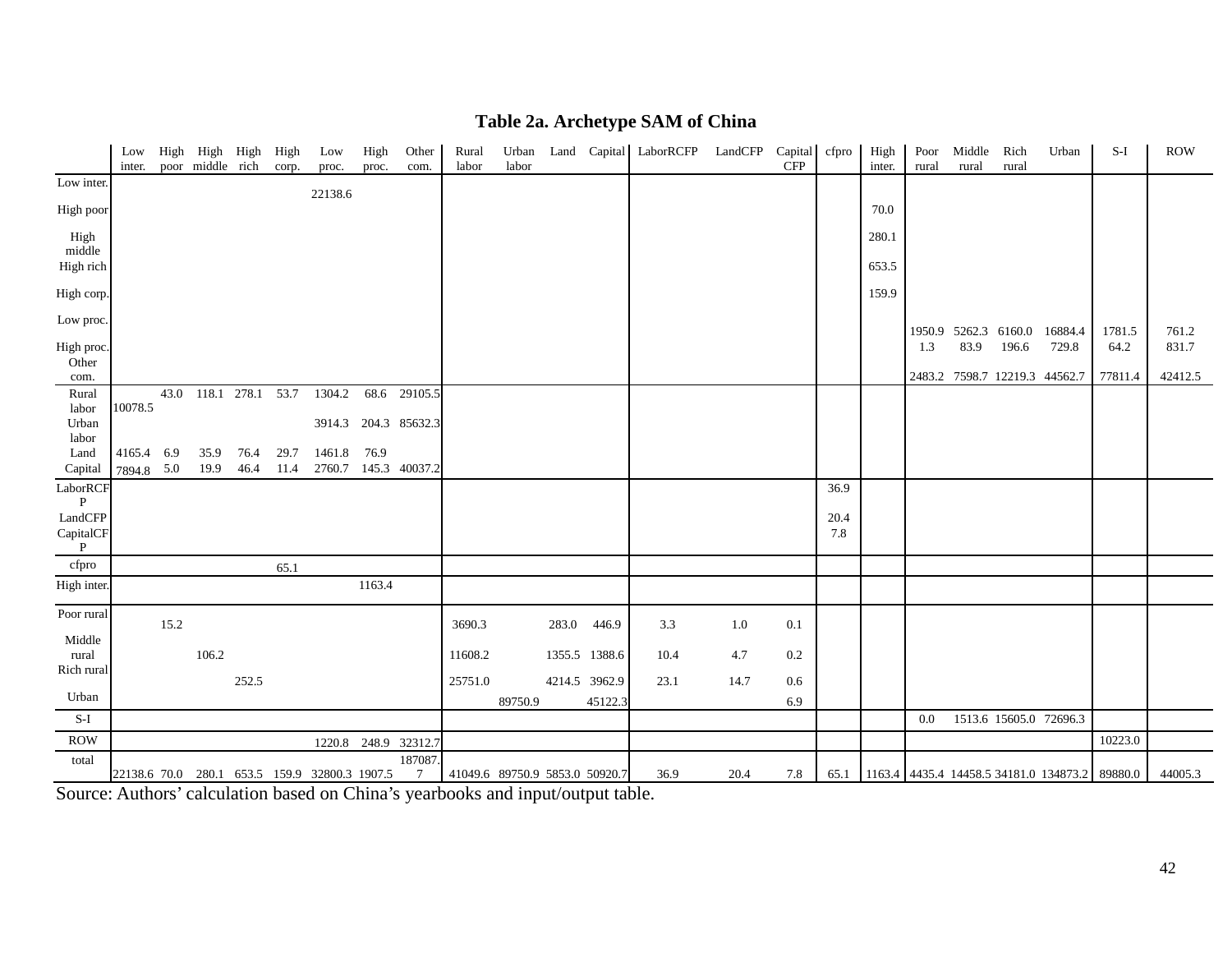|                                                      | Low<br>inter. |            | High High High<br>poor middle rich      |                 | High<br>corp. | Low<br>proc. | High<br>proc. | Other<br>com.   | Rural<br>labor | Urban<br>labor     |              |            | Land Capital LaborRCFP | LandCFP      | Capital cfpro<br><b>CFP</b> |              | High<br>inter. | Poor<br>rural   | Middle<br>rural | Rich<br>rural   | Urban       | $S-I$       | <b>ROW</b>  |
|------------------------------------------------------|---------------|------------|-----------------------------------------|-----------------|---------------|--------------|---------------|-----------------|----------------|--------------------|--------------|------------|------------------------|--------------|-----------------------------|--------------|----------------|-----------------|-----------------|-----------------|-------------|-------------|-------------|
| Low inter.                                           |               |            |                                         |                 |               | 67.5         |               |                 |                |                    |              |            |                        |              |                             |              |                |                 |                 |                 |             |             |             |
| High poor                                            |               |            |                                         |                 |               |              |               |                 |                |                    |              |            |                        |              |                             |              | 6.0            |                 |                 |                 |             |             |             |
| High<br>middle<br>High rich                          |               |            |                                         |                 |               |              |               |                 |                |                    |              |            |                        |              |                             |              | 24.1<br>56.2   |                 |                 |                 |             |             |             |
| High corp.                                           |               |            |                                         |                 |               |              |               |                 |                |                    |              |            |                        |              |                             |              | 13.7           |                 |                 |                 |             |             |             |
| Low proc.                                            |               |            |                                         |                 |               |              |               |                 |                |                    |              |            |                        |              |                             |              |                | 43.9            | 36.4            | 18.0            | 12.5        | 2.0         | 1.7         |
| High proc.<br>Other<br>com.                          |               |            |                                         |                 |               |              |               |                 |                |                    |              |            |                        |              |                             |              |                | $0.0\,$<br>56.0 | 0.6<br>52.5     | $0.6\,$<br>35.7 | 0.5<br>33.0 | 0.1<br>86.6 | 1.9<br>96.4 |
| Rural<br>labor<br>Urban                              | 45.5          | 61.4       | 42.2                                    | 42.6            | 33.6          | 4.0<br>11.9  | 3.6<br>10.7   | 15.6<br>45.8    |                |                    |              |            |                        |              |                             |              |                |                 |                 |                 |             |             |             |
| labor                                                |               |            |                                         |                 |               |              |               |                 |                |                    |              |            |                        |              |                             |              |                |                 |                 |                 |             |             |             |
| Land<br>Capital                                      | 18.8<br>35.7  | 9.8<br>7.1 | 12.8<br>7.1                             | 11.7<br>$7.1\,$ | 18.6<br>7.1   | 4.5<br>8.4   | 4.0<br>7.6    | $0.0\,$<br>21.4 |                |                    |              |            |                        |              |                             |              |                |                 |                 |                 |             |             |             |
| LaborRCF                                             |               |            |                                         |                 |               |              |               |                 |                |                    |              |            |                        |              |                             | 56.6         |                |                 |                 |                 |             |             |             |
| $\, {\bf P}$<br>LandCFP<br>CapitalCF<br>$\mathbf{P}$ |               |            |                                         |                 |               |              |               |                 |                |                    |              |            |                        |              |                             | 31.4<br>12.0 |                |                 |                 |                 |             |             |             |
| cfpro                                                |               |            |                                         |                 | 40.7          |              |               |                 |                |                    |              |            |                        |              |                             |              |                |                 |                 |                 |             |             |             |
| High inter.                                          |               |            |                                         |                 |               |              | 61.0          |                 |                |                    |              |            |                        |              |                             |              |                |                 |                 |                 |             |             |             |
| Poor rural                                           |               | 21.7       |                                         |                 |               |              |               |                 | 9.0            | $0.0\,$            | 4.8          | 0.9        | 9.0                    | $4.8\,$      | 0.9                         |              |                |                 |                 |                 |             |             |             |
| Middle<br>rural<br>Rich rural                        |               |            | 37.9                                    | 38.6            |               |              |               |                 | 28.3<br>62.7   | $0.0\,$<br>$0.0\,$ | 23.2<br>72.0 | 2.7<br>7.8 | 28.3<br>62.7           | 23.2<br>72.0 | 2.7<br>7.8                  |              |                |                 |                 |                 |             |             |             |
| Urban                                                |               |            |                                         |                 |               |              |               |                 |                | $100.0\,$          |              | 88.6       |                        |              | 88.6                        |              |                |                 |                 |                 |             |             |             |
| $S-I$                                                |               |            |                                         |                 |               |              |               |                 |                |                    |              |            |                        |              |                             |              |                | $0.0\,$         | 10.6            | 45.7            | 53.9        |             |             |
| <b>ROW</b>                                           |               |            |                                         |                 |               | 3.7          | 13.0          | 17.3            |                |                    |              |            |                        |              |                             |              |                |                 |                 |                 |             | 11.4        |             |
| total                                                |               |            | $100.0$ $100.0$ $100.0$ $100.0$ $100.0$ |                 |               | 100.0        | 100.0         | 100.0           | 100.0          | 100.0              | 100.0        | 100.0      | 100.0                  | 100.0        | 100.0                       | 100.0        | 100.0          | 100.0           | 100.0           | 100.0           | 100.0       | 100.0       | 100.0       |

## **Table 2b. Matrix of average expenditure propensities for archetype China**

Source: Authors' calculation based on China's yearbooks and input/output table.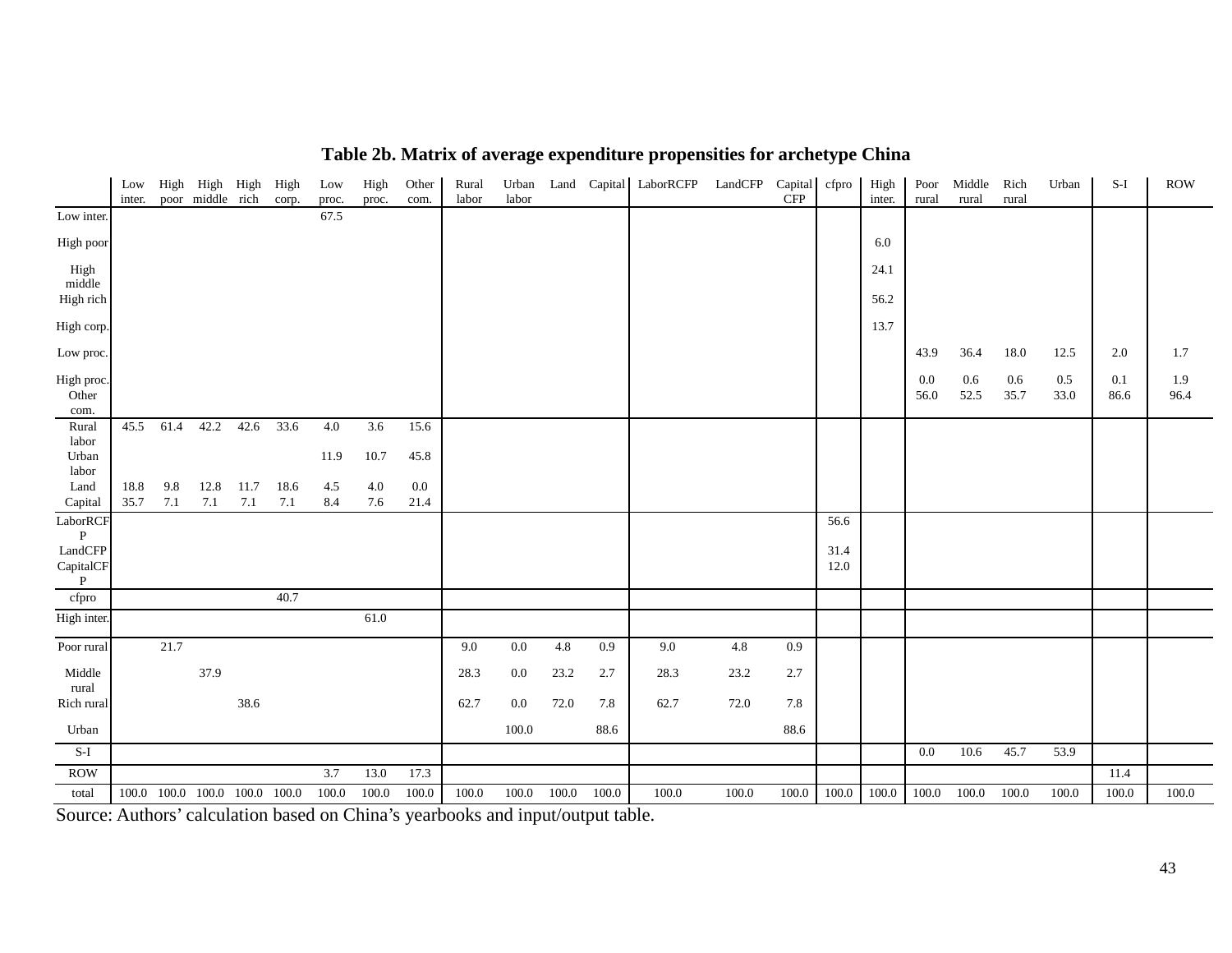|                                                            | Simu 1:                   | Simu 2:              | Simu 3A:                     | Simu 3B:                     | Simu 3C:                     |
|------------------------------------------------------------|---------------------------|----------------------|------------------------------|------------------------------|------------------------------|
|                                                            | $\Delta pwe_{PH} = +25\%$ | $\Delta Z^U = -25\%$ | $\triangle COL^{RP} = +50\%$ | $\triangle COL^{RR} = +50\%$ | $\triangle COL^{CF} = +50\%$ |
|                                                            |                           |                      |                              |                              |                              |
| Aggregate effects                                          |                           |                      |                              |                              |                              |
| Real GDP                                                   | 0.08                      | 0.01                 | 0.01                         | 0.06                         | 0.01                         |
| CPI (Comparing with numeraire PPI)                         | $-0.07$                   | $-0.00$              | 0.00                         | 0.01                         | 0.01                         |
| Gini coefficient                                           | $-0.50$                   | $-0.05$              | $-0.04$                      | $-0.16$                      | $-0.05$                      |
| Output of final commodities                                |                           |                      |                              |                              |                              |
| Low standards food                                         | $-0.08$                   | $-2.15$              | $-0.08$                      | $-0.77$                      | $-0.21$                      |
| High standards food                                        | 14.73                     | 15.28                | 2.87                         | 26.60                        | 6.51                         |
| Other commodities                                          | $-0.16$                   | 0.26                 | $-0.01$                      | $-0.04$                      | $-0.01$                      |
| Individual output of high standards                        |                           |                      |                              |                              |                              |
| intermediate product                                       |                           |                      |                              |                              |                              |
| Poor rural households                                      | 21.92                     | 22.61                | 49.71                        | $-1.57$                      | $-0.43$                      |
| Middle-income rural households                             | 13.47                     | 14.03                | $-0.13$                      | $-1.06$                      | $-0.31$                      |
| Rich rural households                                      | 13.59                     | 14.06                | $-0.13$                      | 48.36                        | $-0.32$                      |
| Corporate farms                                            | 12.29                     | 12.99                | $-0.13$                      | $-1.07$                      | 49.50                        |
| Rural labor used in high standards<br>intermediate product |                           |                      |                              |                              |                              |
| Poor rural households                                      | 37.67                     | 38.58                | 49.56                        | $-2.38$                      | $-0.63$                      |
| Middle-income rural households                             | 28.12                     | 28.88                | $-0.23$                      | $-1.88$                      | $-0.51$                      |
| Rich rural households                                      | 28.26                     | 28.91                | $-0.24$                      | 47.14                        | $-0.52$                      |
| Corporate farms                                            | 26.79                     | 27.71                | $-0.23$                      | $-1.88$                      | 49.20                        |
| Domestic commodity price                                   |                           |                      |                              |                              |                              |
| Low standards food                                         | 0.21                      | $-0.50$              | 0.01                         | 0.08                         | 0.05                         |
| High standards food                                        | 0.05                      | 17.36                | $-0.13$                      | $-1.12$                      | $-0.28$                      |
| Other commodities                                          | $-0.20$                   | $-0.04$              | $-0.00$                      | $-0.01$                      | $-0.01$                      |
| Factor price                                               |                           |                      |                              |                              |                              |
| Rural labor                                                | 0.16                      | $-0.18$              | 0.03                         | 0.13                         | 0.01                         |
| Urban labor                                                | $-0.29$                   | 0.15                 | $-0.00$                      | $-0.02$                      | $-0.01$                      |
| Land                                                       | 1.49                      | $-1.90$              | 0.03                         | 0.35                         | 0.29                         |
| Capital                                                    | $-0.22$                   | $-0.35$              | $-0.01$                      | $-0.08$                      | $-0.03$                      |
| Low standards intermediate product                         | 0.27                      | $-0.56$              | 0.01                         | 0.09                         | 0.05                         |
| High standards intermediate product                        | 19.14                     | 18.90                | $-0.12$                      | $-1.05$                      | $-0.28$                      |
| Poor rural households                                      |                           |                      |                              |                              |                              |
| Profit effect                                              | 0.33                      | 0.34                 | 0.25                         | $-0.02$                      | $-0.00$                      |
| Profit sharing from corporate farm                         | 0.10                      | 0.10                 | $-0.00$                      | $-0.01$                      | 0.10                         |
| Factor income effect                                       | 0.21                      | $-0.30$              | 0.02                         | 0.12                         | 0.03                         |
| Among it:                                                  |                           |                      |                              |                              |                              |
| Labor                                                      | 0.13                      | $-0.15$              | 0.02                         | 0.11                         | 0.01                         |
| Land                                                       | 0.09                      | $-0.12$              | 0.00                         | 0.02                         | 0.02                         |
| Capital                                                    | $-0.02$                   | $-0.03$              | $-0.00$                      | $-0.01$                      | $-0.00$                      |
| Consumer price effect                                      | 0.02                      | 0.24                 | $-0.00$                      | $-0.03$                      | $-0.02$                      |
| Total income effect                                        | 0.65                      | 0.37                 | 0.26                         | 0.07                         | 0.11                         |
| Middle-income rural households                             |                           |                      |                              |                              |                              |
| Profit effect                                              | 0.39                      | 0.40                 | $-0.00$                      | $-0.02$                      | $-0.01$                      |
| Profit sharing from corporate farm                         | $0.06\,$                  | 0.06                 | $-0.00$                      | $-0.00$                      | 0.06                         |
| Factor income effect                                       | 0.25                      | $-0.35$              | 0.02                         | 0.13                         | 0.03                         |
| Among it:                                                  |                           |                      |                              |                              |                              |
| Labor                                                      | 0.13                      | $-0.14$              | 0.02                         | 0.10                         | 0.01                         |
| Land                                                       | 0.14                      | $-0.18$              | 0.00                         | 0.03                         | 0.03                         |

| Table 3. Simulation results (Percentage change) |  |
|-------------------------------------------------|--|
|-------------------------------------------------|--|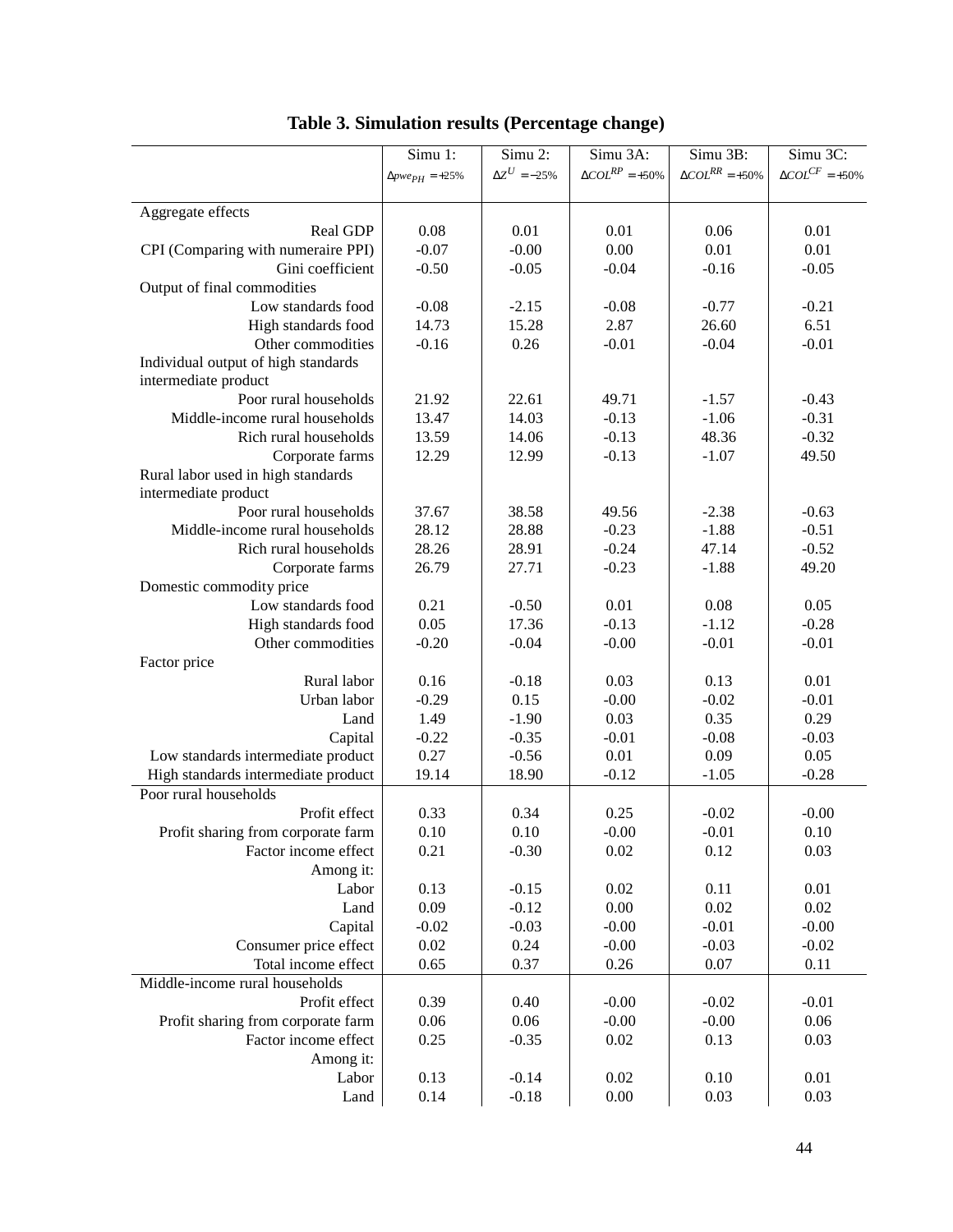| Capital                            | $-0.02$ | $-0.03$ | $-0.00$ | $-0.01$ | $-0.00$ |
|------------------------------------|---------|---------|---------|---------|---------|
| Consumer price effect              | 0.03    | 0.11    | $-0.00$ | $-0.02$ | $-0.01$ |
| Total income effect                | 0.72    | 0.21    | 0.02    | 0.08    | 0.07    |
| Rich rural households              |         |         |         |         |         |
| Profit effect                      | 0.38    | 0.39    | $-0.00$ | 0.35    | $-0.01$ |
| Profit sharing from corporate farm | 0.04    | 0.05    | $-0.00$ | $-0.00$ | 0.05    |
| Factor income effect               | 0.28    | $-0.41$ | 0.02    | 0.13    | 0.04    |
| Among it:                          |         |         |         |         |         |
| Labor                              | 0.12    | $-0.13$ | 0.02    | 0.10    | 0.01    |
| Land                               | 0.18    | $-0.23$ | 0.00    | 0.04    | 0.04    |
| Capital                            | $-0.03$ | $-0.04$ | $-0.00$ | $-0.01$ | $-0.00$ |
| Consumer price effect              | 0.06    | 0.01    | $-0.00$ | $-0.01$ | $-0.01$ |
| Total income effect                | 0.77    | 0.03    | 0.02    | 0.46    | 0.07    |
| Urban households                   |         |         |         |         |         |
| Profit sharing from corporate farm | 0.00    | 0.00    | $-0.00$ | $-0.00$ | 0.00    |
| Factor income effect               | $-0.27$ | $-0.01$ | $-0.01$ | $-0.04$ | $-0.01$ |
| Among it:                          |         |         |         |         |         |
| Labor                              | $-0.19$ | 0.10    | $-0.00$ | $-0.01$ | $-0.00$ |
| Capital                            | $-0.07$ | $-0.12$ | $-0.00$ | $-0.03$ | $-0.01$ |
| Consumer price effect              | 0.09    | $-0.04$ | $-0.00$ | $-0.00$ | $-0.00$ |
| Total income effect                | $-0.18$ | $-0.05$ | $-0.01$ | $-0.04$ | $-0.01$ |

Source: Authors' simulation.

|  |  |  |  | Table 4. Source of households income (%) |
|--|--|--|--|------------------------------------------|
|--|--|--|--|------------------------------------------|

|                     | Rural labor | Urban labor | Land  | Capital | Profit | Profit sharing<br>from CF | Total  |
|---------------------|-------------|-------------|-------|---------|--------|---------------------------|--------|
| Poor rural          | 83.12       |             | 6.37  | 10.07   | 0.34   | 0.10                      | 100.00 |
| Middle-income rural | 80.20       |             | 9.37  | 9.59    | 0.73   | 0.11                      | 100.00 |
| Rich rural          | 75.25       |             | 12.32 | 11.58   | 0.74   | 0.11                      | 100.00 |
| Urban               |             | 66.54       |       | 33.45   |        | 0.01                      | 100.00 |

Source: Based on SAM in Table 1a.

|                                         | Intermediate<br>product  | Final food                         |           | Other commodities |
|-----------------------------------------|--------------------------|------------------------------------|-----------|-------------------|
| Elasticity of factor substitution       | 0.7                      | $0.15$ (Agg.);<br>$0.8$ (Sub-nest) |           | 0.9               |
| Armington elasticity of substitution    | $\overline{\phantom{0}}$ | 3.0                                |           | 0.5               |
| Elasticities of transformation          | $\qquad \qquad$          | 1.2                                |           | 0.8               |
|                                         | Poor                     | Middle                             | Rich      | Urban             |
| Income elasticity of low standards food | 0.9                      | 0.7                                | 0.4       | 0.1               |
|                                         | Poor-high                | Middle-high                        | Rich-high | Corporate farms   |
| Price elasticities of capital supply    | 0.7                      | 1.0                                | 1.3       | 1.6               |